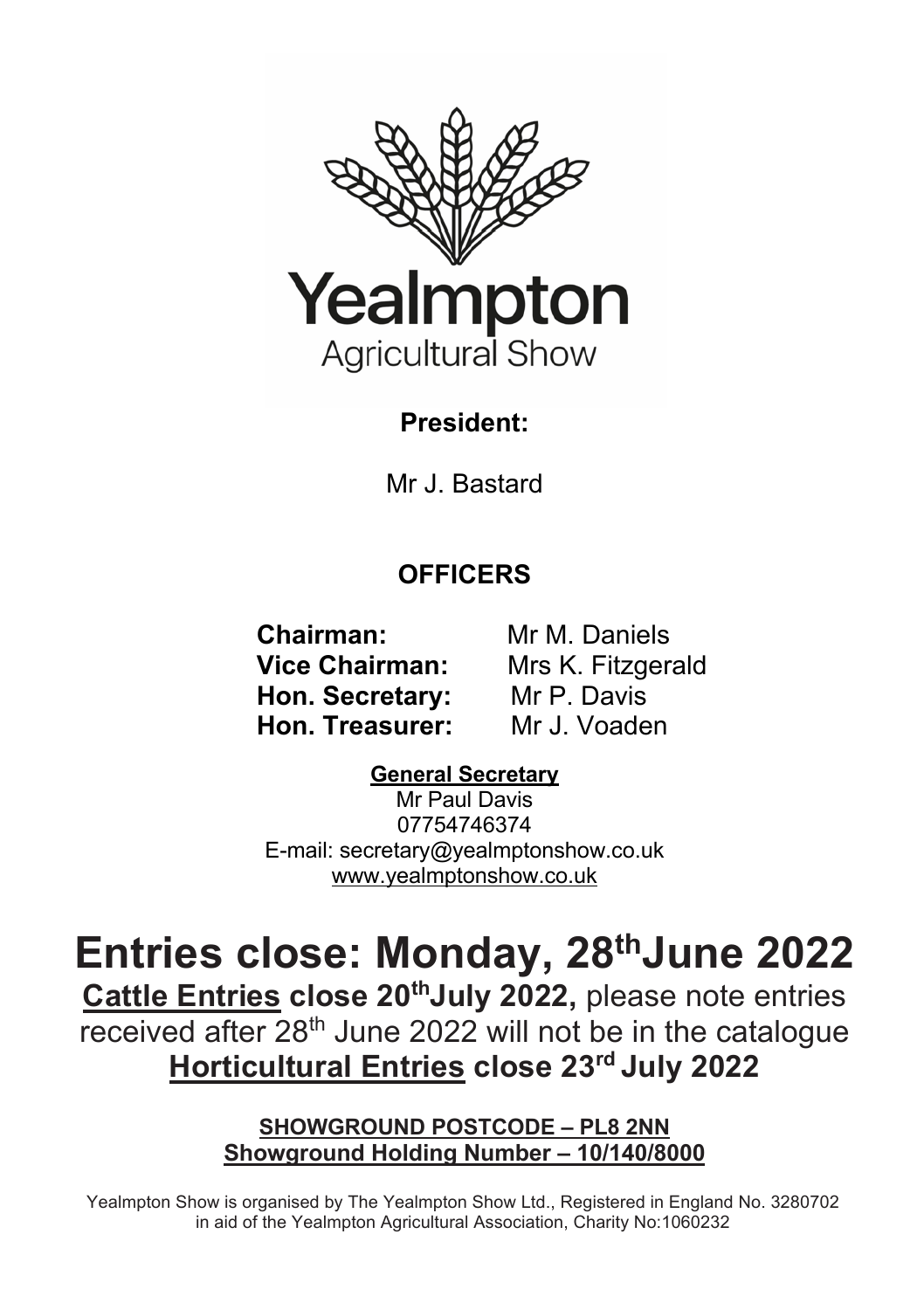## *Welcome to Yealmpton Show*

#### **Health & Safety rules and emergency plan for members incorporating the warning to the public as shown in catalogue**

#### **HEALTH & SAFETY FOR ALL COMPETITORS, EXHIBITORS AND THE GENERAL PUBLIC**

The organisers of the Yealmpton Agricultural Show will take all reasonable precautions to ensure the health and safety of everyone present. For these measures to be effective, every-one present must themselves take all reasonable precautions to avoid and prevent accidents occurring and must obey the instructions of the Organisers and all Officials and Stewards. The organisers of the Show hereby give notice that they will accept no liability for injury to the person or any animal or for any loss or damage whatsoever suffered by any competitor or exhibitor in any horse-jumping or livestock competition or event. All such competitors and exhibitors take part at their own risk and before entering should inspect the course to satisfy themselves that the condition of the ground and construction of the fences are safe for competition.

#### **WARNING TO THE PUBLIC**

**Do not touch the animals. Wash your hands before eating. Beware of animals being moved around the show ground. Do not tamper with machinery, implements or tools. Beware of tent pegs and guy ropes adjacent to tents.**

- 1. The speed limit is 5 miles per hour
- 2. Vehicles will be parked as directed
- 3. All persons must conduct themselves so that they do not put themselves or anyone else at risk
- 4. Animals can easily be frightened and can be dangerous. Members of the public must keep clear of the lanes used by animals and avoid behaviour which might alarm them.
- 5. Children are the responsibility of parents/guardians and must be supervised by them at all times.
- 6. All dogs are the responsibility of the owners and should be on a lead under control at all times.
- 7. Upon entering the ground establish where the First Aid Post is situated. (Next to Secretary's tent)
- 8. Exhibitors, traders and competitors must comply with the appropriate Health and Safety Legislation as well as the conditions of entry to the show for traders and exhibitors.
- 9. Horses and ponies may only be ridden in the designated areas and not in areas open to the public. (For safety reasons the public are not permitted access to the cordoned off area set aside for competitors, horse boxes etc.)

#### **EMERGENCIES**

In the event of a major incident stewards report to the Secretary's tent and liaise with the Director of the Yard and Safety Officer, or as directed by the PA system

#### In an emergency please contact the nearest show official who will address the problem.

In the event of a fire in a large marquee, a fire alarm (bell or horn) will warn occupants. The Secretary must be informed immediately as well as the emergency service of any fire. (The emergency entrance for fire / ambulance is through the main entrance at Kitley Lodge gate and should be met at the lodge gate by a designated person to direct them to the incident.)

#### **A FIRST AID POINT and Doctor are next to the Secretary's tent.**

#### **IN THE EVENT THAT EVACUATION OF THE SHOW GROUND IS NECESSARY FOLLOW THE INSTRUCTIONS GIVEN AT THE TIME EITHER FROM THE P.A. SYSTEM OR BY A STEWARD**

#### **COVID PREVENTION**

The Show Organisers will implement any Government rules and recommendations in force on 27<sup>th</sup> July. This may include face masks, sanitising and social distancing.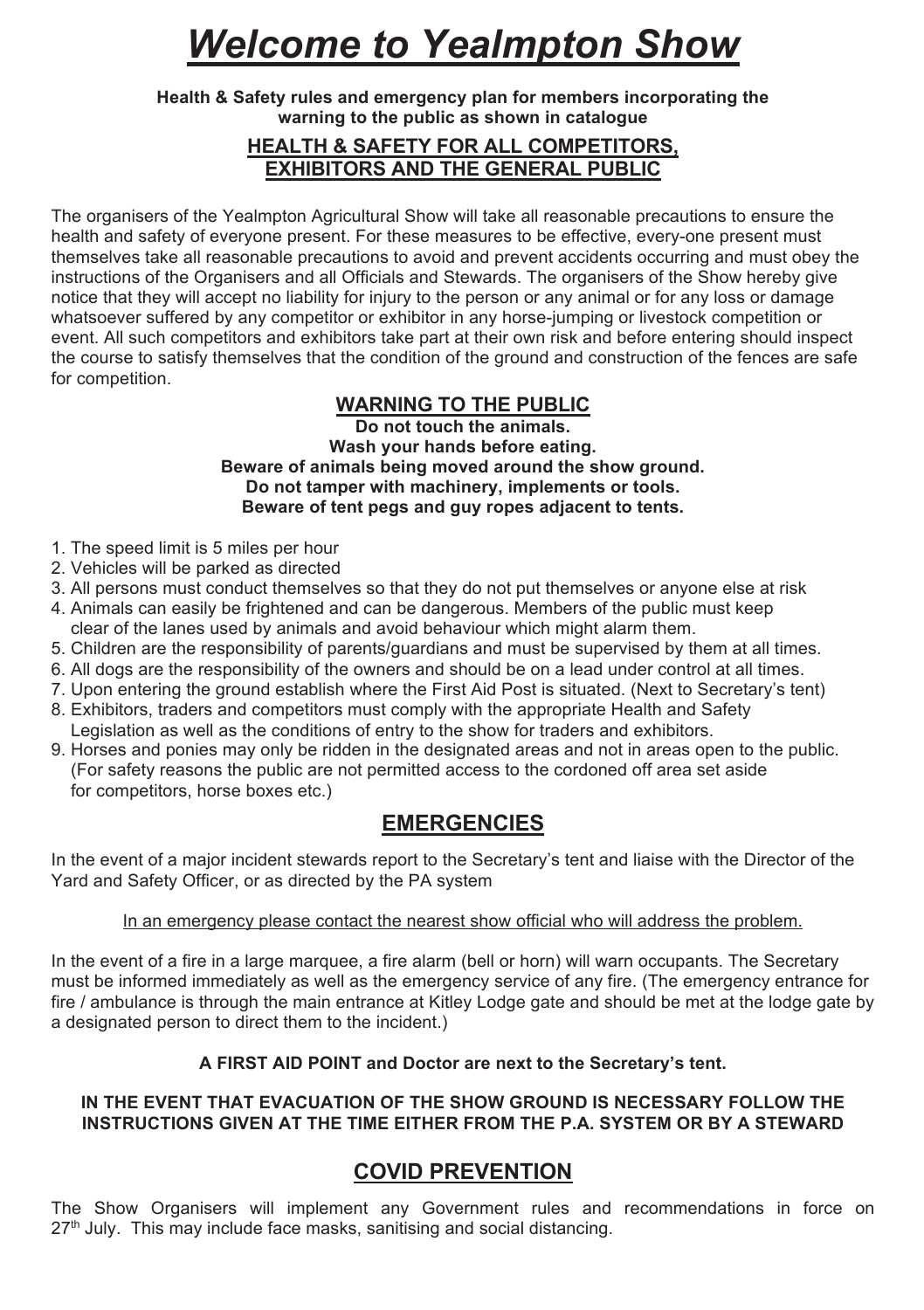## **PRIZE LIST 2022**

Exhibitors are particularly requested to read and note the rules.

#### **ENTRIES TO BE SENT to the Section Secretaries as follows**:

#### **Horses**

Mrs. A Kane, Boars Hill Cottage, Ashford, Kingsbridge, TQ7 4NH. Tel: 01548 831155 horses@yealmptonshow.co.uk

#### **Cattle**

Mr C. Savery, Stokenbridge Modbury, Ivybridge, PL21 0SJ cattle@yealmptonshow.co.uk

#### **Sheep**

Ms Judith Lapthorne Higher Challonsleigh Farm Smithaleigh, Plympton, PL7 5AY Tel: 07976532869 sheep@yealmptonshow.co.uk

#### **Goats**

Mrs L. Davey, Willows Lea Rectory Road, Ogwell, Newton Abbot, TQ12 6AH Tel: 01626 336621 goats@yealmptonshow.co.uk

#### **Homecraft**

Mrs A Brooks, Torr Farm, Langdon Cross, Aveton Gifford, Kingsbridge TQ7 4EP Tel: 01548 550300 homecraft@yealmptonshow.co.uk

#### **Horticulture**

Mr. R Moore, 12 Hillside Drive, Yealmpton, Plymouth, PL8 2NT Tel: 01752 881214 horticulture@yealmptonshow.co.uk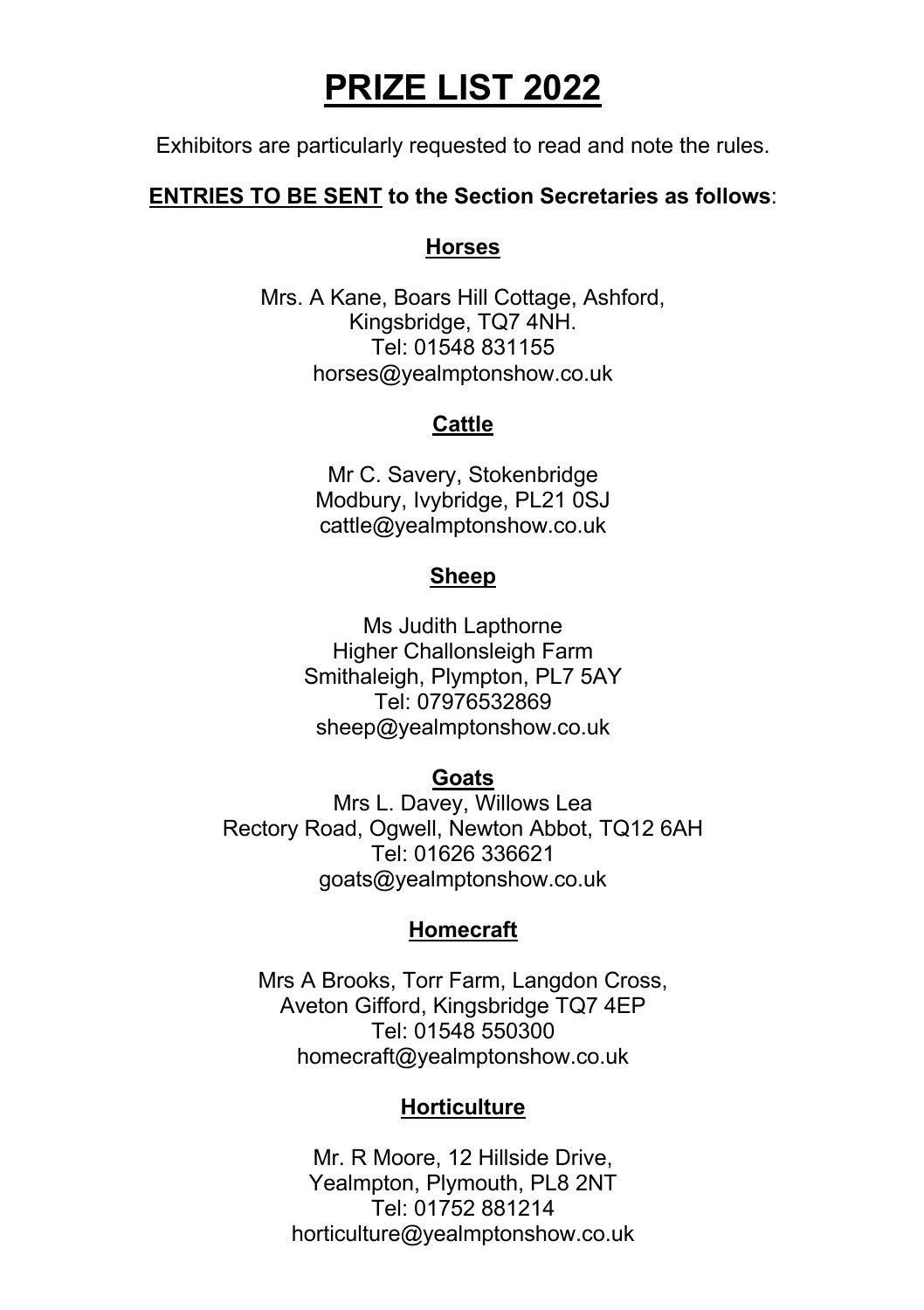#### **Dogs**

Mrs. A Larmour, Fairfield, Holbeton, Plymouth PL8 1NE Tel: 01752 830366

#### **Pets**

Mr. R J. Vincent, 65 Vinery Lane, Elburton, Plymouth, PL9 8DD 01752 401451

## **Trade**

Mrs. K Bawden, Dove Barn, Ringmore, Kingsbridge TQ7 4HH Tel: 07770 558970 tradestands@yealmptonshow.co.uk

## **ENTRY FEES**

An unlimited number of entries, subject to individual section rules, in each class may be made on payment of the Entry Fee stated for each entry as per those sections rules. No entries will be accepted unless accompanied by Entry Fee.

#### **ADMISSION TO SHOWGROUND**

Charges: Adults: £15 (advanced £13) Children (5-16): £ 5.00 (advanced £4) Under 5's: free

> Cars: Showfield parking £10 NO CHARGE FOR PARKING IN OUTER FIELD

#### **IMPORTANT NOTICE - ENTRY TO SHOWGROUND**

**Exhibitors of all livestock will receive TWO entry tickets per entry for persons in charge of the exhibits. Tickets will be allocated according to the number of entries at the discretion of the Section Secretary.**

**ALL OTHER PEOPLE seeking entry to the Showground will be charged at the appropriate rate. Advanced tickets may also be purchased prior to showday. It is a condition of stock entry that Exhibitors accept the number of passes allocated and agree to pay admission charges on entering the Show Field for all other persons accompanying them.**

For Entry conditions relating to Exhibitors in the Homecraft**,** Handicraft and Flower Arrangements, Horticulture and Trade Sections see appropriate Entry Form.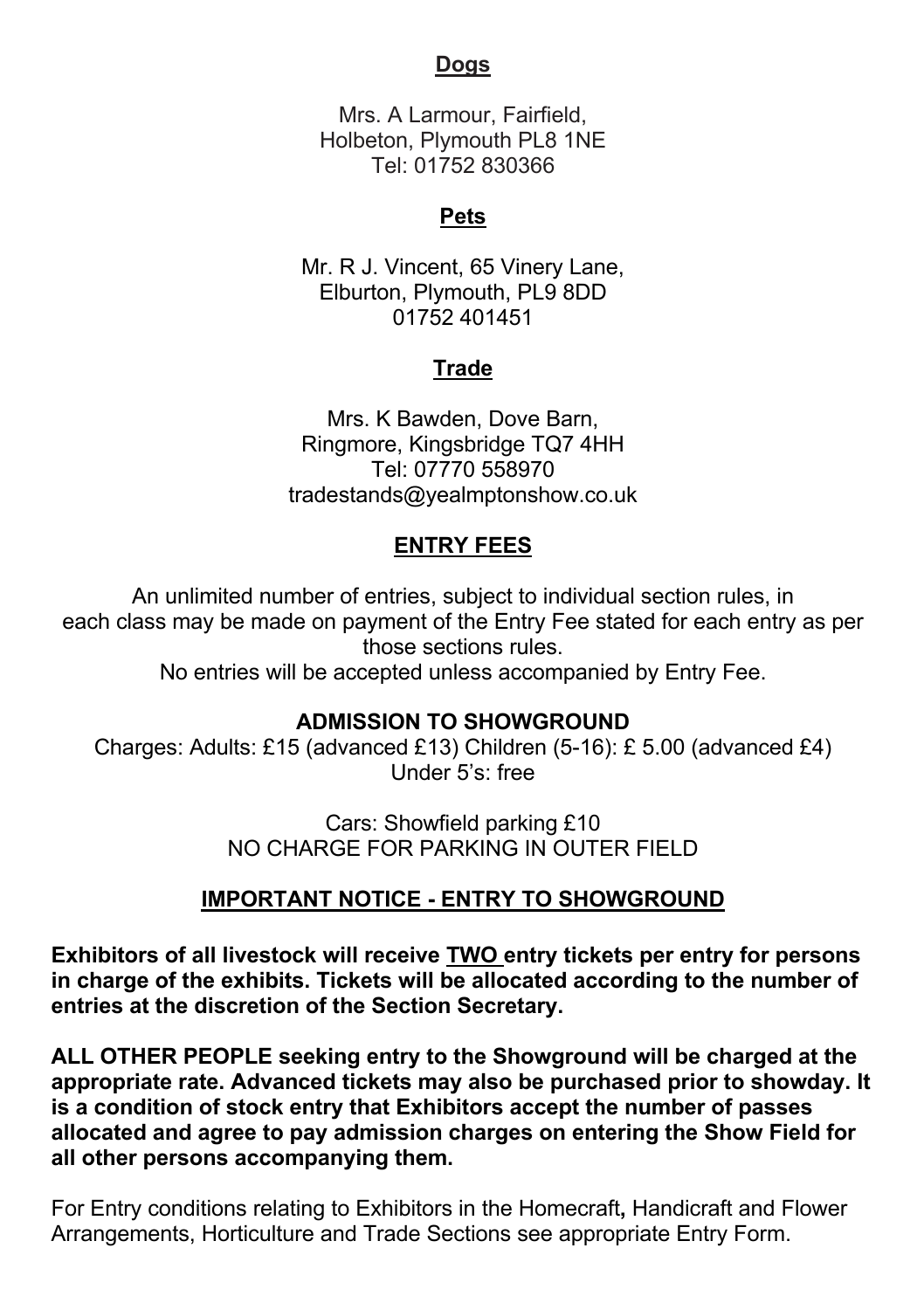## **PLEASE HAVE YOUR TICKET WITH YOU.**

If admission is charged and you are entitled to free entry, then the entrance fee is reclaimable from the Chief Gate Steward or the Treasurer.

## **General Data Protection regulation ( GDPR) Date Privacy Notice**

The new Date Processing Regulation (GDPR) regulates storage of and processing of personal data, as from 26th May 2018.

We hold basic contact details for exhibitors, traders together with information relating to past entries to the Yealmpton Agricultural Show, for the sole purpose of allowing us to contact you in relation to future shows.

We retain your information for 14 months in line with the lawful basis for which we hold and use your information.

## **Our Lawful Basis for processing your Personal Data**

Our lawful basis for holding and processing your information is legitimate interest: Our requirement to have basic contact details in order to contact you concerning your participation in Yealmpton Agricultural Show, and to inform you of any relevant information As necessary relating to Yealmpton Agricultural Show.

Please refer to Our Website for Full GDPR information, or contact the Secretary of the Show.

# **Next Year's Show Date**

**Wednesday, 26th July 2023**

*Always the last Wednesday in July*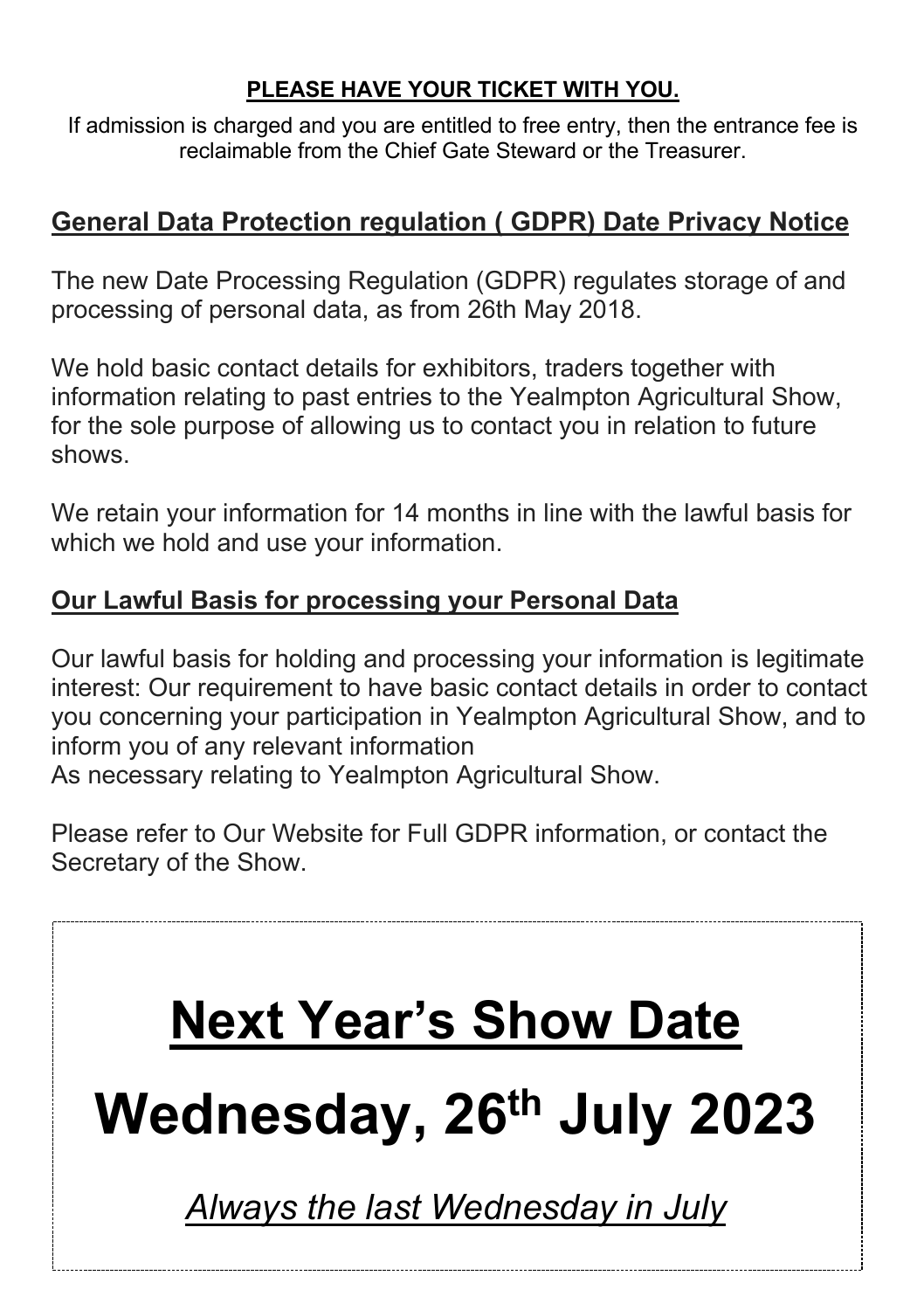## **RULES AND REGULATIONS**

The Company may refuse entry to any exhibitor who infringes the rules of the Company and not accept entries from anyone who is considered incompatible with the aims of the Company. The Company will accept no liability for any loss incurred consequent upon the cancellation of the Show for whatever reason.

#### **General Rules**

- I. Entry forms may be obtained from the Secretary, Section Secretaries or www.yealmptonshow.co.uk and must be correctly filled in and returned to the Section Secretaries together with the amount for all fees and subscriptions, on or before Monday 28<sup>th</sup> June 2022
- 2. In the event of less than three exhibitors in any Class, then the committee reserves the right to either cancel that Class or amalgamate with another Class or Classes.
- 3. All stock exhibited shall be bona fide property of the exhibitor on the day of entry.
- 4. Distinguishing number labels will be forwarded by the Secretary to each exhibitor; such labels must be conspicuously affixed to the animal before they can be admitted to the Show Yard – excluding sheep exhibits.
- 5. The yard will be open for the reception of goats from 1200 hours on Tuesday 26<sup>th</sup> July 2022 All other livestock will be admitted from 0700 hours on showday.
- 6. Unless permission has been granted by relevant Chief Steward, all stock must remain in the Show Yard until FOUR p.m. Exhibitors breaking this rule may forfeit any prize money, trophies, cups won. All winners of 1st, 2nd, 3rd and special prizes in the horse classes must enter the Grand Parade or they may forfeit any prize money, trophies and cups.
- 7. The Judges will be instructed to have the opinion of a Veterinary Surgeon for any animal they may think unsound or not complying with the description of the Class; they will also be empowered to withhold the prizes in any Class where they are of the opinion there is not sufficient merit or, should there be only one entry in any Class, to award whichever prize their opinion such entry merits.
- 8. In case of doubt or protest with regard to any exhibit, such protest must be given in writing to the Show Secretary within one hour of the publication of the Judge's decision. Any person making a protest must, at the same time, deposit with the Show Secretary the sum of £20, unless otherwise stated, which sum will be repaid should the protest be upheld, but should a protest be overruled the amount will be forfeited to the funds of the Company. All questions under this rule shall be decided by the Committee, or Subcommittee as they may appoint, assisted where necessary by the Veterinary Surgeon and their decision shall be final.
- 9. All persons making a false entry, or claiming a prize by a false certificate or otherwise breaking or infringing any of the Rules, Regulations or Conditions of the Company, may be prohibited from exhibiting or competing at any future show of the Company.
- 10. The Company reserves the right to refuse any entry in any Class without giving any reason.
- 11. The Company will not, in any case or under any circumstances hold itself responsible for any loss or damage which stock may sustain.
- 12. In the interests of Safety, Calor Gas Cylinders will not be allowed in the Tents.
- 13. Strictly no parking in livestock lines.
- 14. In all classes the judge's decision is final
- 15. All livestock exhibitors should ensure they have adequate public liability insurance cover (suggested minimum of £5 million).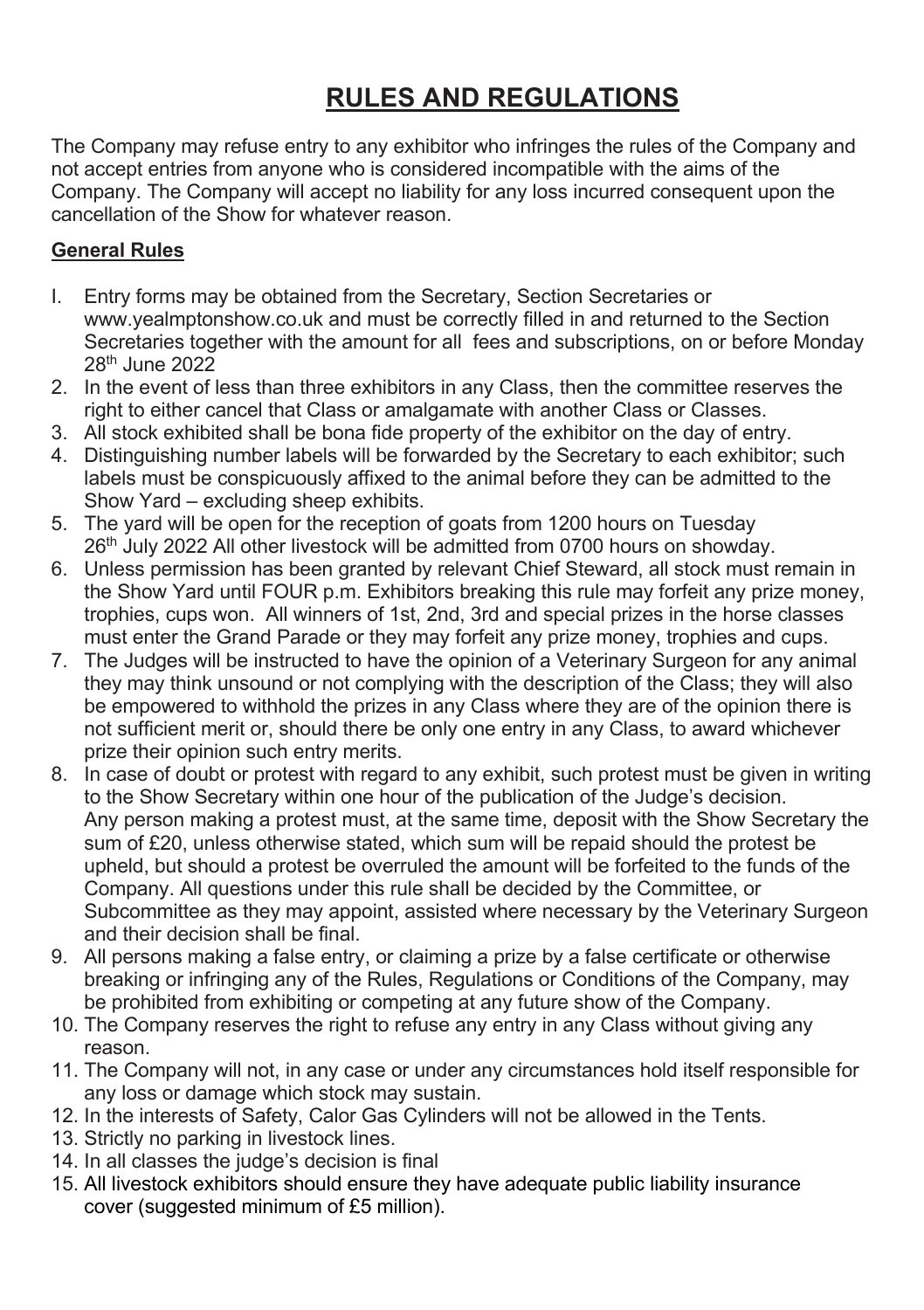## *Rules applicable to Horses*

- 1. The name and colour must be stated on the entry form. A height certificate may be requested.
- 2. All riders in Flat and Working Hunter Classes are required to wear a correctly fitted hard hat which conforms to the appropriate British Standard, including the use of chin straps.
- 3. It is recommended that all horses are vaccinated against equine influenza at least one month prior to the Show.
- 4. All Mountain and Moorland ponies must be registered with their respective breed society and be shown in accordance with their individual society rules
- 5. Stallions and colts. In hand classes: handlers must have attained their  $14<sup>th</sup>$  birthday before the 1st of January in the current year. Ridden small breeds classes: riders must have attained their  $12^{th}$  birthday before the  $1^{st}$  of January in the current year. Ridden large breed classes: riders must have attained their  $14<sup>th</sup>$  birthday before the 1<sup>st</sup> of January in the current year
- 6. No pony under the age of 4 may compete in any ridden class
- 7. A deposit system will be in place for all Equine Section Cups and Trophies that are to be taken away from the showground. This will be £10 per cup/trophy – to be fully refunded when the Cup/Trophy has been returned by the required date the following year.

## *Rules applicable to Goats*

- 1. CAE or monitored certificates MUST be enclosed with entries. Entries will not be accepted without these certificates.
- 2. The Goat Classes are held under the Rules, Regulations and Recognition of the British Goat Society.
- 3. All exhibits must be registered with the B.G.S. as in the ownership and in the name of exhibitor, the registered name and number being quoted on the Entry Form. (Also the kidding date for goats in milk).
- 4. All goats in milk must be kidded or aborted a minimum of 30 davs previous to the date of the Show.
- 5. No pregnant goat may be admitted to the showground.
- 6. All goats must have clear earmarks as they will be checked.
- 7. Caprine Arthritis Encephalitis: Only monitored herds and those with whole herd CAE tests may enter this show. A Current CAE certificate for all entries must be submitted with the entries. Goats under 1 year old must be on your CAE certificate or the dam's last CAE test result must be sent.
- 8. Inspection/Production: all goats from Classes 401 to 408 who are entered in Classes 424 to 430 must parade in the IPCC parade if they were placed in the first four in their inspection class.
- 9. All In-milk goats must be on the showground not later than 5.30 p.m. on Tuesday  $26<sup>th</sup>$  July 2022.
- 10. Milkers will be stripped out by stewards by 6.30 p.m. on that day.
- 11. Kids and Goatlings may be brought on Showday. Please be on the showground by 9.30 am and notify the goat steward of your arrival.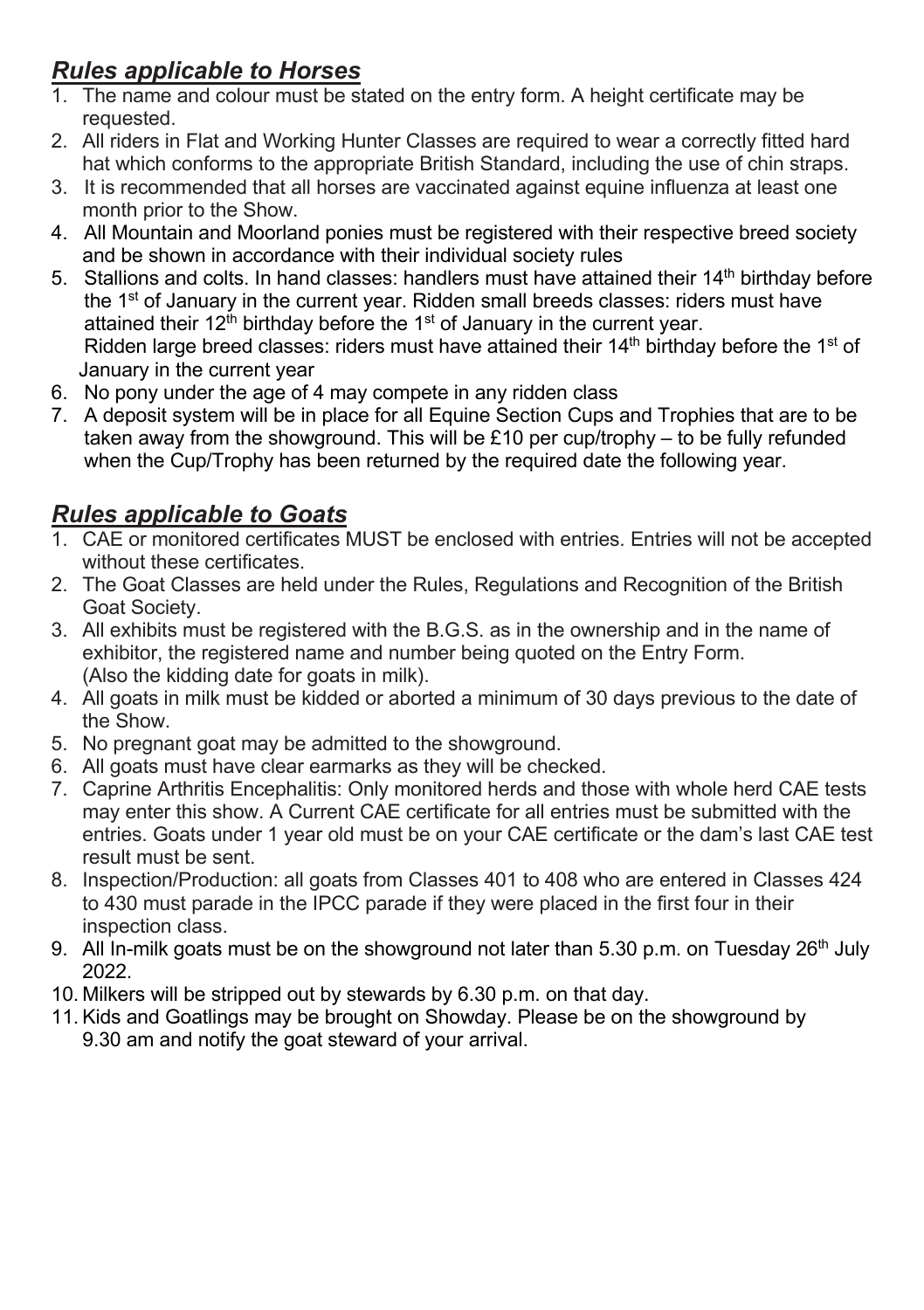## *Rules applicable to Cattle*

- 1. The name and passport number of each animal must be given on the entry form.
- 2. Exhibitors in the Cattle Classes must be aware of HSE guidance AIS 35 on the handling and housing of cattle. Exhibitors of bulls over 10 months of age must ensure that **two handlers** accompany the bull at all times when competing or moving the animal from the cattle lines to the show ring and back again and must have a clamp or ring in its nose and, if necessary shall be led by a leading stick.
- 3. Handlers of beef animals should have with them "bulldogs". Exhibitors must be satisfied in all cases, and at all times, that the correct and appropriate restraining method and equipment is provided for use by animal handlers and where appropriate heifers should be trained to accept "bulldogs" as a restraint.
- 4. All cattle must be secured to the satisfaction of the Stewards, who shall have the power to exclude from the Showground any vicious or unruly animal.
- 5. All animals must be properly halter trained before they come to the Show. Exhibitors are responsible for their own cattle at all times.
- 6. Livestock exhibitors are reminded that Cattle Movement documents are required to travel with livestock in accordance with current regulations.
- 7. The image of the farming industry to the public is important. As part of that philosophy, the former Holstein Friesian Society standardised the dress of exhibitors and showmen with the recommendation of white shirt, tie and white trousers. This has been adopted at the majority of major exhibitions and it is hoped that exhibitors will follow this recommendation at Yealmpton Show.
- 8. All cattle to be shown in accordance with their breed society rules and the handler deemed competent to handle the animal.
- 9. Cattle are to be washed and groomed at their allotted tie.
- 10. Cattle must be free from TB
- 11. Mobile phones MUST NOT be used when handling animals in the Show Ring or Grand Parades.
- 12. All livestock exhibitors should ensure they have adequate public liability insurance cover (suggested minimum of £5 million).

## *Rules applicable to Sheep*

- 1. All exhibits to be shown according to their breed rules.
- 2. Not more than two entries per exhibitor in each Class.
- 3. The committee reserve the right to cancel or amalgamate any classes if less than three entries or exhibitors in a class
- 4. All stock exhibited shall be bona fide property of the exhibitor on day of entry.
- 5. Separate penning will be provided for Maedi Visna/CAE accredited sheep. Exhibitors must declare the status on the Entry Form and **COPY OF** a Current Valid Health Status Report, **TO BE** completed **AND RETURNED WITH ENTRY FORM**. NO CURRENT VALID health status means no unloading in MV/CAE accredited area.
- 6. All sheep to be unloaded and penned by 9.00 am. No sheep to be reloaded before 4.00 pm (see General Rule 6)
- 7. Sheep in commercial classes are not eligible for Championship
- 8. Cup winners who fail to take part in the Grand Parade / Presentation of Cups will forfeit those Cups, unless prior permission has been granted by the chief Sheep Steward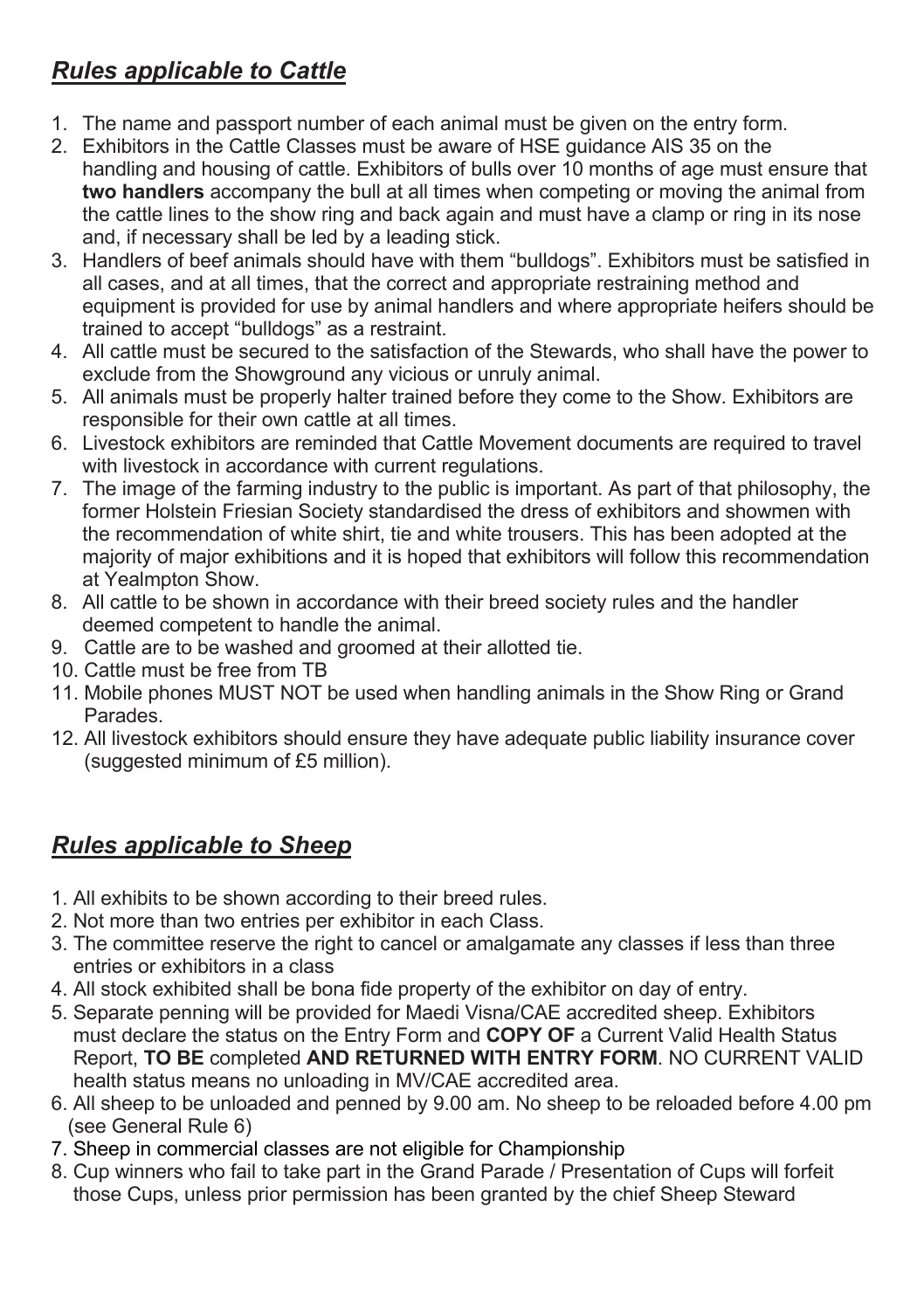#### **ALL TIMES ARE APPROXIMATE ONLY AND WILL RUN WITHOUT A BREAK IN EACH RING PLEASE ARRIVE IN PLENTY OF TIME AND KEEP AN EYE ON THE RINGS YOU ARE COMPETING IN - CHECK WITH YOUR RING STEWARD (SUBJECT TO CHANGE)**

#### **Main Ring 1**

#### **Commencing at 8.00am**

- **08.00** Ridden Horse classes
- **12.30** Landrover Display
- **13.00** Ivybridge Young Farmers Club Display
- **13.30** Recycled Racehorse & Falconry display
- **14.00** Vintage Tractor Display
- **14.30** Parade of Hounds
- **15.00** Terrier Racing
- **15.30** Livestock Parade
- **16.00** Recycled Racehorse & Falconry display
- **16.30** Horse Supreme Judging & Parade of Horses
- **17.00** Pony Club Mounted Games

#### **Ring 2**

#### **Commencing at 8.30am**

Show Pony Breeding – In Hand Show Ponies/ Hunter Ponies - Mixed Height Welsh – In Hand and Ridden

#### **Ring 2 Not before 1.00pm**

Utility Classes

#### **Ring 3**

#### **Commencing at 8.30am**

Shetlands – In Hand and Ridden Dartmoor – In Hand and Ridden Arabs – In Hand and Ridden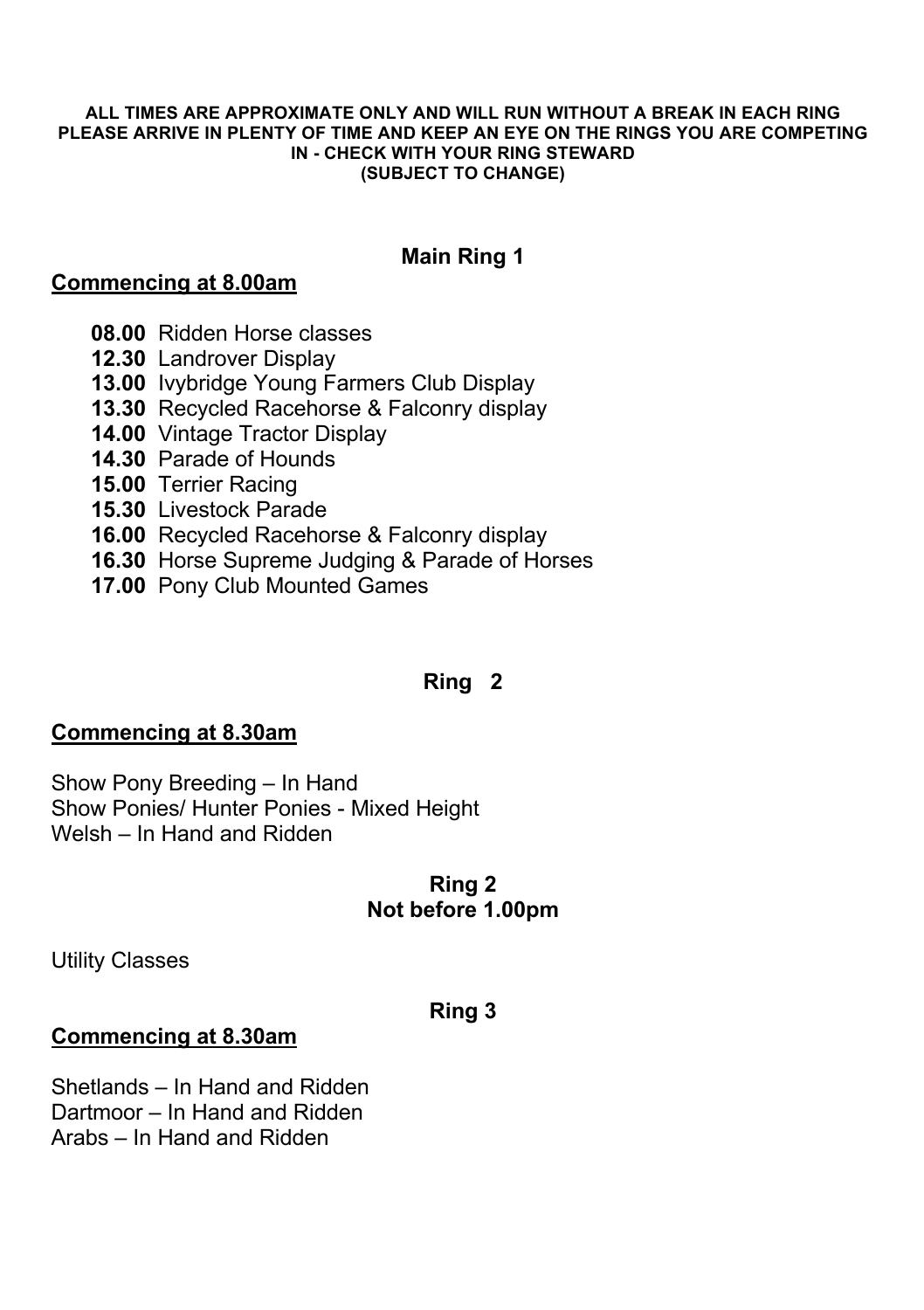#### **Ring 3 Not before midday**

Mountain & Moorland - In hand Mountain & Moorland Lead Rein and First Ridden Mountain & Moorland - Ridden

#### **Ring 4**

#### **Commencing at 8.00am**

Working Hunter Ponies Working Hunters - Inc. Working Cob

#### **OTHER AREAS** (Times subject to change)

- 06.30am Goats (Milkers Showing Class)
- 09.30am Judging of Sheep
- 10.00am Judging of Cattle, Goats<br>10.00am Judging of Produce Tent
- 10.00am Judging of Produce Tent and Trade Stands<br>16.00pm Presentation of Homecraft and Horticultural
- Presentation of Homecraft and Horticultural cups in the Homecraft and Horticultural tent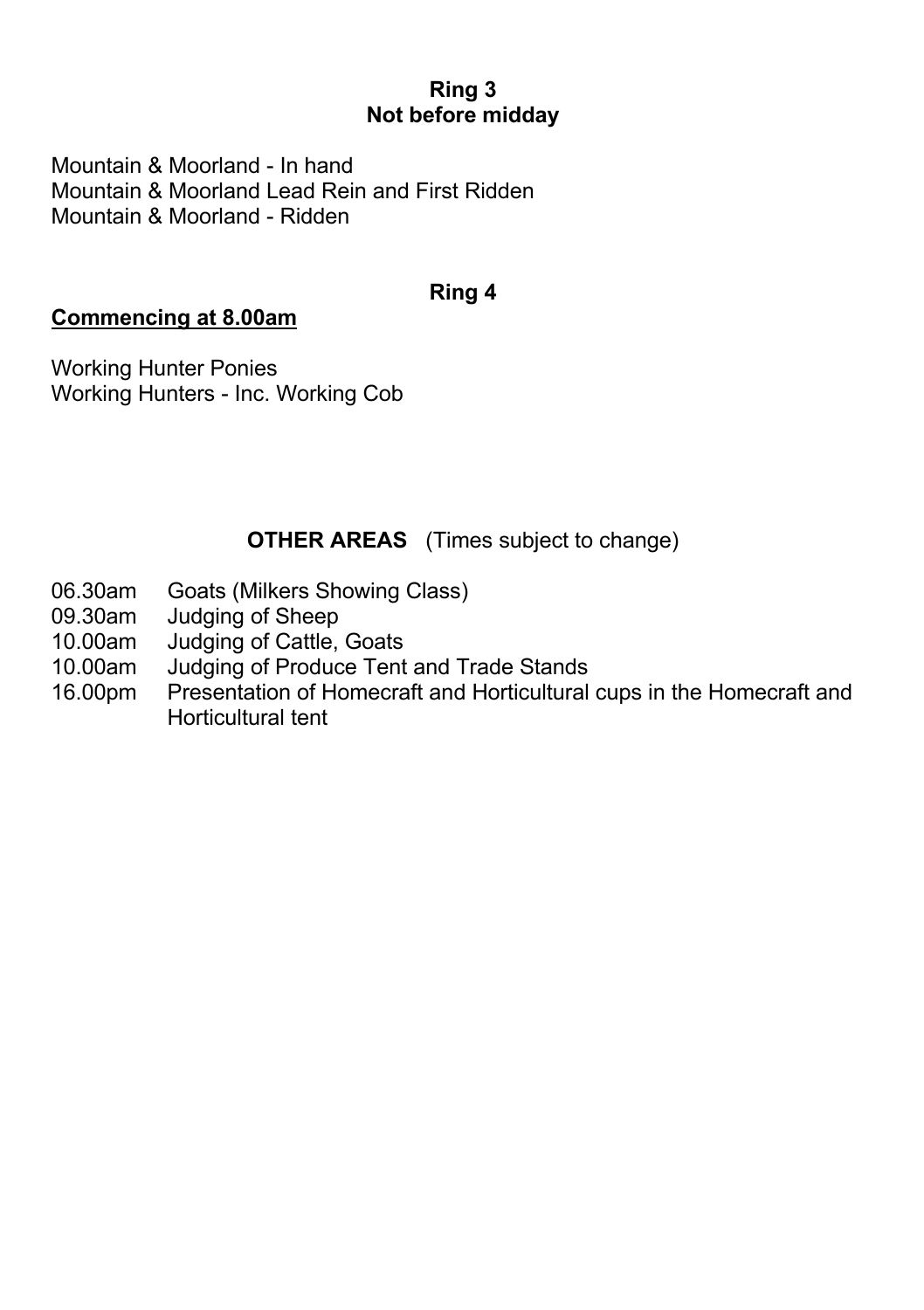

#### **ENTRY FEES Classes 1 to 7: £7.00 per Class All Other Classes £6.00 per Class**

**PRIZE MONEY** Classes 1 to 7:  $1^{st} = £30$ , 2nd= £25, 3rd = £15,  **All Other Classes 1st = £20, 2nd = £15, 3rd = £10**

**The class is closed and ponies will not be allowed into the ring:**

**In Hand - When the last pony has done its individual trot around the ring before being lined up Ridden (including LR) - When the class goes into trot WHP - 2 minutes after the last pony has jumped**

## **ALL HORSE CLASSES ARE OPEN TO EVERYONE AND DO NOT REQUIRE MEMBERSHIP WITH ANY ORGANISATION**

#### **No Substitute Entries.**

All Entries to be sent to**:** *Mrs A. Kane Boars Hill Cottage Ashford Kingsbridge TQ7 4NH Telephone – 01548 831155*

#### **SUPREME HORSE CHAMPIONSHIP 4.30 p.m.**

**Judge:** Mrs M. Douglas, MBE

*A Perpetual Silver Trophy presented by the late Mrs J Bastard in memory of her husband, with Sash of Honour to be awarded to the Supreme Champion of the Light Horse Section (H1)*

#### **SASHES AND PRIZE MONEY (£100) TO BE AWARDED TO SUPREME CHAMPION**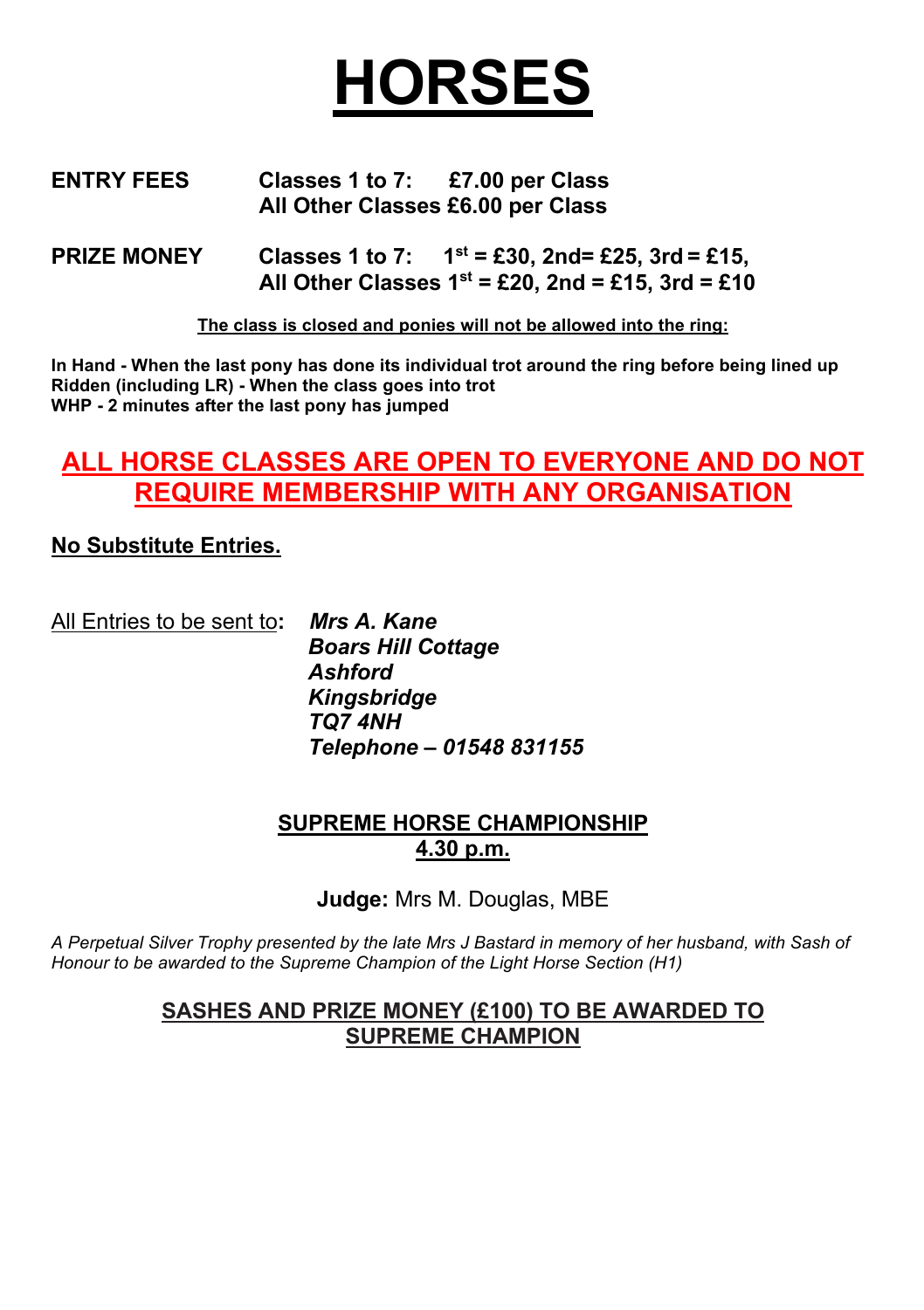#### **MAIN RING (Ring 1) Commencing at 8.00 a.m. prompt**

**Judges: (Classes 1 – 7)** Ride = Miss E. French, Devon Conformation = Mr C. Upham, Devon

#### **Class 1 Ridden Hunter, Mare or Gelding, 4 Years old or over exceeding 158cm (15.2hh) to carry any weight.**

Best turned out Hunter will receive The Carol Prentice Memorial Rose Bowl and a prize of £20, both kindly donated by the Prentice family.

#### **Class 2 Small Hunter, Mare or Gelding, 4 Years old or over exceeding 148cm (14.2hh) and not exceeding 158cm (15.2hh)**

*Special prize of £15 donated by Mrs E A Rogers to highest placed local horse owner and rider residing within 15 miles of showground.*

#### **Class 3 Small Riding Horse or Hack, Mare or Gelding, 4 Years old or over**

*Special prize of £20 for the winner donated by The Late Mrs J Bastard. Walreddons Midnight Trophy (H14), presented by Mrs E. A Rogers*

#### **Class 4 Large Riding Horse or Hack, Mare or Gelding, 4 Years old or over exceeding 158cm**

**Class 5 Ridden Show Cob, Mare or Gelding, 4 Years old or over exceeding 148cm (14.2hh) – To include Maxi Cobs**

*Special prize of £15 donated by Mrs E A Rogers to highest placed local horse owner and rider residing within 15 miles of showground. Mark Meergans Farriers Perpetual Plate for the Best Cob (H70)*

#### **Class 6 Ridden Coloured, Mare Stallion or Gelding, 4 years old or over. Any type/height**

**Class 7 Ridden Racehorse to Riding Horse, Thoroughbred Mare or Gelding, 4 years old or over, any height. Riders must be 15 years or over. All horses must have raced in the UK and be registered with Weatherbys in their General Stud Book**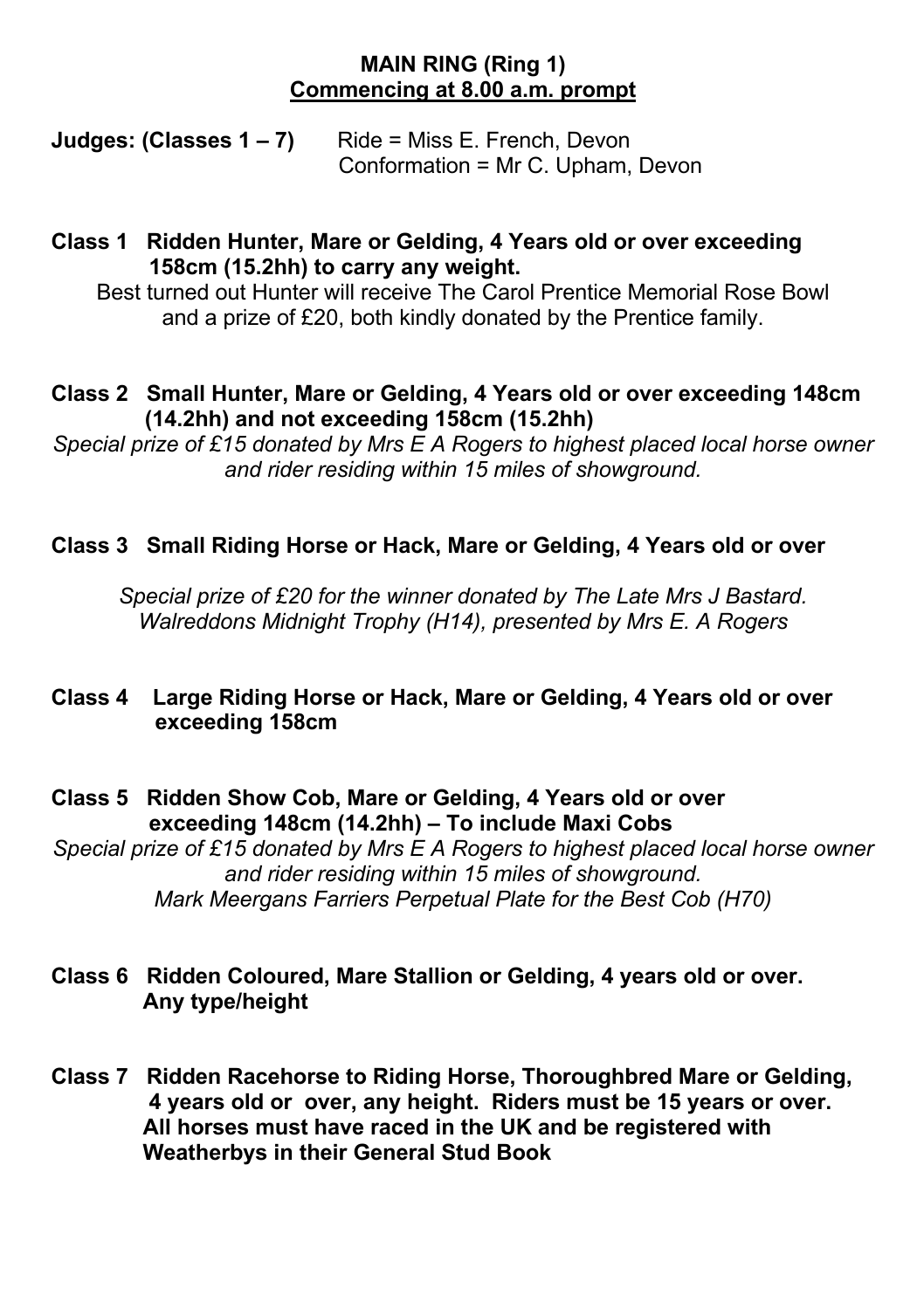#### **CHAMPIONSHIP**

First and second prize winners in classes 1 - 7 are eligible for the Horse Championship *Champion to receive a Perpetual Cup presented by Dalgetty Spillers Ltd (H4)*

## **Champion eligible for Supreme Championship in the Main Ring at 4.30 p.m.**

#### **RING 2 Commencing at 8.30am**

## **SHOW PONIES IN HAND**

**Judge:** Mrs J. Upton, Dorset

The NPS/Kalusta Stud British Riding Pony (Show Pony) In Hand Supreme National Championship.

**Class 8 Yearling not to exceed 148cm (14.2hh) at maturity**

#### **Class 9 2 & 3 years old, not to exceed 148cm (14.2hh) at maturity**

#### **Class 10 4 years old and over, not to exceed 148cm (14.2hh) at maturity**

**CHAMPIONSHIP -** First and second prize winners in classes **8, 9 and 10** are eligible for the Pony Breeding Championship. The highest placed pony, if owned by an NPS member, in each class will qualify for the final. Qualification may pass down to third place if the first and second ponies are already qualified.

NPS / Saracen Horse Feed Show Pony In Hand Silver Medal Rosette Championship. A Silver Medal Rosette is offered by the National Pony Society for the best registered pony owned by an NPS **Qualifying or Life** member in the Show Pony In Hand section. Membership cards must be presented in the ring to receive the medal and/or the qualification

**Champion eligible for Supreme Championship in the Main Ring at 4.30 p.m.** *Champion to receive the Dingle Perpetual Challenge Trophy (H7)*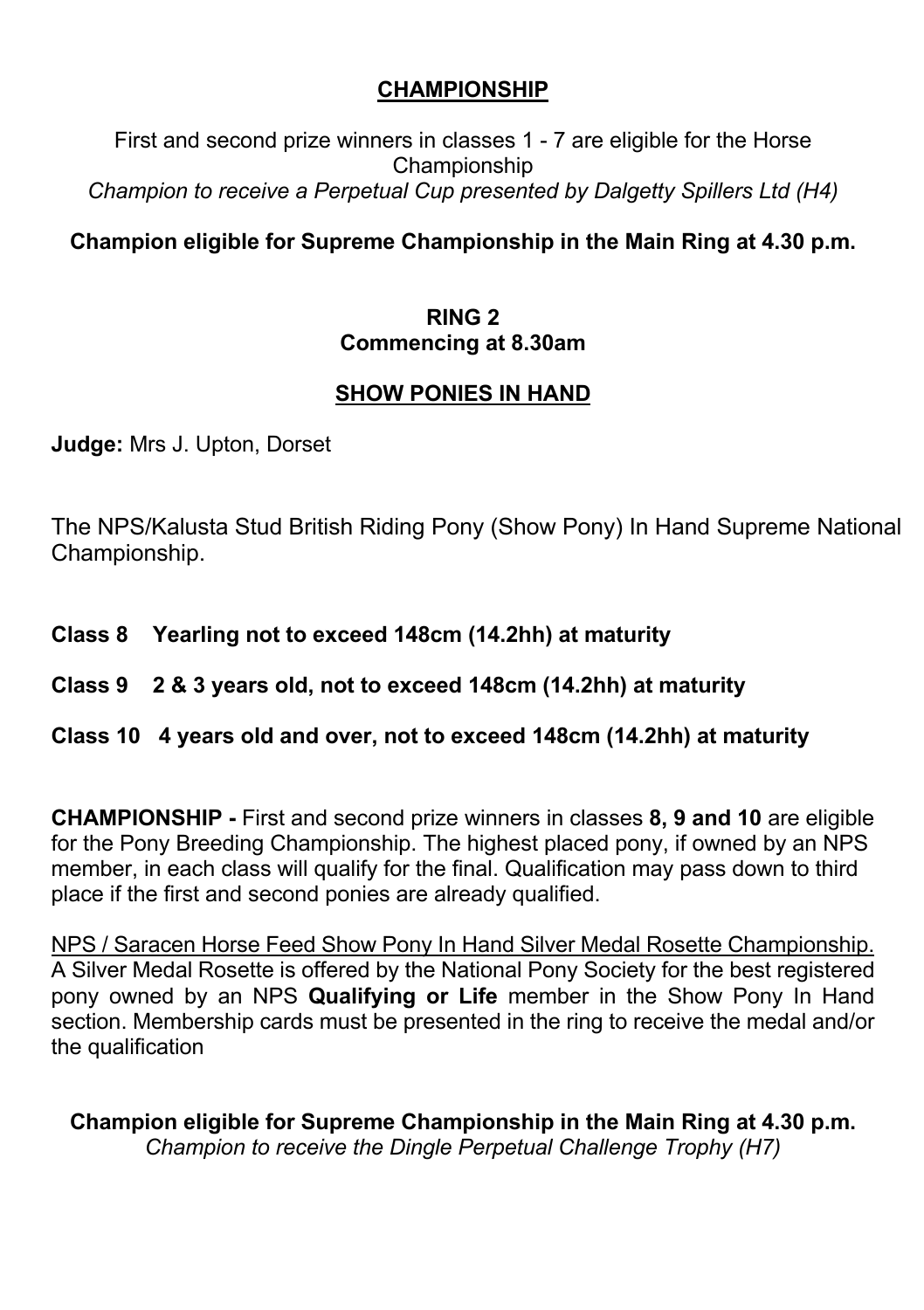#### *NATIONAL PONY SOCIETY SHOW PONY IN HAND CLASSES 8 – 10*

To compete in Show Pony and Show Hunter Pony classes ponies must be registered in the NPS British Riding Pony Stud Book, Register, Appendix**,** International or Sports Pony section of the BRPSB, the GSB, the AHSB, the AASB or in the main body of their respective Mountain & Moorland Stud Books. Part-Breds are not eligible unless entered in the NPS British Riding Pony Stud Book, Register**,** Appendix, International or Sports Pony section of the BRPSB.

Qualifying rounds for most NPS competitions are open to ponies owned by NPS members and non-members but only ponies owned by adult NPS **Qualifying or Life** members are eligible to qualify for the final of the competition at the NPS Summer Championship Show at Malvern **August 2023**. **The highest placed pony, if owned by an NPS member, in each class will qualify for the final. Qualification may pass down to third place if the first and second ponies are already qualified.**

## **NPS RIDDEN SHOW PONIES & HUNTER PONIES**

#### **Judge:** Mrs J. Upton, Dorset

#### **THE NPS/SASH EMPORIUM SHOW PONY/SHOW HUNTER PONY LEAD REIN NATIONAL CHAMPIONSHIP**

NPS/Rosettes Direct Home Produced Ridden Championship – wear white arm bands

**11. Open to registered mares and geldings 4 years old and over, not exceeding 122 cm. Riders must have attained their 3rd birthday but must not have attained their 8th birthday before the 1st January in the current year. Ponies must be shown in a snaffle bit.** 

*Winner to receive the Treowen Charmaine Perpetual Trophy (H66)*

#### **THE NPS/ SASH EMPORIUM SHOW PONY/ SHOW HUNTER PONY FIRST RIDDEN NATIONAL CHAMPIONSHIP**

NPS/Rosettes Direct Home Produced Ridden Championship – wear white arm bands

**12. Open to registered mares and geldings 4 years old and over, not exceeding 122cm. Riders must have attained their 3rd birthday but must not have attained their 10th birthday before the 1st January in the current year. Ponies must be shown in any suitable snaffle bit.**

*Winner to receive the D.W. Penrose Perpetual Trophy (H68)*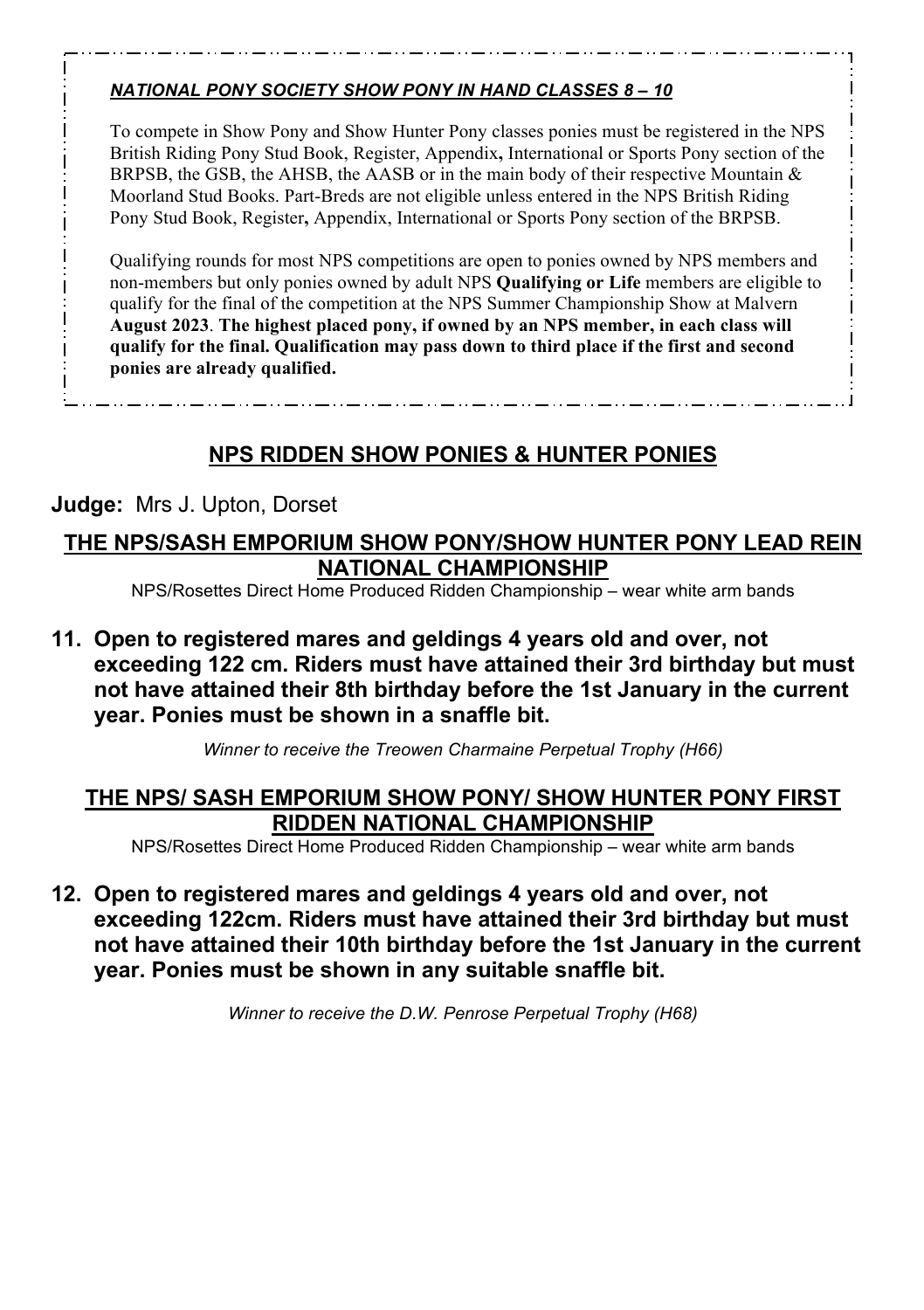## **THE NPS/SARACEN HORSE FEEDS SHOW PONY/SHOW HUNTER PONY GOLD MEDAL OPEN RIDDEN BRITISH NATIONAL CHAMPIONSHIP**

NPS/ Rosettes Direct Home Produced Ridden Championship – Wear white arm bands

**Open to registered stallions, mares and geldings 4 years old and over. If classes are amalgamated the highest placed pony from each height group will qualify. Rider to be a suitable size for pony. Riders must be 12 years old or over when riding stallions not exceeding 128cm and 14 years old or over when riding stallions exceeding 128cms**

- **13. Show Ponies not exceeding 128cms.**
- **14. Show Hunter Ponies not exceeding 133cms.**
- **15. Show Ponies exceeding 128cms but not exceeding 148cms.**
- **16. Show Hunter Ponies exceeding 133cms but not exceeding 153cms.**
- **17. Intermediate Show Hunter or Show Riding Type, not exceeding 158cms**

**CHAMPIONSHIP -** First and second prize winners in classes 11- 17 are eligible for the Pony Championship.

*Champion to receive the Tom Staddon Memorial Trophy (H19)*

**Champion eligible for Supreme Championship in the Main Ring at 4.30 p.m**

#### **WELSH PONIES AND COBS**

(Open to Ponies Registered in Sections A, B, C and D) (Please put Section on Entry Form)

**Judge:** Mrs J. Upton, Dorset

- **Class 18 In Hand Welsh Sections A & B 1, 2 & 3 year old Colt Gelding or Filly**
- **Class 19 In Hand Welsh Sections A & B 4 years old and over Mare, Stallion or Gelding**
- **Class 20 In Hand Welsh Sections C & D 1, 2 & 3 year old Colt Gelding or Filly**
- **Class 21 In Hand Welsh Sections C & D 4 years old and over Mare, Stallion or Gelding**
- **Class 22 Ridden Welsh Pony or Cob 4 years old and over (ponies may be led where applicable)**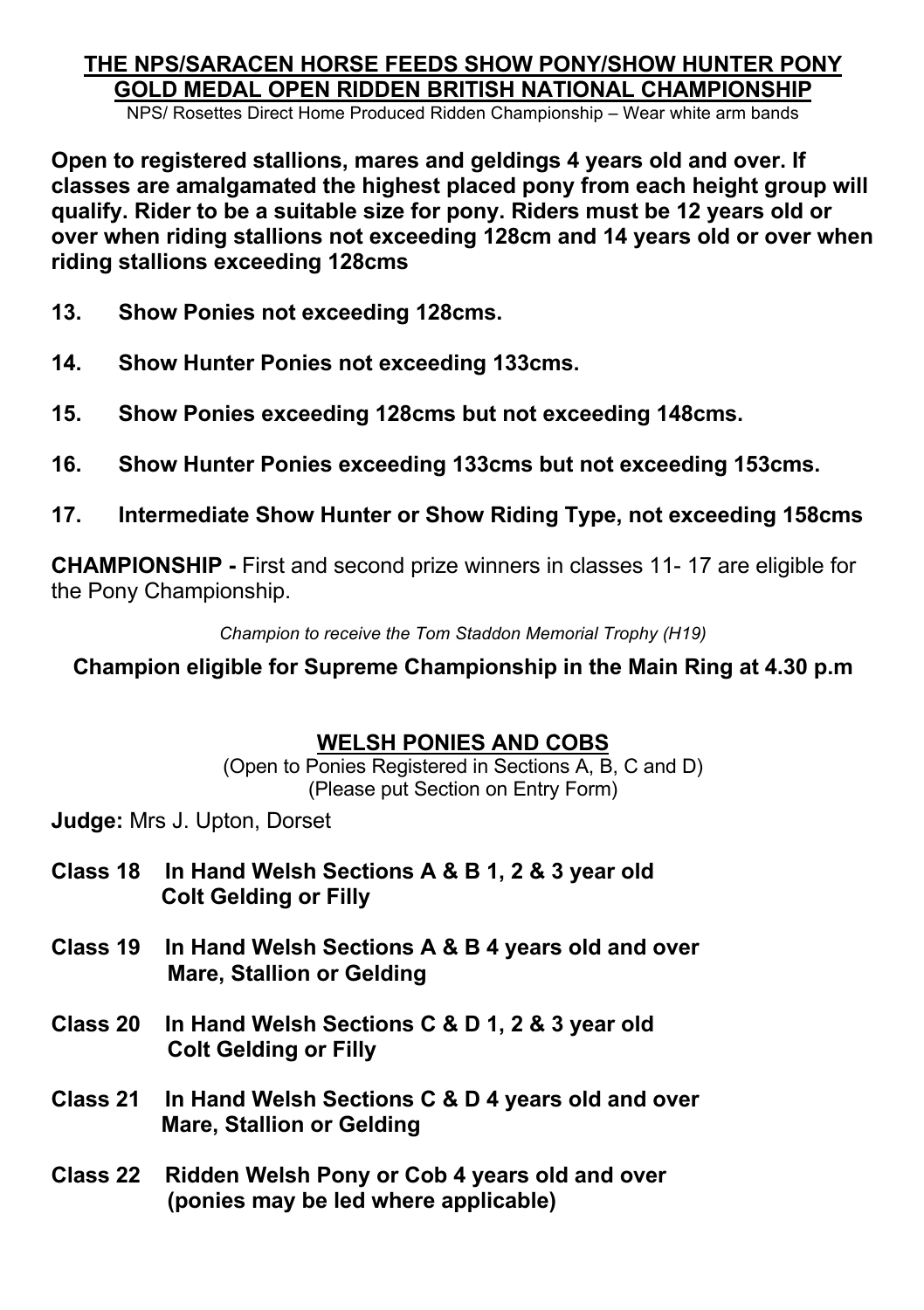#### **CHAMPIONSHIP -** First and second prize winners in classes 18 – 22 are eligible for the Welsh Championship

*Champion to receive Mrs J Bastard's Cup for The Best Welsh Pony (H8). A Perpetual Shield presented by Mrs C D Forrest for the Best Welsh Exhibit from Section C or D (H9)*

#### **Utility Classes (Not to commence before 1.00pm)**

**Judge:** Miss N. Hutchings, Devon

#### **Class 23 Best Turned Out**

- **Class 24 Best Child Rider not exceeding 10 years of age on Show Day.** Rosettes to all competitors
- **Class 25 Best Child Rider 11-16 years of age on Show Day. No Leading Reins.**
- **Class 26 Best Open Combination Horse / Pony and Rider. Rider any age.**
- **Class 27 Veteran Horse or Pony exceeding 15 years. Rider any age.**
- **Class 28 Grass Kept. Not to be stabled for more than 1 month a year. Rider any age.**
- **Class 29 Best Child Handler 5 – 12yrs**
- **Class 30 Open In Hand – any age and variety**

**CHAMPIONSHIP - First and second prize winners in classes 23 - 30 are eligible for the Championship. However, The Champion and Reserve from this section are NOT eligible for the Supreme Championship**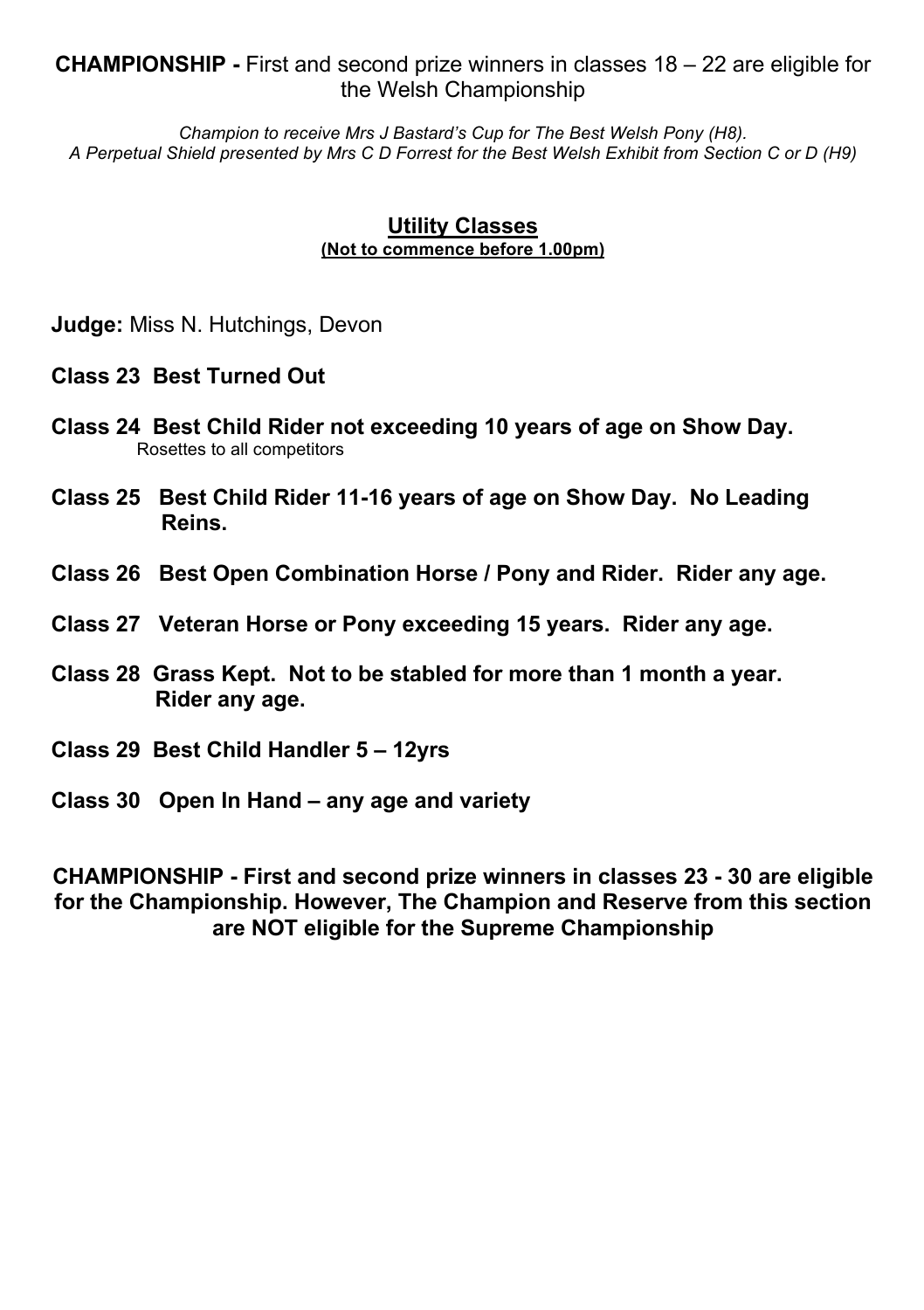#### **RING 3 Commencing at 8.30am**

#### **SHETLAND PONIES**

(Open to Registered Shetland Ponies Only)

**Judge:** Mr G. Hurst, Hampshire

- **Class 31 In Hand Shetland yearling Colt, Gelding or Filly**
- **Class 32 In Hand Shetland 2 & 3 year old**
- **Class 33 In Hand Shetland 4 years old and over Mare, Stallion or Gelding**
- **Class 34 Ridden Shetland 4 years old and over not to exceed 107cm (Ponies may be led where applicable)**

**CHAMPIONSHIP -** First and second prize winners in classes 31 - 34 are eligible for the Shetland Championship

**Champion eligible for Supreme Championship in the Main Ring at 4.30 p.m.**

#### **DARTMOOR PONIES**

(Open to Registered purebred Dartmoor Ponies Only)

- **Judge:** Mrs A. Nicholls, Gloucestershire
- **Class 35 Yearling colt, filly or gelding**
- **Class 36 2 or 3 year old colt, filly or gelding**
- **Class 37 4 year old and over, brood mare, barren mare or gelding**
- **Class 38 Stallion 4 years old and over.**
- **Class 39 Ridden Dartmoor 4 years old and over (ponies may be led where applicable)**

**CHAMPIONSHIP -** First and second prize winners in classes 35 – 38 are eligible for the Dartmoor Championship - *DARTMOOR BREED ROSETTES- The Dartmoor Pony Society Special Rosette can only be presented to an exhibitor who is a member of the Dartmoor Pony Society. Current membership card must be produced in the ring before the rosette is awarded.*

> *Champion to receive the Quillet Perpetual Challenge Trophy presented by Mrs D Douglas-Pennant (H10)*

**Champion eligible for Supreme Championship in the Main Ring at 4.30 p.m. Winner of class 39 will be eligible for the Supreme Championship.**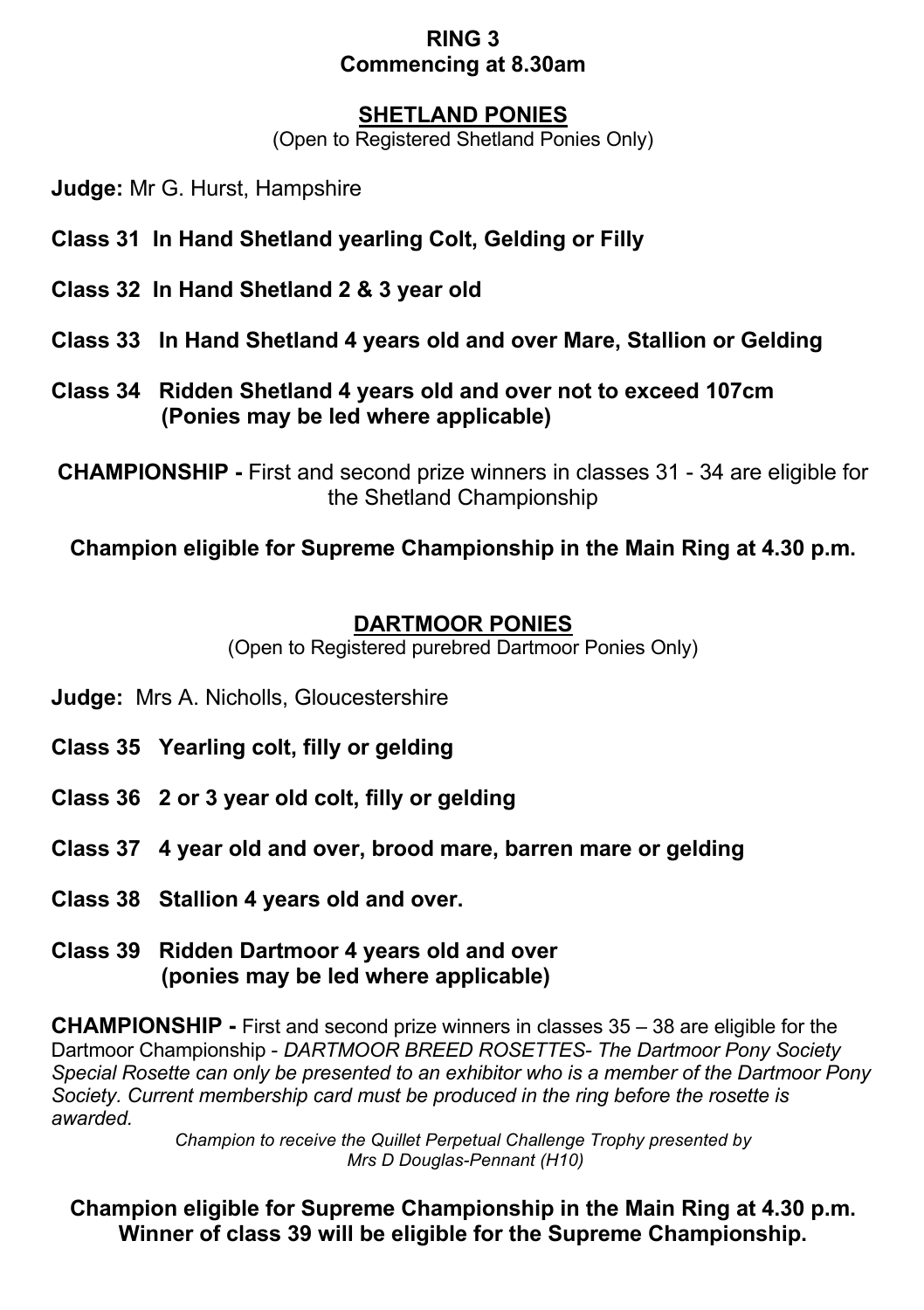#### **ARABS**

(Open to Registered Pure Bred, Anglo & Part Bred Arabs Only)

**Judge:** Ms J. Newbery, Devon

- **Class 40 Ridden Pure Bred, Anglo & Part Bred Arab, 4 Years old or over**
- **Class 41 In Hand Pure Bred, Part Bred or Anglo Arab 1, 2, & 3 year old Colt, Filly or Gelding**
- **Class 42 In Hand Pure Bred, Part Bred or Anglo Arab 4 years old or over Mare, Stallion or Gelding**

#### **CHAMPIONSHIP - First and second prize winners in classes 40- 42 are eligible for the Arab Championship**

*Champion to receive The Tam-Darna Perpetual Trophy (H16)*

**Champion eligible for Supreme Championship in the Main Ring at 4.30 p.m**

#### *NATIONAL PONY SOCIETY SHOW CLASSES 43 - 50*

NPS Qualifying Rounds: These classes are judged under the Rules of the NPS. Ponies must be registered in the main body of their respective Mountain & Moorland Stud Books. Part breds are not eligible for Mountain & Moorland Classes.

Qualifying rounds for most NPS competitions are open to ponies owned by NPS members and non-members but only ponies owned by adult NPS **Qualifying or Life** members are eligible to qualify for the final of the competition at the NPS Summer Championship Show at Malvern **August 2023**. **The highest placed pony, if owned by an NPS member, in each class will qualify for the final. Qualification may pass down to third place if the first and second ponies are already qualified.**

NPS/Rosettes Direct Home Produced Ridden Championship - Riders of Home Produced ponies (see definition in the NPS Rules Book) can wear a white arm band in classes where this is indicated. These ponies, if owned by NPS members, are then eligible to qualify for the final at the NPS Summer Championship Show. The Owner's Membership cards **MUST** be produced in the ring when requested or the qualification will be forfeit.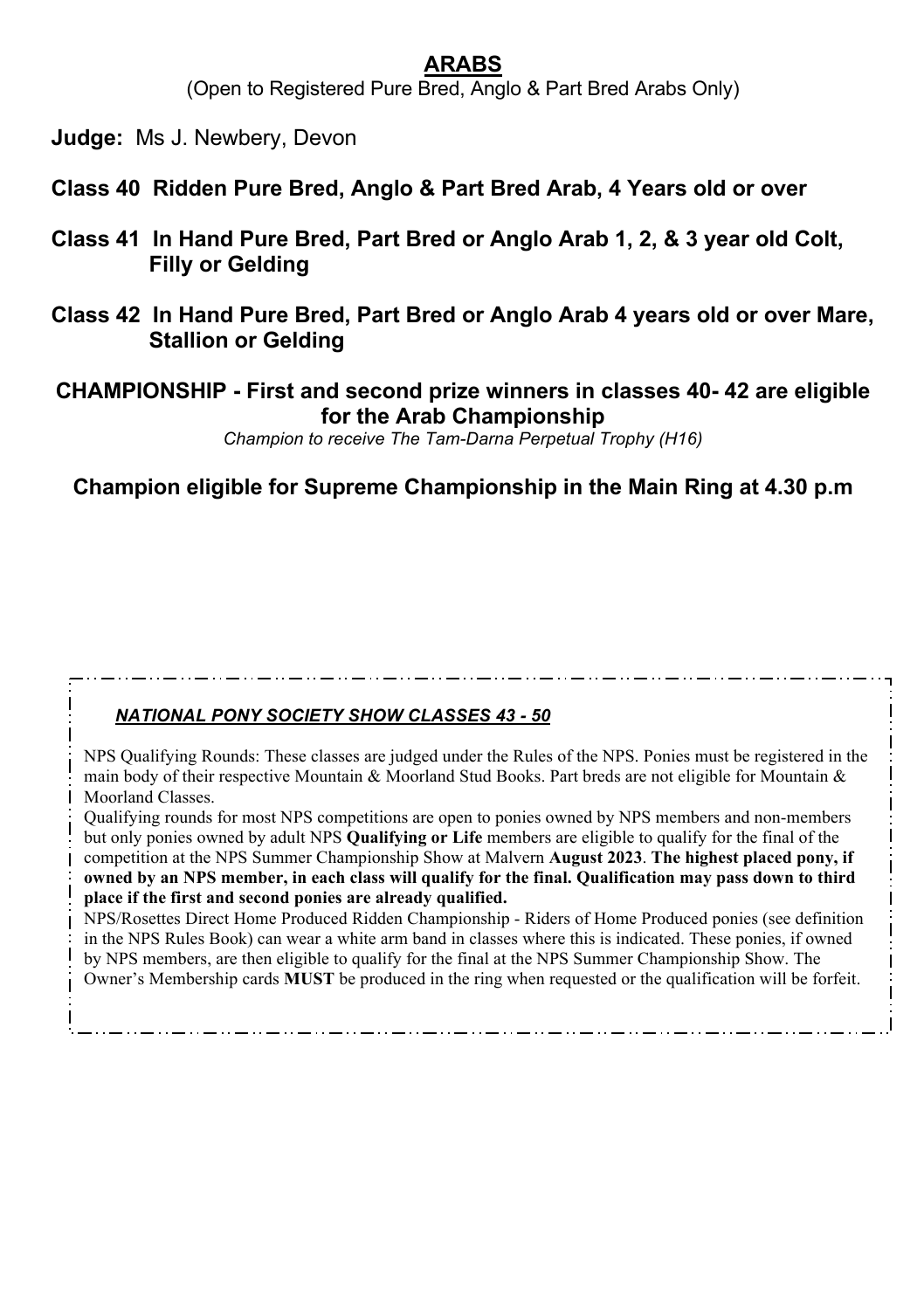#### **RING 3 (Not to commence before midday)**

#### **REGISTERED MOUNTAIN AND MOORLAND IN-HAND CLASSES Part-Breds are not eligible**

NPS/EQUESTRIAN MARKETPLACE M&M In Hand Summer National Championship To be run under NPS Rules 2022.

**Judge:** Ms J. Newbery, Devon

- **Class 43 Yearling, 2 & 3 year old Shetland, Dartmoor, Exmoor, Welsh Sections A & B**
- **Class 44 Yearling, 2 & 3 year old New Forest, Connemara, Dales, Fell, Highland, Welsh Sections C & D**
- **Class 45 4 years old and over Shetland, Dartmoor, Exmoor, Welsh Section A & B**
- **Class 46 4 years old and over New Forest, Connemara, Dales, Fell, Highland, Welsh Sections C & D**

**CHAMPIONSHIP -** First and second prize winners in classes 43 - 46 are eligible for the Mountain and Moorland In Hand Championship. NPS/Kilmannan Stud M&M In Hand Silver Medal Rosette Championship. A Silver Medal Rosette is offered by the National Pony Society for the best registered pony owned by an **NPS Qualifying or Life** member in the M&M In Hand section. The Sponsor's Rosette is also awarded to the pony receiving the qualification. Membership cards must be presented in the ring to receive the medal and/or the qualification.

#### **Champion eligible for Supreme Championship in the Main Ring at 4.30 p.m.**

#### **REGISTERED MOUNTAIN AND MOORLAND LEAD REIN AND FIRST RIDDEN**

#### **THE NPS/ SHOWING CLASSICS MOUNTAIN AND MOORLAND LEADING REIN NATIONAL CHAMPIONSHIP**

**Class 47 Open to registered Dartmoor, Exmoor, Shetland, New Forest, Welsh Section A or B mares and geldings four years old or over not exceeding 122 cm. Riders must have attained their 3rd birthday but must not have attained their 9th birthday before the 1st January in the current year. To be shown in a snaffle bit.**

NPS/Rosettes Direct Home Produced Ridden Championship – wear white arm bands Winner to receive the A.J. Penrose Perpetual Trophy (H67)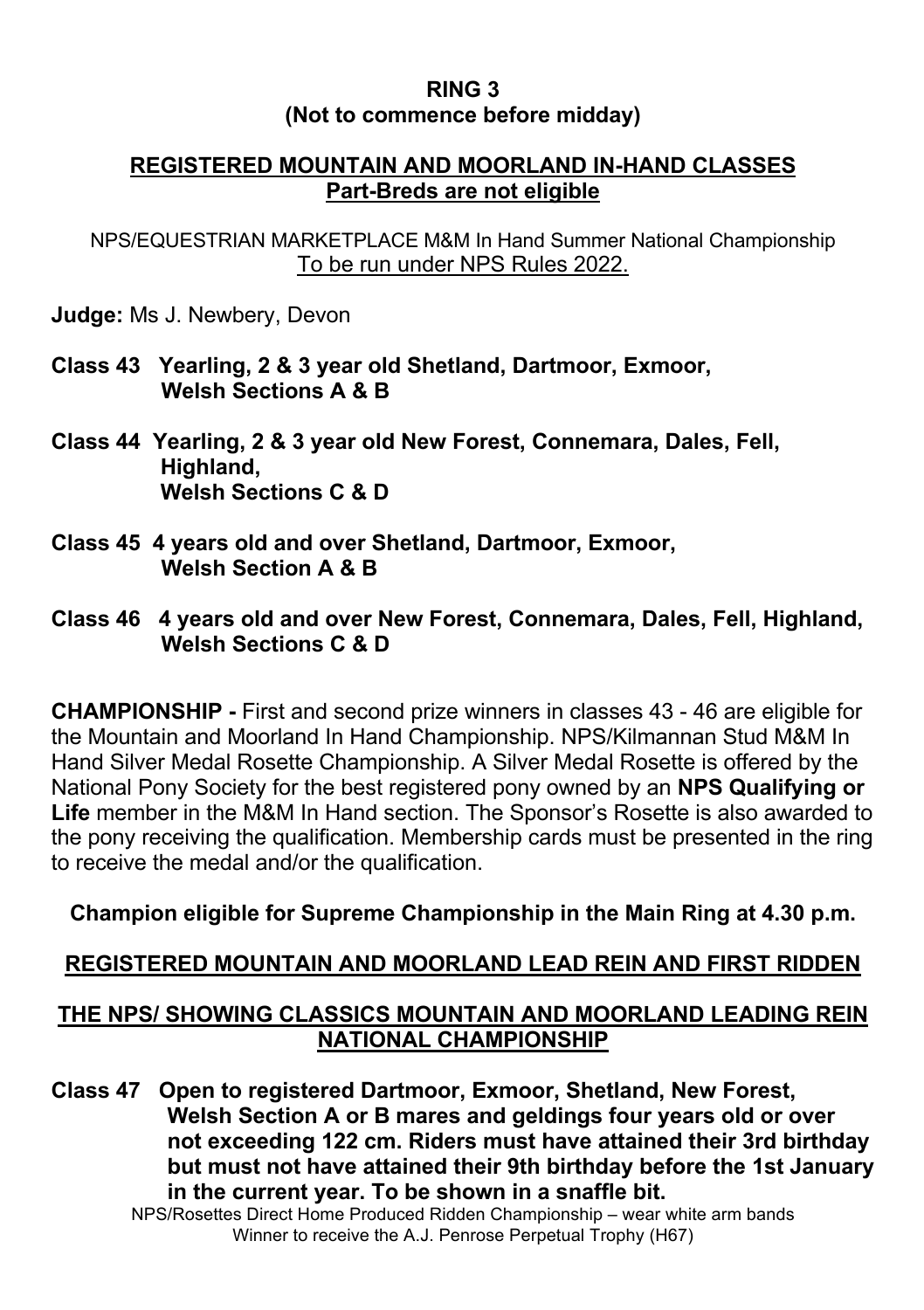#### **THE NPS/ SHOWING CLASSICS MOUNTAIN AND MOORLAND FIRST RIDDEN NATIONAL CHAMPIONSHIP**

**Class 48 Open to registered Dartmoor, Exmoor, Shetland, New Forest, Welsh Section A or B mares and geldings four years old or over not exceeding 128 cm. Riders must have attained their 3rd birthday but not reached their 12th birthday before the 1st January in the current year. To be shown in a snaffle bit.**

NPS/Rosettes Direct Home Produced Ridden Championship – wear white arm bands

**CHAMPIONSHIP -** First and second prize winners in classes 47 and 48 are eligible for the Mountain and Moorland Mini Ridden Championship

**Champion eligible for Supreme Championship in the Main Ring at 4.30 p.m.**

#### **THE NPS/RINGSIDE STUD OPEN MOUNTAIN & MOORLAND RIDDEN NATIONAL SUMMER CHAMPIONSHIP**

NPS/ Rosettes Direct Home Produced Ridden Championship – Wear white arm bands These Classes are open to stallions, mares and geldings four years old or over which must be registered in the main body of their respective Mountain & Moorland Stud Books. Part-breds are not eligible.

#### **Class 49 Open to registered Dartmoor, Exmoor, Shetland, Welsh Section A, Welsh Section B**

**Class 50 Open to registered Connemara, Dales, Fell, Highland, New Forest, Welsh C, Welsh D** 

**CHAMPIONSHIP** NPS/ THE STANDINGHAT STUD and SHOWTEAM M&M Ridden Silver Medal Rosette. First and second prize winners in classes 49 and 50 are eligible for the Mountain and Moorland Open Ridden Championship. A Silver Medal Rosette is offered by the National Pony Society for the best registered pony owned by an **NPS Qualifying or Life** member in the M&M Ridden section. Membership cards must be presented in the ring to receive the medal and/or the qualification

#### **Champion eligible for Supreme Championship in the Main Ring at 4.30 p.m.**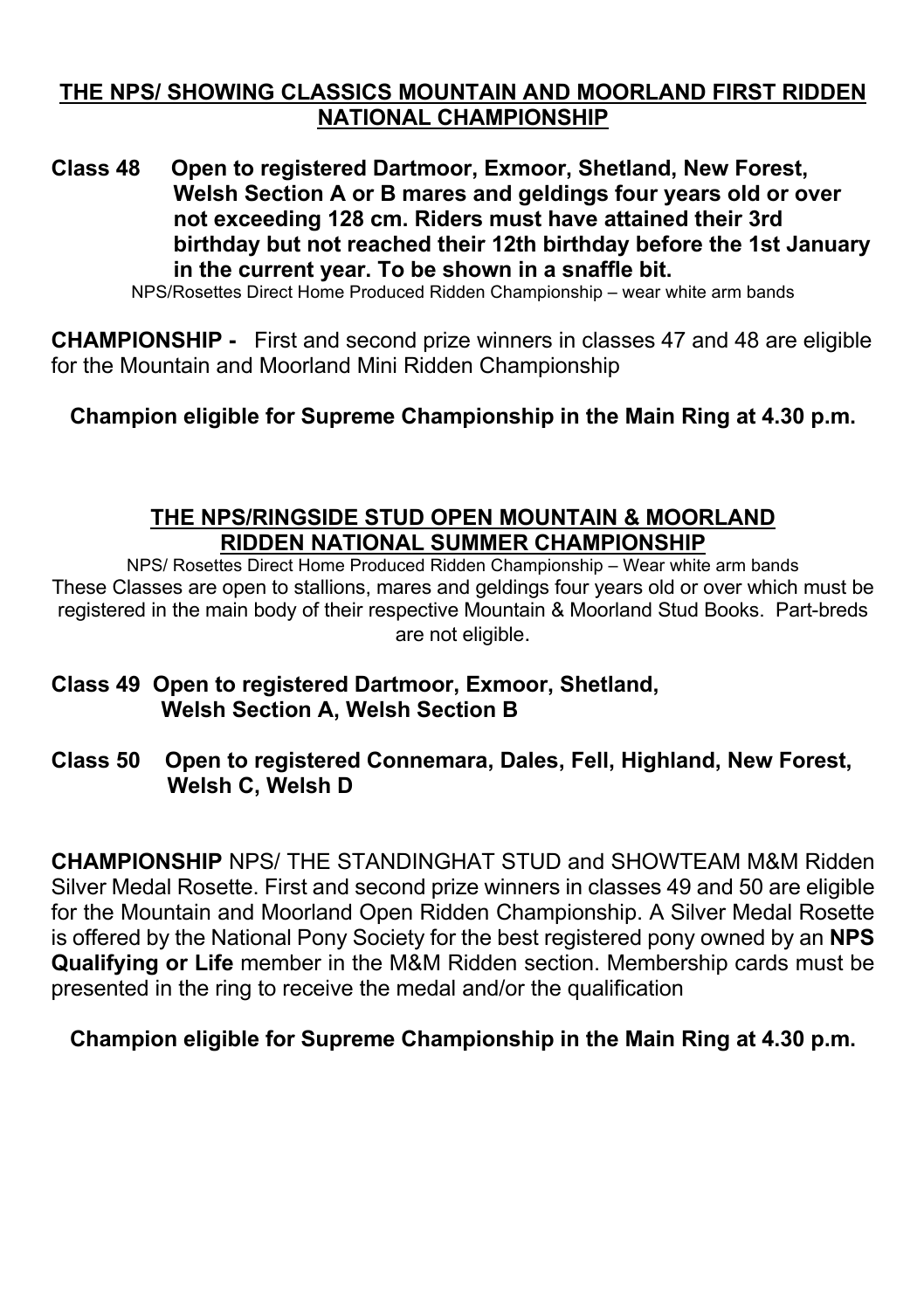#### **RING 4 - Commencing at 8.00 a.m.**

## **WORKING HUNTER PONIES**

Classes 51 to 55 will be judged 60% Jumping Performance, 40% Conformation, Action and Ride.

Ponies can wear protective boots during the jumping phase. NO Spurs to be worn

**Judge:** Miss D. Kinnaird-Perry, Devon

- **Class 51 Cradle Stakes Working Hunter Pony Mare or Gelding 4 years old or Over, not exceeding 12.2hh. Lead reins permitted.**
- **Class 52 Novice Working Hunter Pony Mare or Gelding 4 years old or over, not exceeding 153cm. Pony not to have won any prize of £5 or over in Working Hunter Pony Classes or any Jumping Classes by the closing dates of entries.** Maximum fence height will be 1'9''

Competitors will jump in the following groups. The course will not be lowered if you miss your section. First group: 13 hands and under Second group: 14 hands and under Third group: 15 hands and under

- **Class 53 Working Hunter Pony Mare or Gelding 4 years old or over, not exceeding 133cm (13.0hh).** Maximum fence height will be 2'
- **Class 54 Working Hunter Pony Mare or Gelding 4 years old or over, exceeding 133cm (13.0hh) but not exceeding 143cm (14.0hh).** Maximum fence height will be 2'3''
- **Class 55 Working Hunter Pony Mare or Gelding 4 years old or over, exceeding 143cm (14.0hh) but not exceeding 153cm (15.0hh).** Maximum fence height will be 2'6''

**CHAMPIONSHIP -** First and second prize winners in classes 53 – 55 are eligible for the Working Hunter Pony Championship. *The Champion to receive the Working Hunter Perpetual Trophy (H11)*

**Champion eligible for Supreme Championship in the Main Ring at 4.30 p.m**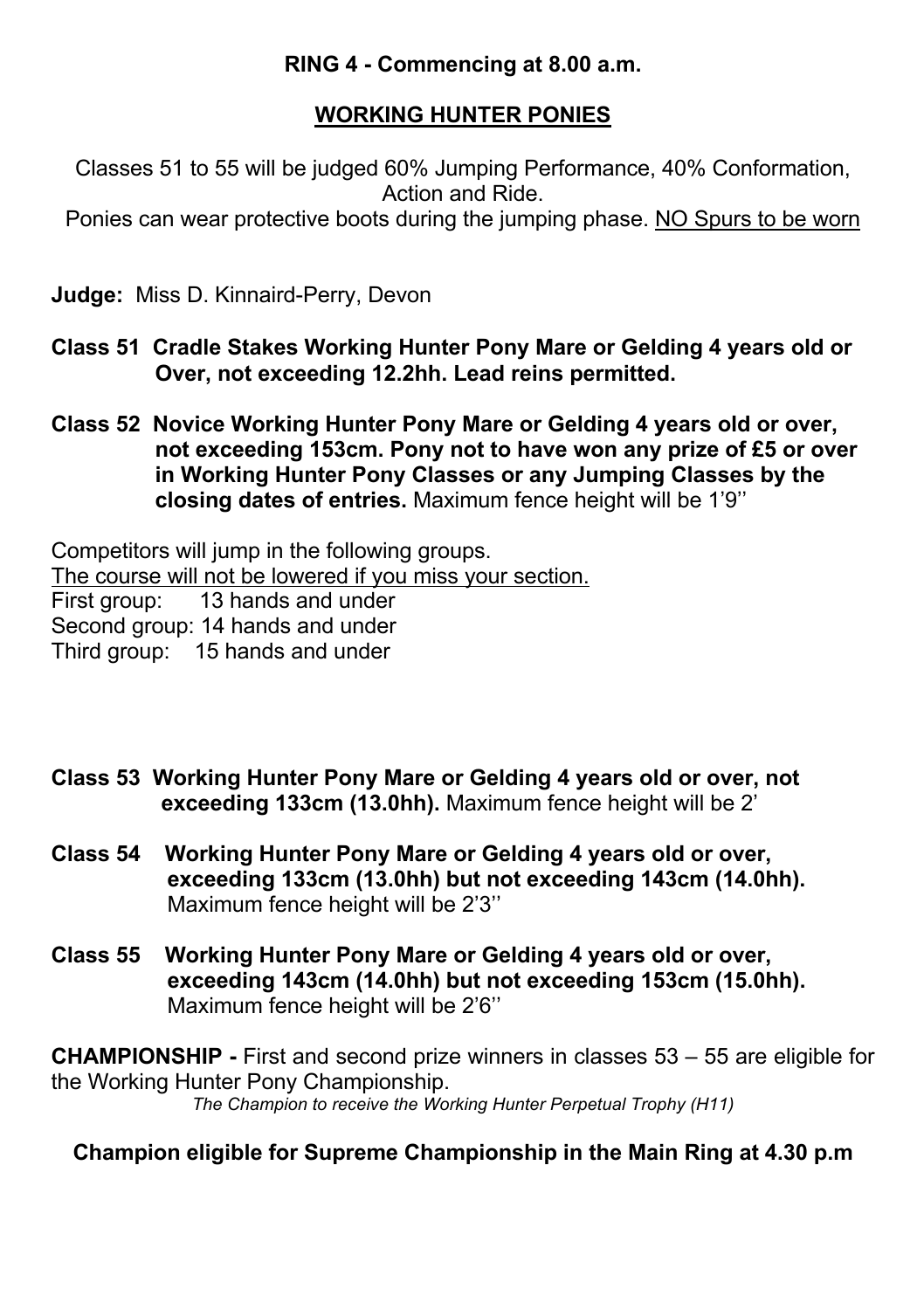#### **WORKING HUNTER**

Classes 56 - 58 will be judged 60% Jumping Performance, 40% Conformation, Action and Ride. Grade A Show Jumpers and Class 1 eventers excluded. Horses can wear protective boots during the jumping phase.

- **Class 56 Novice Working Hunter exceeding 153cm (15.0hh). Horse not to have won any prize of £5 or over in Working Hunter Classes or any Jumping Classes by closing date of entries.** Maximum fence height will be 2'3''
- **Class 57 Working Cob, Mare or Gelding, 4 Years old or over exceeding 148cm (14.2hh) – To include maxi cobs** Maximum fence height will be 2'3''

**Class 58 Open Working Hunter exceeding 153cm (15.0hh).** Maximum fence height will be 2'9'' *Special prize of £20 and rosette in addition to the above prizes donated by The Late Mrs J Bastard, Kitley*

**CHAMPIONSHIP -** First and second prize winners in classes 56 - 58 are eligible for the Working Hunter Championship

**Champion eligible for Supreme Championship in the Main Ring at 4.30 p.m**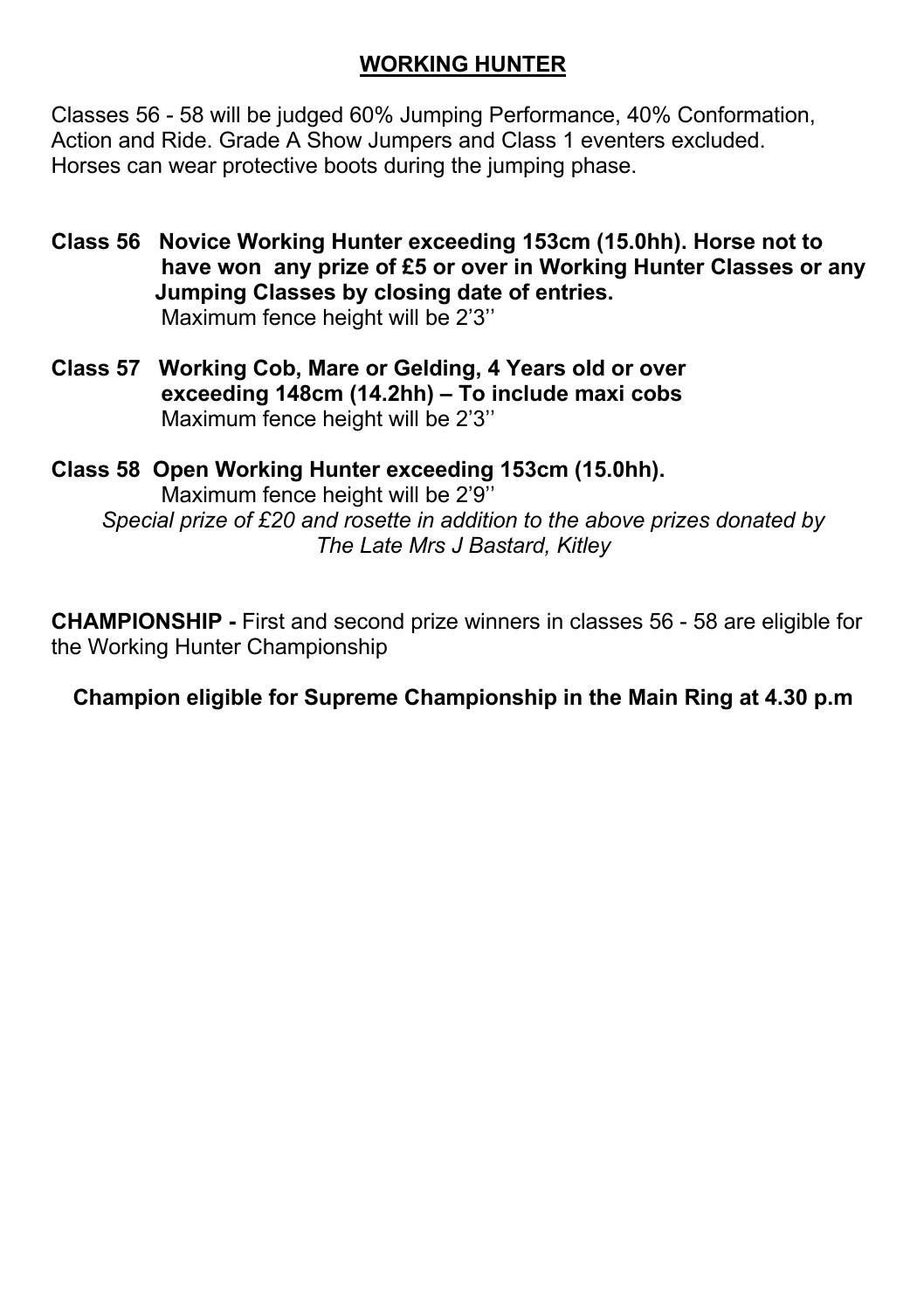# **CATTLE**

**Chief Cattle Steward:** Chris Savery **Deputy Chief Steward**: John Irish

## **There are no entry fees for the cattle section for 2022**

#### **Prize Money SASH AND CASH PRIZE of £100 TO BE AWARDED TO SUPREME CHAMPION**

#### **First Prize: £24 Second: £18 Third: £13**

A Perpetual Challenge Cup, presented by Mr. Peter Mingo for the exhibitor gaining the most points in the cattle classes at the three shows of Yealmpton, Totnes and Kingsbridge and to be presented at Kingsbridge. Points will be awarded (1st - 3, 2nd - 2 and 3rd - 1) in classes 100 to 136 only. Does not include Breed Championships. Judging commence at 10.00 a.m. promptly (South Devon Cattle Classes 9.30 am.)

In the event of less than three exhibitors in any Class, then the committee reserve the right to either cancel that Class or amalgamate with another Class or Classes.

## **SOUTH DEVON CATTLE**

All entries must be registered in the Full Pedigree Section of the Herd Book maintained by the South Devon Herd Book Society.

Class

- **100. Cow with calf at foot.**
- **101. Heifer born in 2020**
- **102. Heifer born on or after 1st January 2021**
- **103. Heifer, any age, not having had a calf and not having been a 1st, 2nd or 3rd Prize Winner at a previous Show in 2022**
- **104. Bulls born before 1st January 2021**
- **105. Bulls born on or after 1st January 2021**
- **106. Group of any three females entered in Class 100-103.**
- **107. Group of cattle, viz: bull, any age, and two females; only animal exhibited in previous classes may compete.**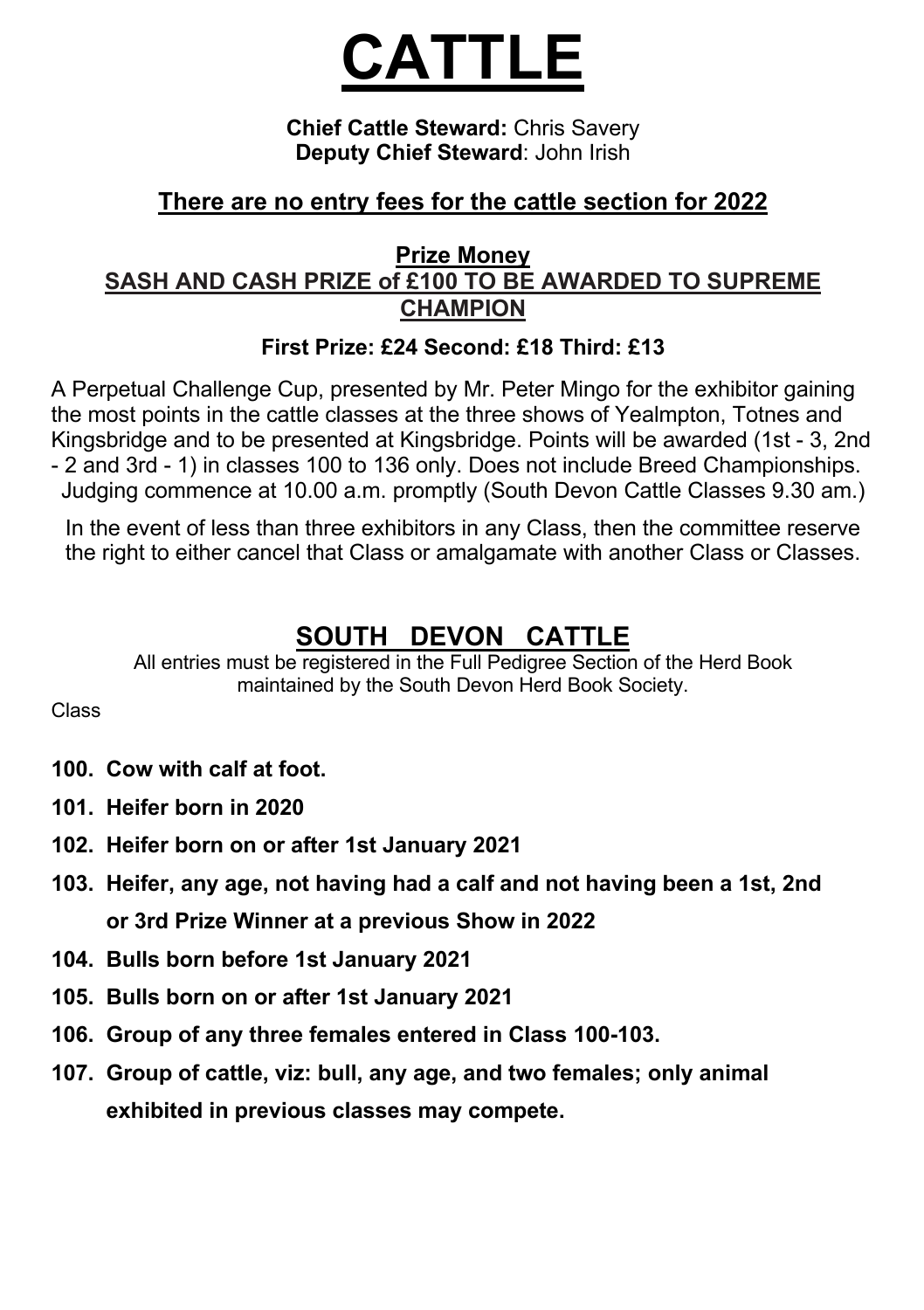A Perpetual Challenge Cup, presented in memory of the late Fred Glanville, Best group of three South Devon Females (C20)

A Perpetual Challenge Cup, presented by Sir Simon Day, for the Best South Devon Yearling (C21). A Perpetual Challenge Cup, presented by the late R.J.B Mildmay-White, for the Best South Devon Female (C22).

A Perpetual Challenge Cup, presented in the memory of the late Mrs R. Bastard, Kitley, for the Best South Devon Bull (C23).

The Richard Rossiter memorial cup, for the most points in the South Devon Cattle classes (C26).

## **HOLSTEIN FRIESIAN CATTLE**

Milking machine kindly supplied by South West Dairy Services Ltd

Class

- **108. Heifer calf born on or after 1st September 2021, led by a person under 20 years old, to be judged on general turnout and presentation of calf.**
- **109. Heifer born on or after 1st January 2021**
- **110. Heifer in calf, not more than three 3 years old on day of show, and due to calf at not more than three years and 2 months.**
- **111. Heifer, any age, not having had a calf and not having been a 1st, 2nd or 3rd prize winner at a previous Show in 2022**
- **112. Cow, more than 5 months in calf.**
- **113. Heifer in milk.**
- **114. Cow in milk.**
- **115. Best Dairy cow , production and inspection.**

#### **116. Group of three females, entered in classes 108 - 115.**

A Perpetual Challenge Cup, presented by Mrs C.J. Smith, for the Best Holstein (C27).

For Cows in milk or in calf that have produced in one lactation not less than 9,000 kg milk at 3.6%+ BFat. The last complete 305 days Lactation Certificate must be handed to the stewards prior to judging.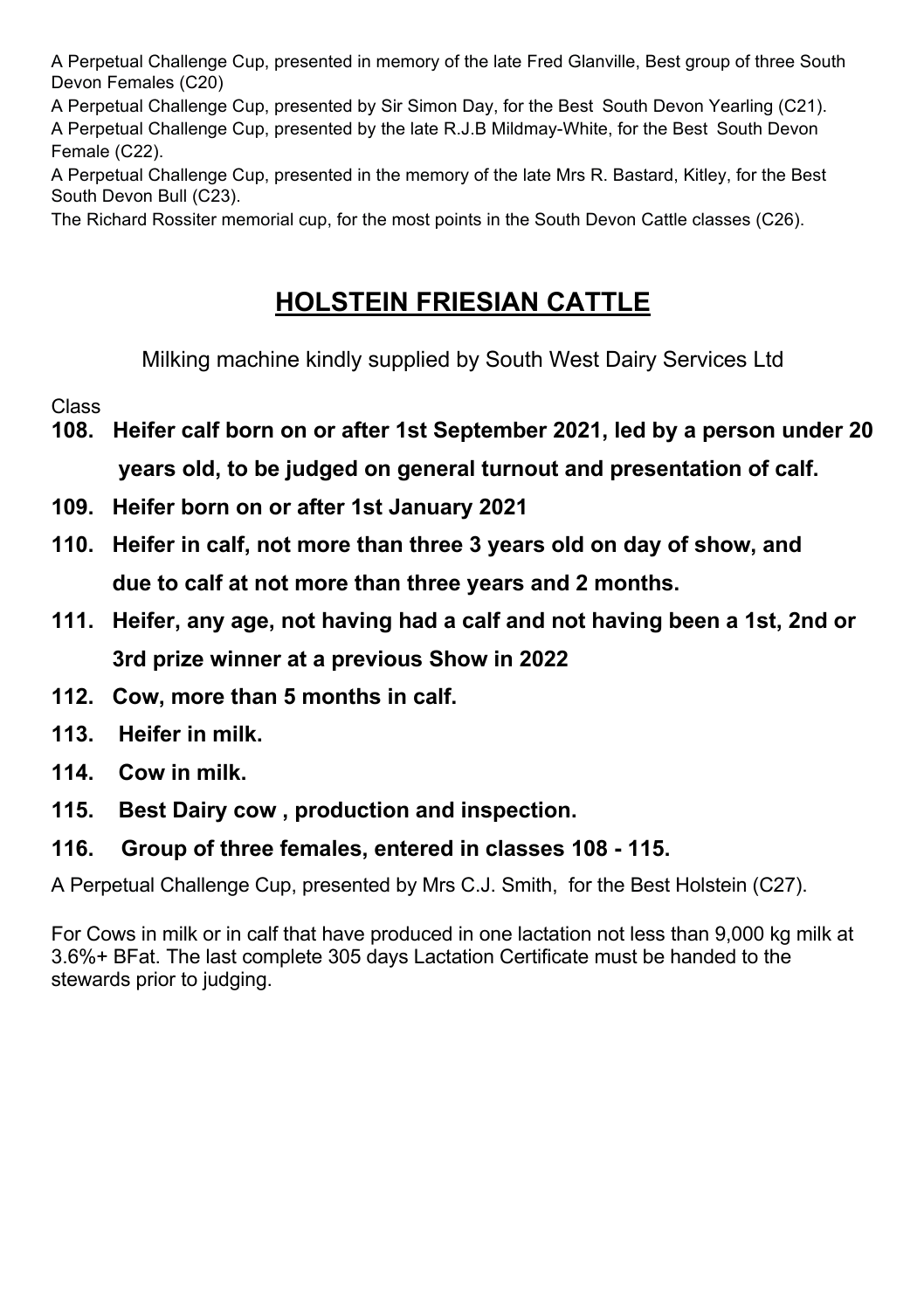## **DAIRY CATTLE**

Restricted to animals not already shown in their respective breed classes

Milking machine kindly supplied by South West Dairy Services Ltd

#### **Class**

- **117. Dairy heifer under 18 months on the date of the Show**
- **118. Dairy heifer not having calved - age to be stated on form**
- **119. Dairy heifer in milk**
- **120. Dairy cow in milk**
- **121. Dairy cow, (dry)**
- **122. Best dairy pair**
- **123. Group of three**

## **DEXTER CATTLE**

#### **Class**

- **124. Cow in milk (calf allowed at foot)**
- **125. Dry cow in calf or heifer in cal.**
- **126. Heifer 16 months to 2 years 2 months on day of Show**
- **127. Heifer, under 16 months on day of Show**
- **128. Bull, under two years**
- **129. Bull over two years**
- **130. Group of any three animals entered in Classes 124 to 129**

Mrs R. Graham Rosebowl, for the Best Female Dexter (C34). Champion Dexter (C40).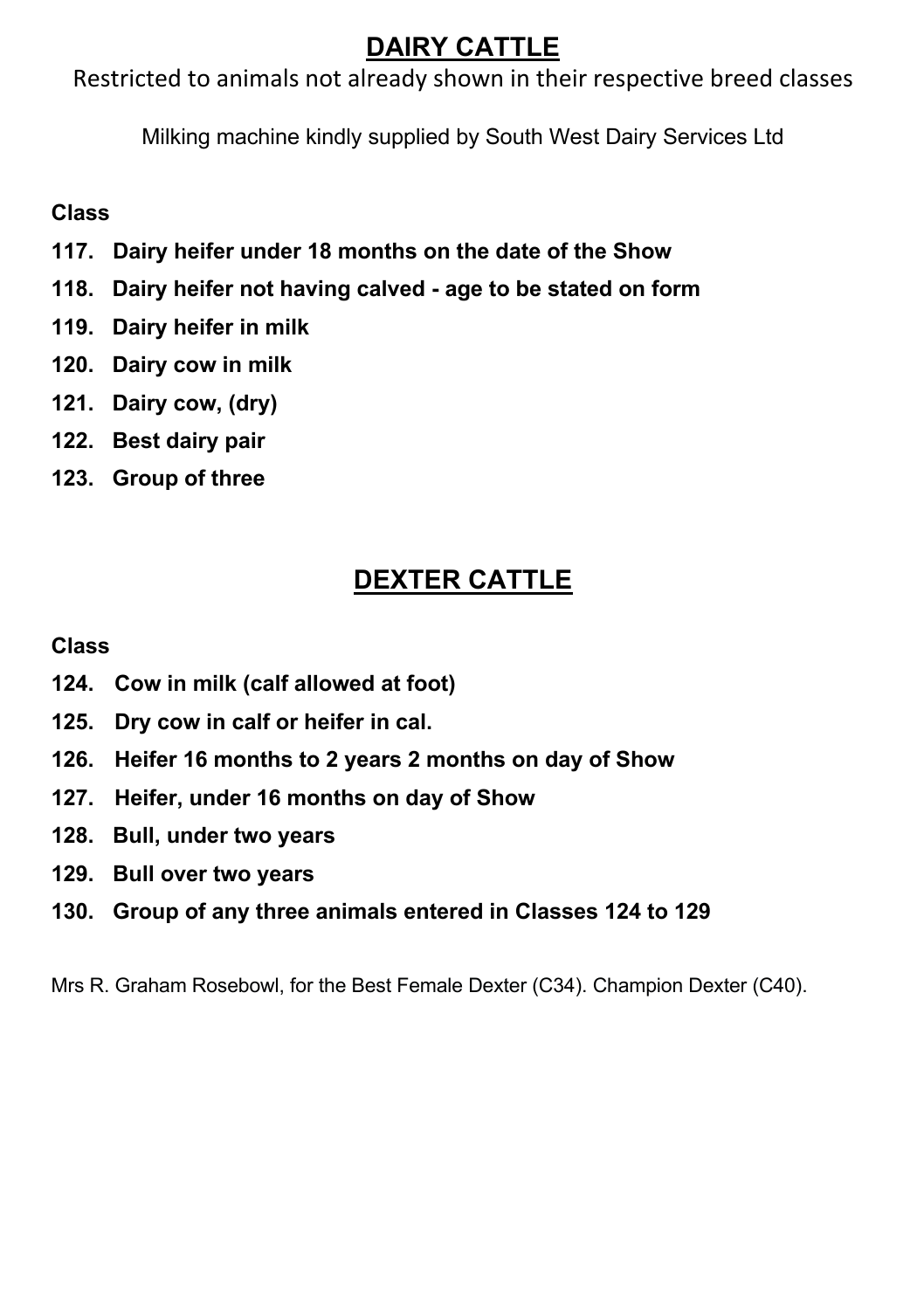## **COMMERCIAL BEEF SECTION**

#### **Restricted to animals not already shown in their respective breed classes**

#### **Class**

- **131. Best Butcher's Beast, Steer.** *Class may be amalgamate with class 133 if less than 3 animals*
- **132. Best Butcher's Beast, Heifer.** *Class may be amalgamate with class 132 if less than 3 animals*
- **133. Beef bull, any breed, any age**
- **134. Beef cow or heifer in calf. Cows to have calved within 12 months of the date of the Show**
- **135. Potential Christmas Steer. Born on or after 1st May 2021**  *Class may be amalgamated with class 136 if less than 3 animals*
- **136. Potential Christmas Heifer. Born on or after 1st May 2021**  *Class may be amalgamated with class 135 if less than 3 animals*

**Best Exhibit in Beef Cattle Classes (Classes 131, 132, 133, 134, 135, and 136)**

## **YOUNG HANDLERS CLASS**

#### **Class**

**137. Any breed or cross, born on or after 1st January 2020, led by a person under 16. To be judged on handlers turnout, presentation of animal and leaders ability to show animal, conformation of animal to be disregarded.**

A Perpetual Challenge Cup, Winner of the Young Handler (C36)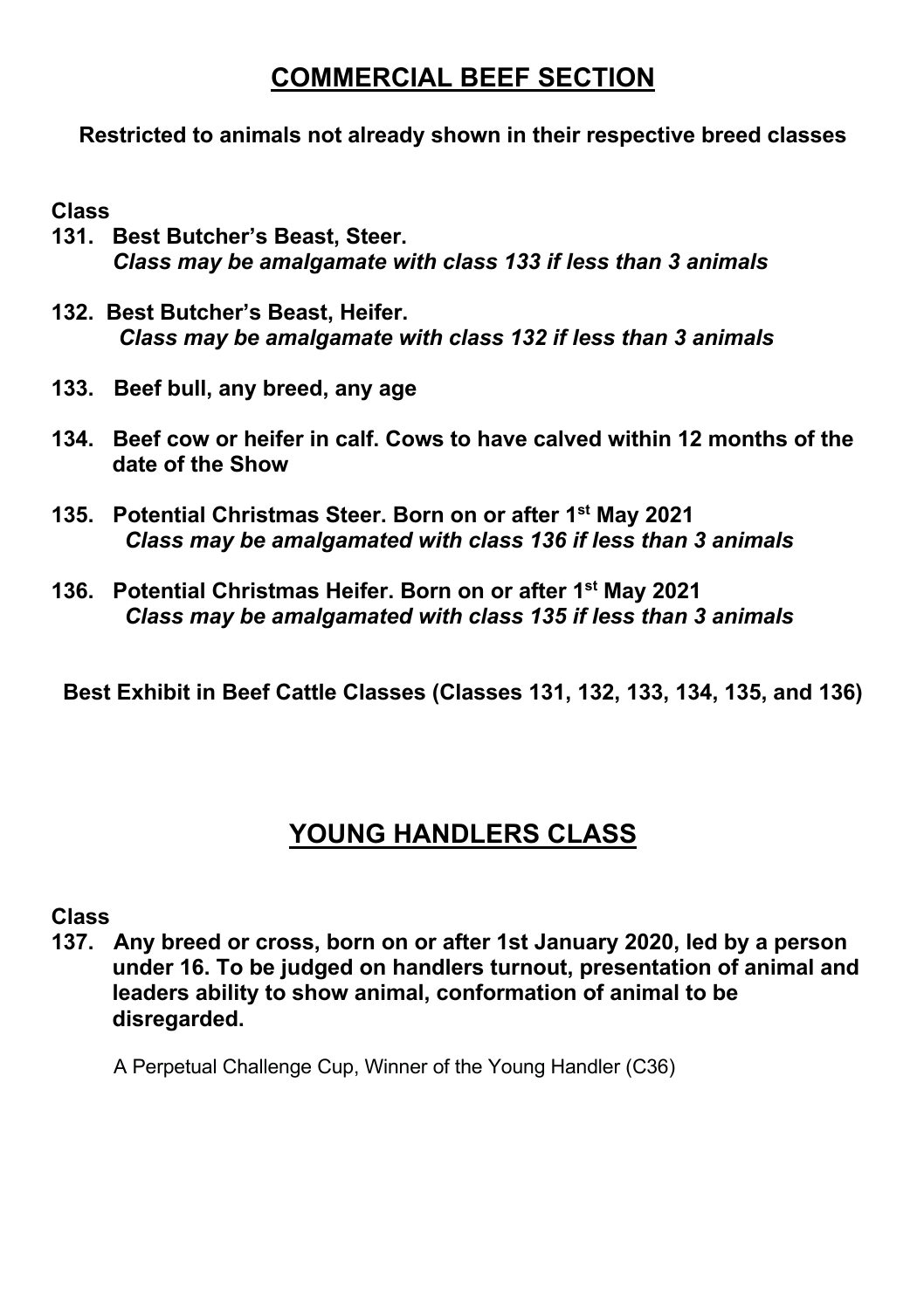## **SENIOR HANDLERS CLASS**

**Class**

**138. Any breed or cross, led by a person aged 16 and above. To be judged on handlers turnout, presentation of animal and leaders ability to show animal, conformation of animal to be disregarded.**

## **OTHER SPECIAL PRIZES for CATTLE SECTION**

A Perpetual Challenge Cup, presented by R. R. B. Harvey, to the Supreme Interbreed Champion (open to Breed Champions and Beef Champion) (C37)

A Perpetual Challenge Cup, presented by Messrs. Farm Industries Ltd, for the Best Group of Three Females, any breed, shown, by one exhibitor (C39).

A Perpetual Challenge Cup, presented by R.J. Andrews, for the Friesian with the most points (C28).

A Perpetual Challenge Cup, presented by D.J. Jones, for the Best Friesian Heifer (C30). A Perpetual Challenge Cup, presented by W.K. Pitss LTD., for the Best Dairy Cow (C32).

Cash Value £10 to the Yealmpton Show Herdsman 2022 to be judged on maintenance of cattle lines, general turnout and presentation of cattle

Cash Value £10 to the Yealmpton Show Herdsman 2022 to be judged on their general turnout Restricted to animals not already shown in their respective breed clases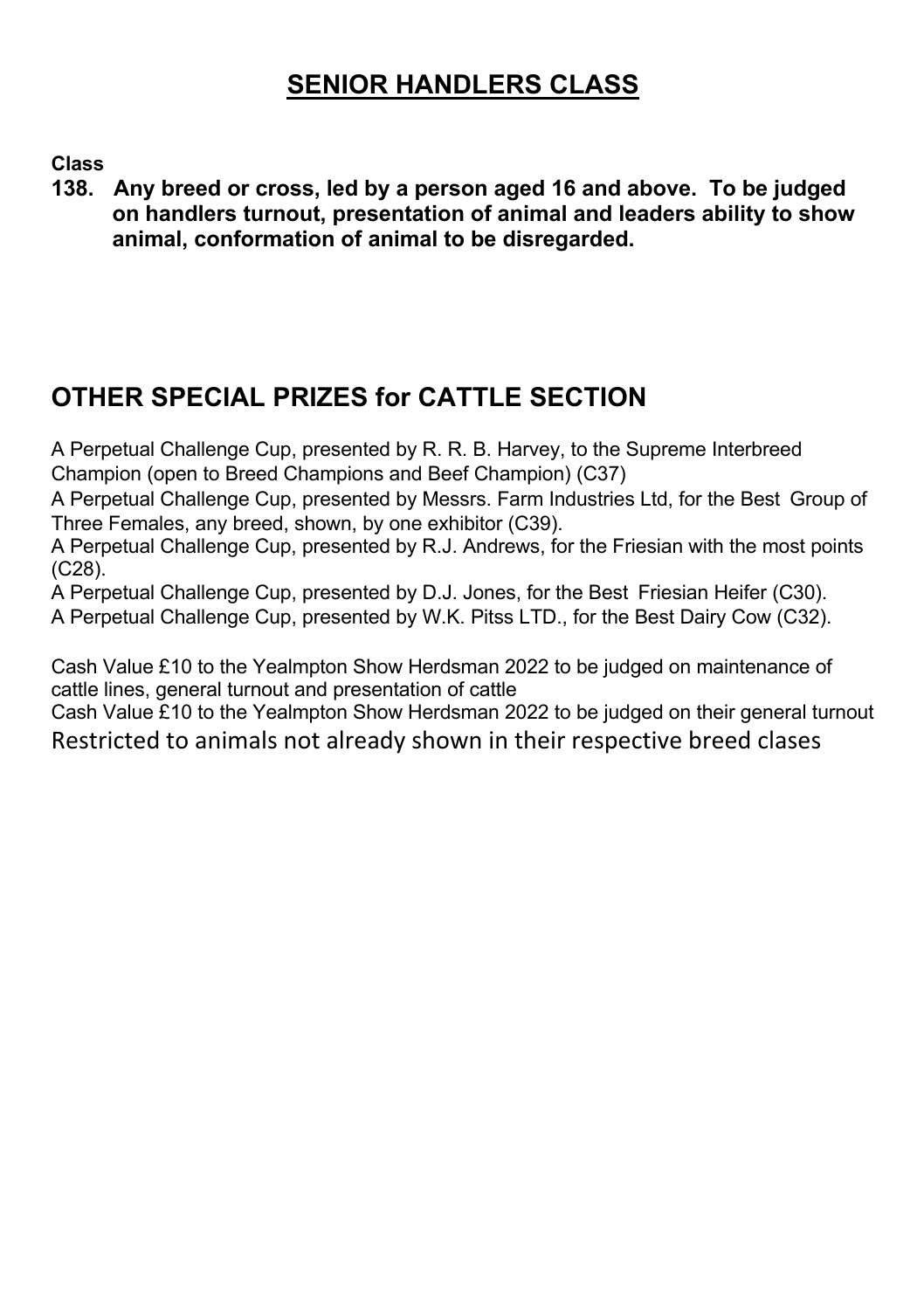# **SHEEP**

## Entry fee - £3.00 per class

| <b>PRIZES</b><br><b>OFFERED</b>                     |                               |        |       |                               |
|-----------------------------------------------------|-------------------------------|--------|-------|-------------------------------|
| <b>SUPREME</b><br><b>CHAMPION</b>                   | £100                          |        |       |                               |
| <b>RESERVE</b><br><b>SUPREME</b><br><b>CHAMPION</b> |                               | £50    |       |                               |
| <b>PRIZES</b><br><b>OFFERED</b>                     | <b>CLASSES</b><br>$200 - 274$ |        |       |                               |
| <b>ENTRIES</b> per<br>class                         | 1ST                           | 2ND    | 3RD   | 4TH                           |
| $1 - 2$                                             | £15.00                        | £10.00 |       |                               |
| $2 - 3$                                             | £15.00                        | £10.00 | £8.00 |                               |
| 4 Or More                                           | £15.00                        | £10.00 | £8.00 | <b>ROSETTE</b><br><b>ONLY</b> |

**All Sheep to be shown according to their breed rules**

The committee reserve the right to cancel or amalgamate any classes if insufficient entries or exhibitors **(Less than 3 exhibitors class will be closed)**

**PENNED BY 9.00 am AND NOT RELOADED BEFORE 4.00 pm** (See General Rule 6) **JUDGING COMMENCES AT 9.30am PROMPTLY Starting with Young Handlers Main classes will then follow, finishing off with the Young Shepherd, and interbreed championship**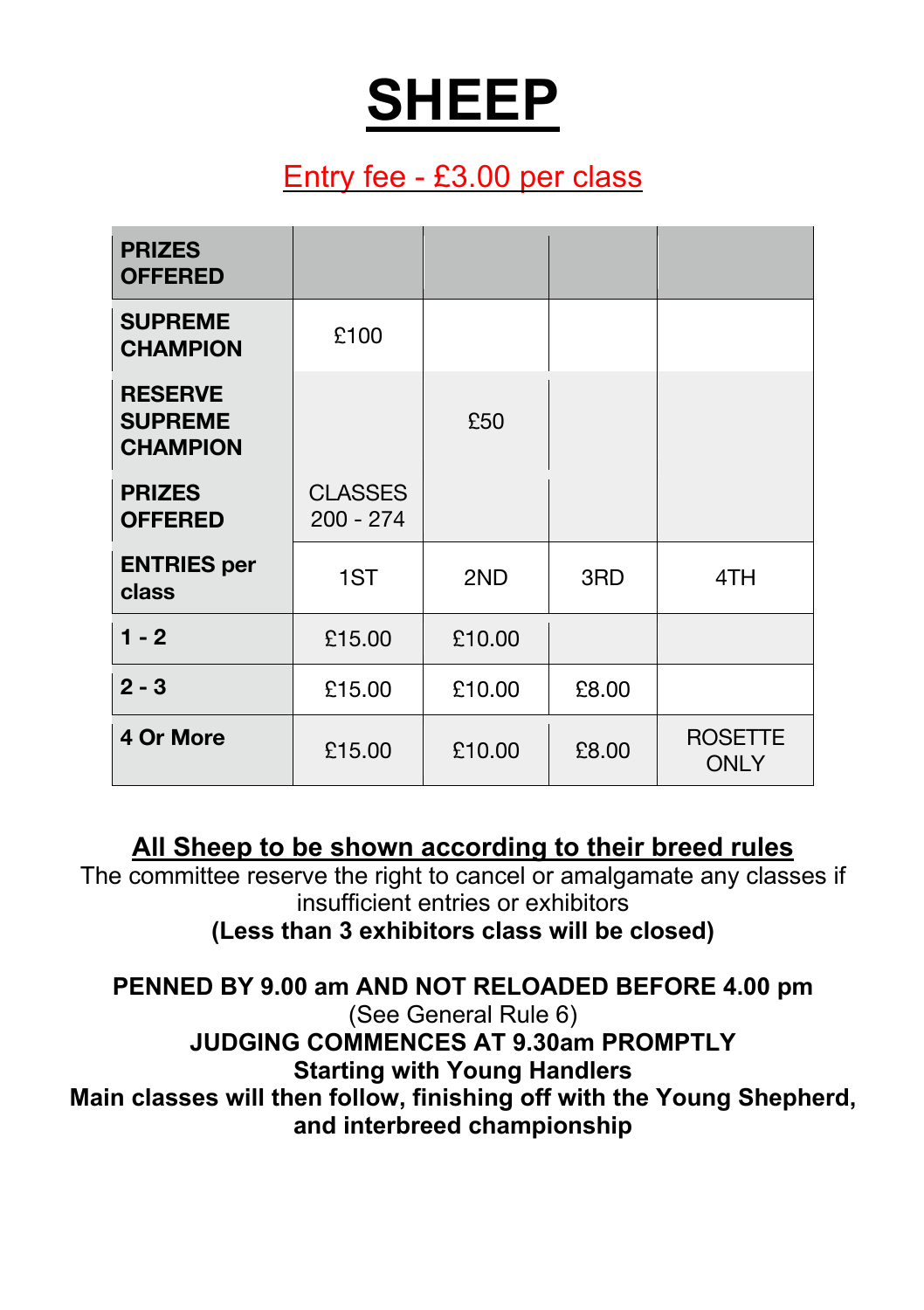#### **STATE CLEARLY ON ENTRY FORM WHETHER Visna and Maedi Visna/ Caprine Arthritis Encephalitis Accreditation Scheme PLEASE STATE CLEARLY ANY EXTRA TICKETS REQUIRED, AND ENCLOSE PAYMENT WITH FORM MAKING CHEQUE PAYABLE TO YEALMPTON SHOW LTD**

Please complete entry forms correctly if not completed correctly your entry may not be taken. Return entry form, along with a copy of your Maedi Visina Certificate if applicable.

#### **Points awarded - 1st: 5 2nd: 4 3rd: 3 4th: 2 5th: 1 A Perpetual Trophy presented on behalf of the late Mr. Eric Richardson for the Supreme Champion all Breeds (S43)**

**A Perpetual Challenge Cup** presented by **Mr. Anthony Steen,** presented at Kingsbridge Show to the Exhibitor gaining the most points in the Sheep Classes at the three Agricultural Shows of Yealmpton, Totnes and Kingsbridge during the season. First will be awarded 3 points, Second awarded 2 points and third awarded 1 point for each class. This excludes Interbreed Championship, Classes 200 to 207 and Young Handler Classes

## **FLEECE WOOL**

The Devon & Cornwall Wool Trophy for the best fleece in show (S29) Special voucher prize donated by J. Searle & Son Buckfastleigh

## **Judge – Mr M Berry**

- **200. Lustre. - (Devon Longwool, Blue faced Leicester, Wensleydale. etc)**
- **201. Hill & Mountain. - (Scotch Blackface, Welsh Mountain, Cheviot, etc)**
- **202. Cross. - (Welsh Mule, North of England Mule, etc)**
- **203. Fine & Medium - (Southdown, Suffolk, Dorset, Texel, Lleyn, Half Bred etc**)
- **204**. **Naturally Coloured. - (Jacob, Shetland, Moorit, Black Welsh, etc).**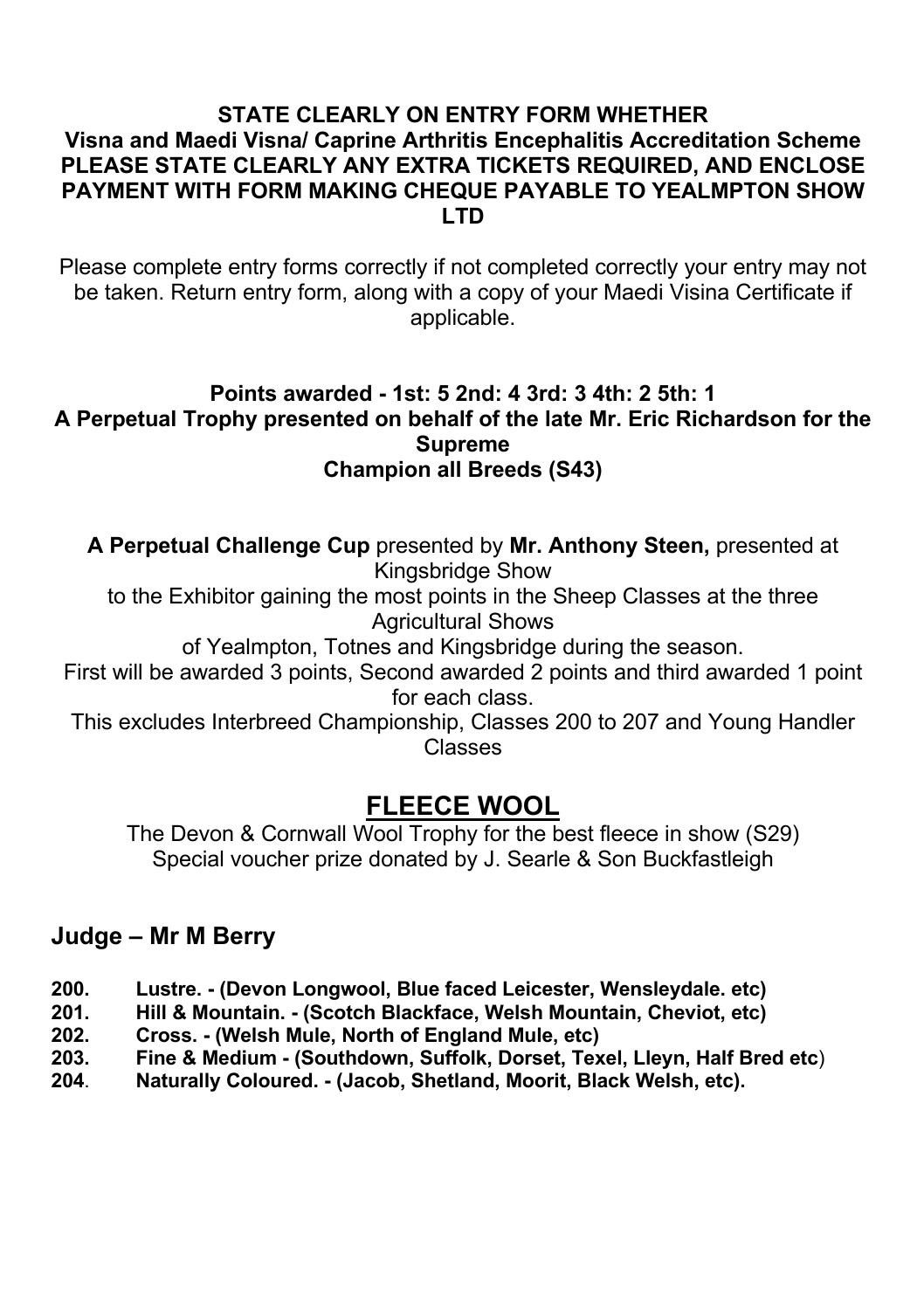## **COMMERCIAL SHEEP CLASSES TO BE PENNED SEPARATELY AND NOT IN ANY OTHER CLASSES**

(Not eligible for Interbreed Championship)

Non Maedi Visna and Media Visna/Caprine Arthritis Encephalitis Accreditation Scheme

## **Judge - Mr L. Barons, Devon**

- **205. Best pair of cross-bred shearling ewes.**
- **206. Best Pair of butchers lambs**
- **207. Best single butchers lamb**

## **YOUNG HANDLER**

Non Maedi Visna and Media Visna/Caprine Arthritis Encephalitis Accreditation Scheme

> Open to handler's up to 10 years old on the day of the show. Handlers may show any breed, sex or age of sheep.

Handlers will be judged on Presentation of animal and leaders ability to show animal.

Conformation of animal to be disregarded

#### **Judge – Mrs S. Mitchell, Yorkshire**

- **208 Under 8 years**
- **209 8-10 years**

## **DEVON AND CORNWALL LONGWOOL**

#### **Judge – TBC**

- **210 Old Ram**
- **211 Ram Hog**
- **212 Ram Lamb**
- **213 Single Ewe other than Shearling**
- **214 Single Shearling Ewe**
- **215 Single Ewe Lamb**
- **216 Group of one male and two females of different ages**

A Perpetual Challenge Cup, presented by the Hon. Mrs. John Mildmay-White to the Champion Devon and Cornwall Longwool (S44)

Best male and best female rosettes kindly donated by the Devon & Cornwall Longwool Flockbook Association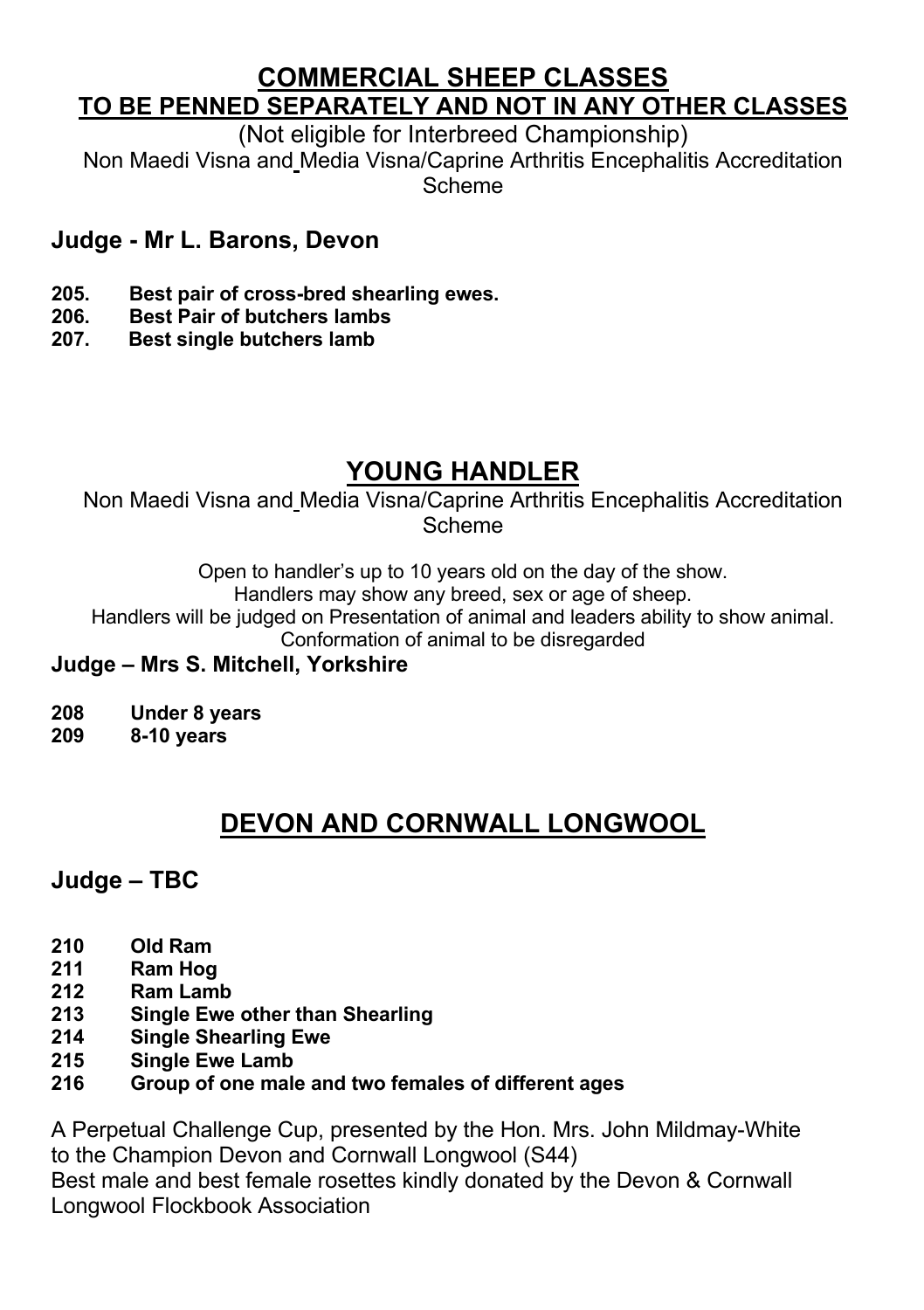## **GREYFACE DARTMOOR**

**Judge – Mr W. Dawe**

- **217 Ram Hog**
- **218 Old Ram**
- **219 Ram Lamb**
- **220 Single Ewe other than Shearling**
- **221 Single Shearling Ewe**
- **222 Single Ewe Lamb**
- **223 Group of one male and two females of different ages**

The B.H. Cane Perpetual Challenge Cup for the Champion Dartmoor Sheep presented in memory of the late B. Cane by his family (**S51**) Champion Rosettes presented by the Grey Faced Dartmoor Breeders Association.

## **SCOTCH BLACKFACE**

#### **Judge – Mr S. Cornelius, Cornwall**

- **224 Old Ram**
- **225 Ram Hog**
- **226 Ram Lamb**
- **227 Single Ewe other than Shearling**
- **228 Single Shearling Ewe**
- **229 Single Ewe Lamb**
- **230 Group of one male and two females of different ages**

Special Prizes of £10 for the Champion, £5 for the Best Male and £5 for the best Female presented by the West of England Scotch Blackface Association. Perpetual Challenge Trophy presented by Mrs A.M. Knapman in memory of her late husband for the Champion Scotch Black Face Sheep (S45)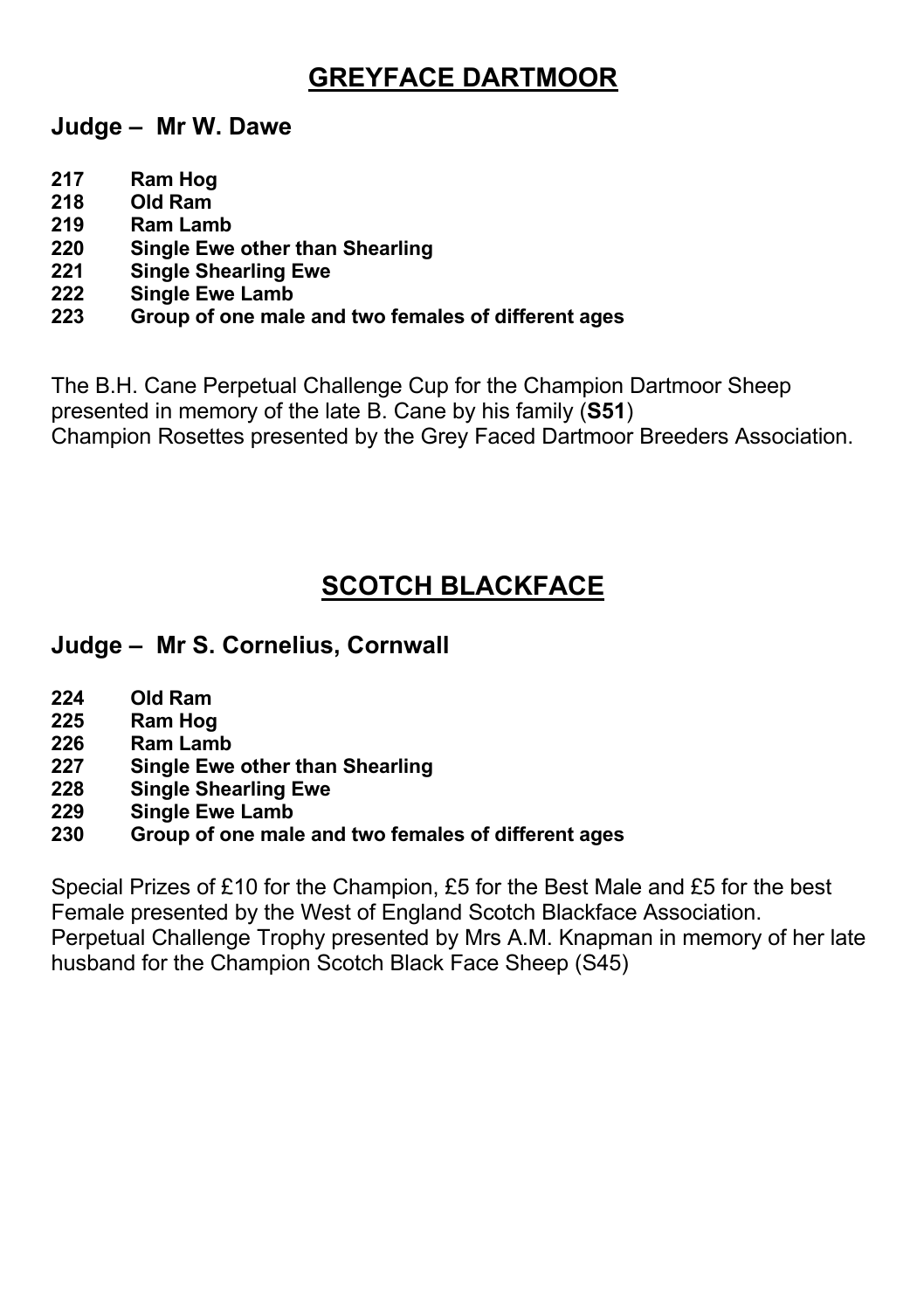## **WHITE FACE DARTMOOR**

#### **Judge – Mr Mann, Devon**

- **231 Old Ram**
- **232 Ram Hog**
- **233 Ram Lamb**
- **234 Single Ewe other than Shearling**
- **235 Single Shearling Ewe**
- **236 Single Ewe Lamb**
- **237 Group of one male and two females of different ages**

A Perpetual Challenge Cup, presented by J. Harris Esq., to the Champion White Face (S47)

Special prizes of £10 for Champion and £5 for Reserve Champion

sponsored by the Whiteface Sheep Breeders Association

## **NATIVE / RARE BREED – TO INCLUDE JACOB (EXCEPT ANY BREED WITH OWN CLASSES OR ANY OTHER CONTINENTAL PURE**

**BREED)**

Non Maedi Visna and Maedi Visna/ Caprine Arthritis Encephalitis Accreditation Scheme

#### **Please state clearly your breed of sheep or your entry may not be accepted**

## **Judge – Mr L. Barons, Devon**

- **238 Old Ram**
- **239 Ram Hog**
- **240 Ram Lamb**
- **241 Single Ewe other than Shearling**
- **242 Single Shearling Ewe**
- **243 Single Ewe Lamb**
- **244 Group of one male and two females of different ages**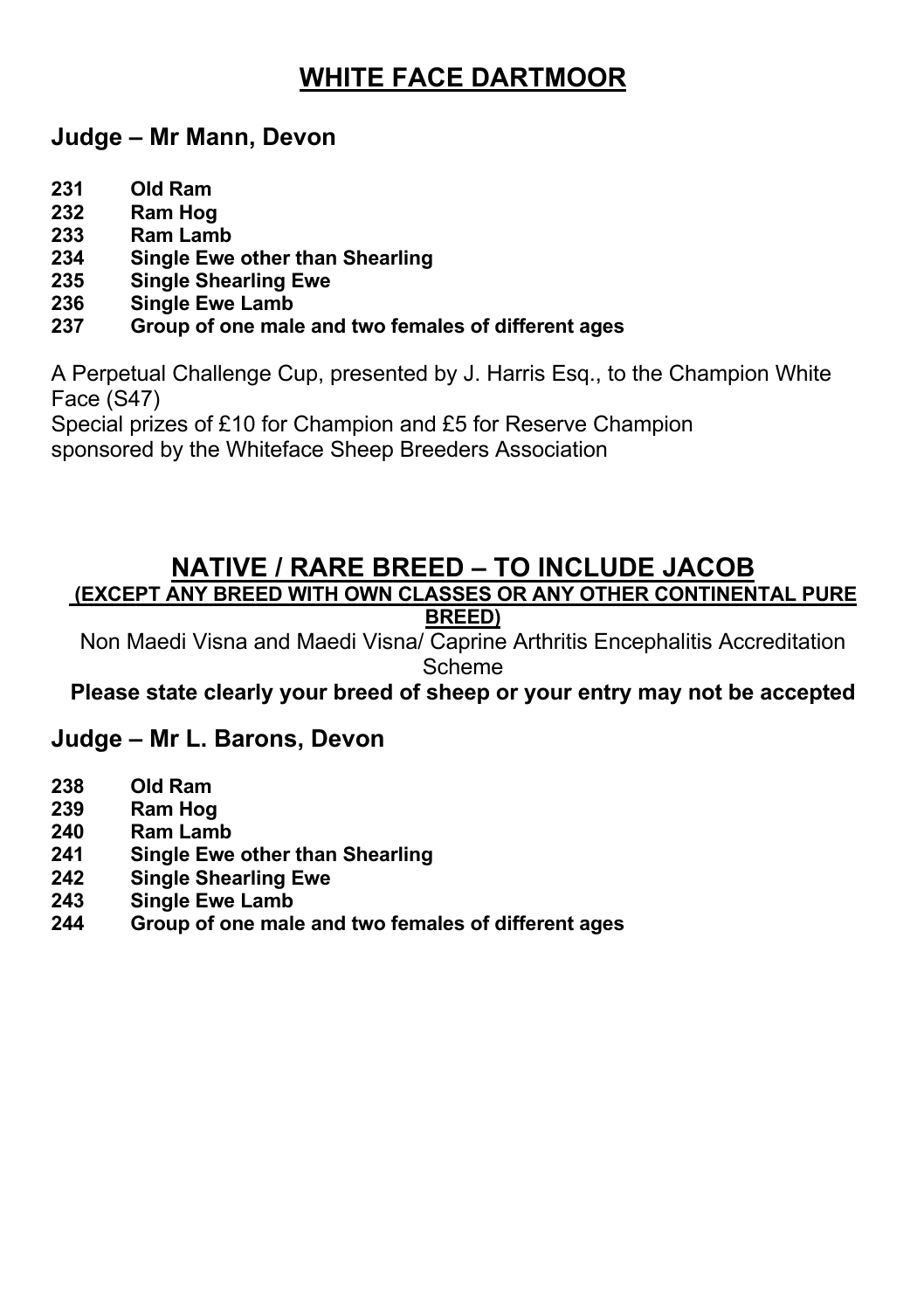## **ANY OTHER CONTINENTAL ORIGIN (WHITE FLEECE BREEDS ONLY)**

## **(Rouge, Beltex, Charolais etc, excluding Texel)**

Non Maedi Visna and Maedi Visna/ Caprine Arthritis Encephalitis Accreditation Scheme

#### **Judge – Mr S. Clatworthy, Somerset**

- **245 Old Ram**
- **246 Ram Hog**
- **247 Ram Lamb**
- **248 Single Ewe other than Shearling**
- **249 Single Shearling Ewe**
- **250 Single Ewe Lamb**
- **251 Group of one male and two females of different ages**

## **ANY OTHER CONTINENTAL ORIGIN (COLOURED FLEECE BREEDS ONLY) (Blue Texel, Badger Face Texel, Dutch Spotted)**

Non Maedi Visna and Maedi Visna/ Caprine Arthritis Encephalitis Accreditation Scheme

#### **Judge – Mr S. Clatworthy, Somersert**

- **252 Old Ram**
- **253 Ram Hog**
- **254 Ram Lamb**
- **255 Single Ewe other than Shearling**
- **256 Single Shearling Ewe**
- **257 Single Ewe Lamb**
- **258 Group of one male and two females of different ages**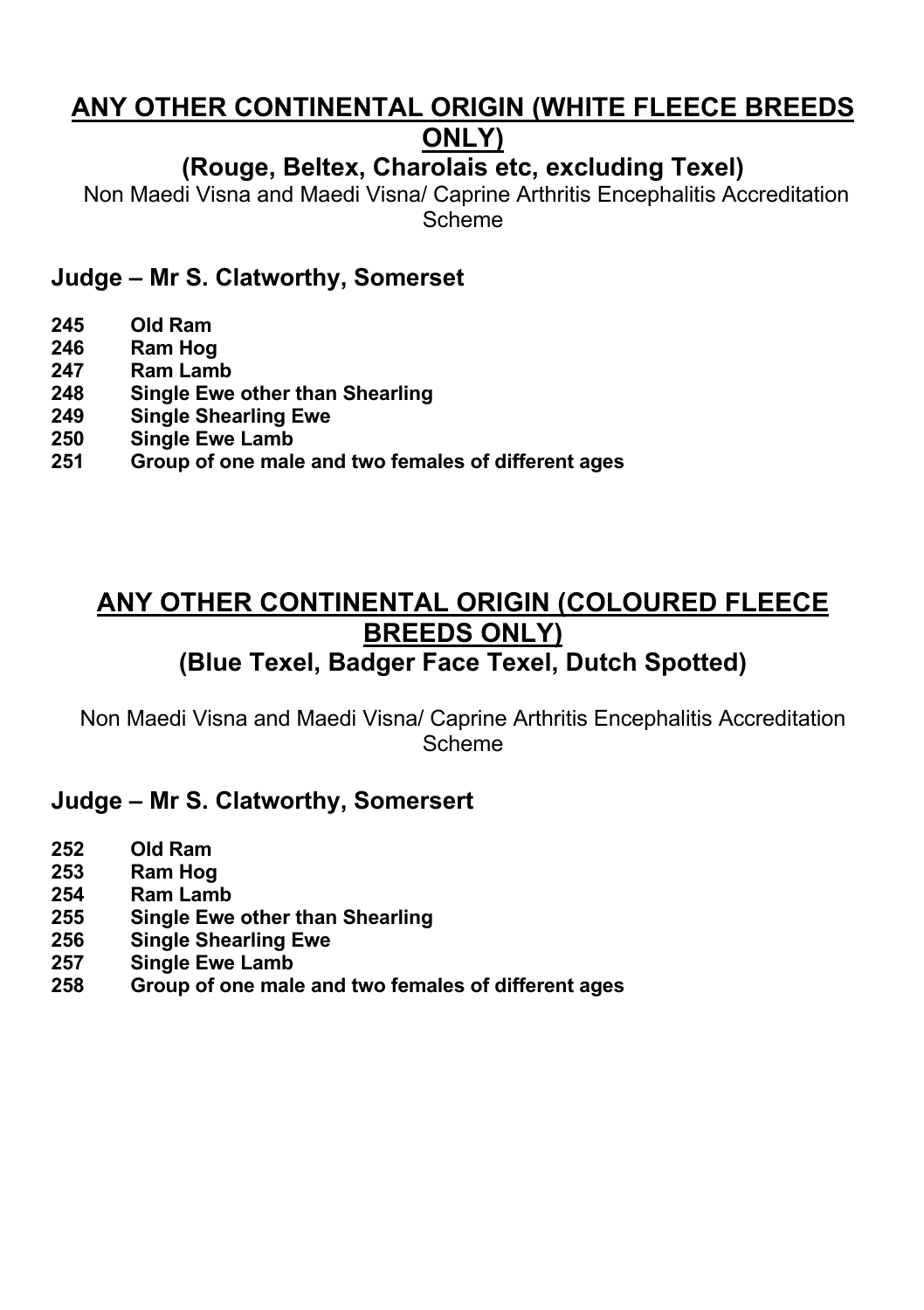## **ZWARTBLES**

Non Maedi Visna and Maedi Visna/ Caprine Arthritis Encephalitis Accreditation Scheme

#### **Judge – Mr J. Case, Somerset**

- **259 Old Ram**
- **260 Ram Hog**
- **261 Ram Lamb**
- **262 Single Ewe other than Shearling**
- **263 Single Shearling Ewe**
- **264 Single Ewe Lamb**
- **265 Group of one male and two females of different ages**

## **TEXEL**

Non Maedi Visna and Media Visna/ Caprine Arthritis Encephalitis Accreditation Scheme

**Please note: under 3 entries per class then Texel Classes will amalgamate with continental classes**

#### **Judge – Mr R. Darke, Devon**

- **266 Old Ram**
- **267 Shearling Ram**
- **268 Ram Lamb**
- **269 Single Ewe**
- **270 Single Ewe Hog**
- **271 Single Ewe Lamb**
- **272 Group of one male and two females of different ages**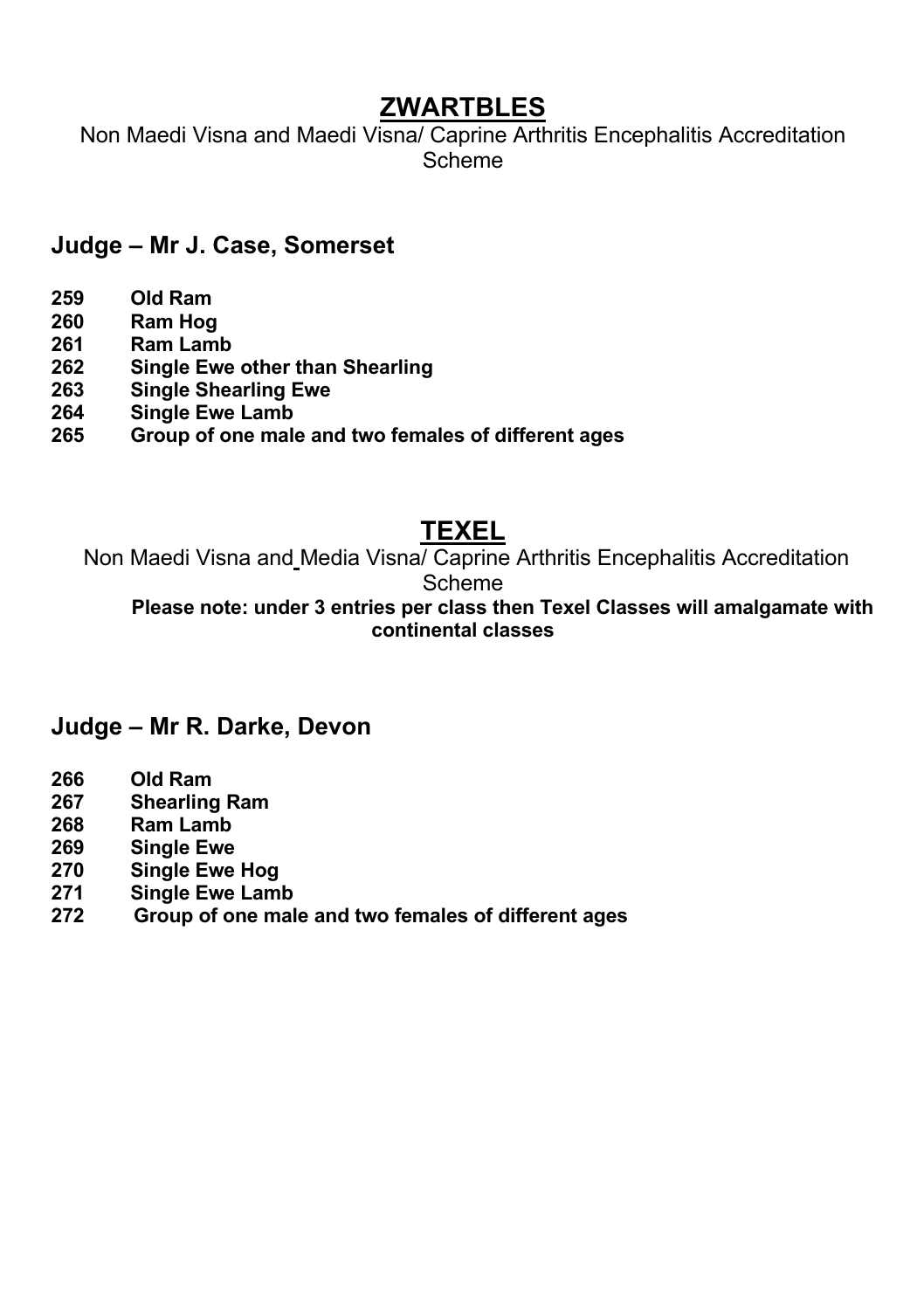## **YOUNG SHEPHERD CLASS TO COMMENCE BEFORE INTERBREED CHAMPIONSHIP**

#### **Judge – Mrs S. Mitchell, Yorkshire**

OPEN TO 11 to 16 year old's on show day.

Shepherds are to be judged on Presentation, Confirmation of animal and the leader's ability to show the animal and to be knowledgeable with regards to the flock rules of their breed of sheep.

All exhibitors to receive rosettes

## **Classes may be amalgamated if less than 3 entries**

- **273 Young Shepherd 11 – 13 years**
- **274 Young Shepherd 14 – 16 years**

## **INTERBREED CHAMPIONSHIP**

## **JUDGE – Mr P. Mitchell, Yorkshire**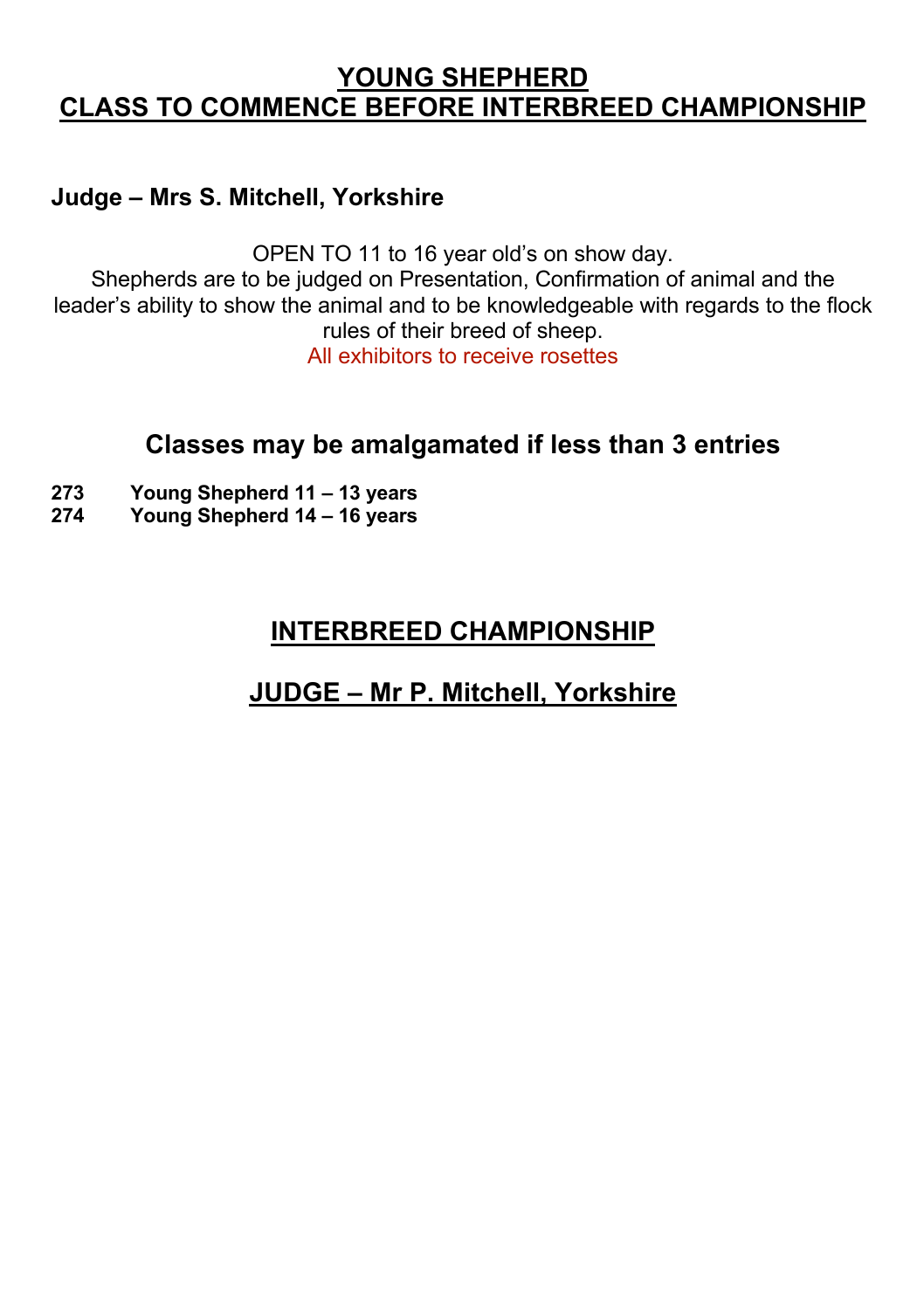# **DAIRY GOATS**

This is an "A.W" Show

**Judge:** Mr G. Webster, Dundee

#### **ENTRY FEES AND PRIZE MONEY**

#### **ENTRY FEE: £2.00**

**Prize Money: Prizes offered related to the number of entries catalogued in each class.**  *Rosettes will be awarded to fourth place in all classes regardless of the number of entries catalogued.*

| <b>Entries</b> | <b>Prizes Offered</b> |     |     |     |  |  |
|----------------|-----------------------|-----|-----|-----|--|--|
|                | 1st                   | 2nd | 3rd | 4th |  |  |
| $1 - 3$        | £10                   | £8  |     |     |  |  |
| $4 - 5$        | £10                   | £8  | £6  |     |  |  |
| 6 or more      | £10                   | £8  | £6  | £4  |  |  |

## **Please note that no bedding for the goat pens will be provided unless ordered with your entries, see the entry form for details.**

#### **SASHES AND PRIZE MONEY TO BE AWARDED TO SUPREME CHAMPION £100**

ALL TOGGENBERG GOAT CLASSES SPONSORED BY MR. M. BASTARD

**Class**

- **401. Female Goat that has borne a kid, in milk, entered in the Saanen or British Saanen Section of the Herd Book.**
- **402. Female Goat that has borne a kid, in milk, entered in the Toggenburg Section of the Herd Book.**
- **403. Female Goat that has borne a kid, in milk, entered in the British Toggenburg Section of the Herd Book.**
- **404. Female Goat that has borne a kid, in milk, entered in the British Alpine Section of the Herd Book.**
- **405. Female Goat that has borne a kid, in milk, entered in the Anglo Nubian Section of the Herd Book.**
- **406. Female Goat that has borne a kid, in milk, entered in the Golden or British Guernsey Section of the Herd Book.**
- **407. Female Goat that has borne a kid, in milk, any other variety.**
- **408. Veteran Goat has borne a kid, in milk, born before 31st July 2015. Any Breed.**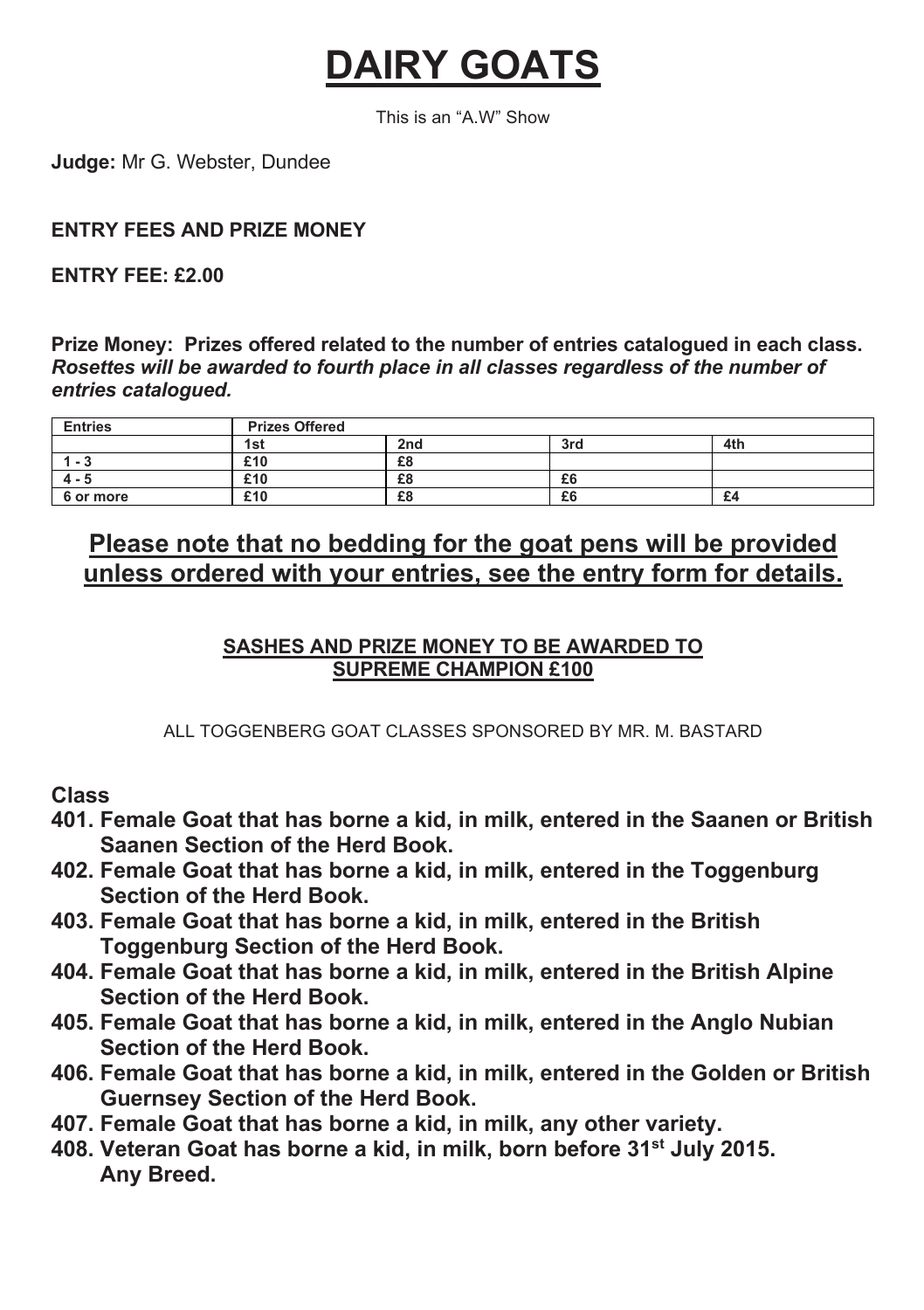**Class**

- **409. Goatling, over 1 year but under 2 years that has not borne a kid. Saanen or British Saanen.**
- **410. Goatling, over 1 year but under 2 years that has not born a kid. Toggenburg.**
- **411. Goatling, over 1 year but under 2 years that has not borne a kid. British Toggenburg**
- **412. Goatling, over 1 year but under 2 years that has not borne a kid. British Alpine.**
- **413. Goatling, over 1 year but under 2 years that has not borne a kid. Anglo Nubian.**
- **414. Goatling, over 1 year but under 2 years that has not borne a kid. Golden Guernsey or British Guernsey.**
- **415. Goatling, over 1 year but under 2 years that has not borne a kid. Any other variety**.
- **416. Female kid over two months but under one year, Saanen or British Saanen..**
- **417. Female kid over two months but under one year, Toggenburg.**
- **418. Female kid over two months but under one year, British Toggenburg**
- **419. Female kid over two months but under one year, British Alpine.**
- **420. Female kid over two months but under one year, Anglo Nubian.**
- **421. Female kid over two months but under one year, Golden Guernsey or British Guernsey.**
- **422. Female kid over two calendar months but under one year, any other Variety**.
- **423. Junior Handler Class (for children 14years and under at the date of the Show) to prepare and show any breed or age of goat**.

## **Milking Competition, Quality, Quantity and Time.**

#### **Class**

- **424. Saanen, or British Saanen.**
- **425. Toggenburg.**
- **426. British Toggenburg.**
- **427. British Alpine.**
- **428. Anglo-Nubian.**
- **429. Golden Guernsey or British Guernsey.**
- **430. Any Other Variety**

#### SPECIAL PRIZES OFFERED BY THE B. G. S.

- 1) To the winner of the Supreme Championship a BGS rosette and a Challenge Certificate.
- 2) A Challenge Certificate for the Best Goat that has borne a kid.
- 3) A Challenge Certificate for the Best Inspection/Production Goat.
- 4) A Breed Challenge Certificate for the Best Goat that has borne a kid of each of the
- following breeds: Anglo-Nubian, Saanen, Toggenburg, British-Alpine, British-Guernsey,
- British-Saanen, British Toggenburg and Golden Guernsey.
- 5) A Certificate of Merit for the Best British Milker that has borne a kid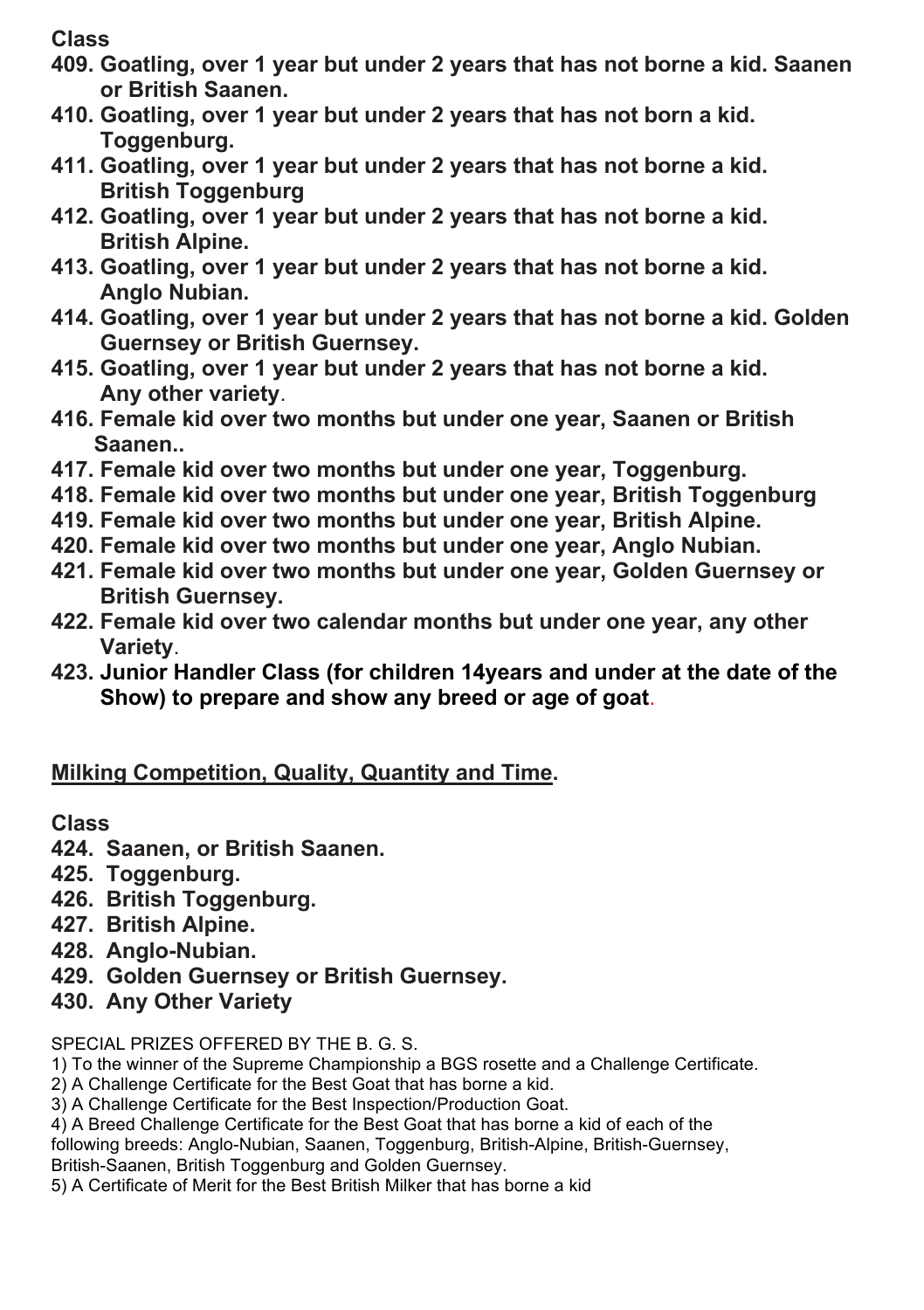# **HOMECRAFT**

#### Closing date for entries  $28<sup>th</sup>$  June Entry fee  $20p$

Judges:

**Homecraft:** Mrs M. Macbean Mrs C. Horton **Handicraft:** Mrs J. Hooper **Floral Art:** Mrs V. Thompson **Young Adults & Children:** Mrs P. Hoare **Photography:** TBC

First Prize: £1.50 Second: £1 Third: 80p

All entries to be shown on a plain white plate

Class

#### **1. Marmalade Fruit Cake**

4ozs soft margarine. 4ozs caster sugar. 1 rounded tbsp. chunky marmalade, chopped.<br>2 large eggs. 6 80zs SR flour. 1-2 tbsps. milk 1-2 tbsps. milk 4ozs Currants 4ozs sultanas.. 1.5 ozs glace cherries, quartered.

Method:

Grease & base line an approx. 7"/ 18cms round cake tin. Cream together margarine & sugar, add eggs with a little flour. Fold in the rest of the flour, fruit & marmalade. Add milk if necessary to give a dropping consistency.Turn into prepared tin. Bake in moderate oven 160c /Gas 3.for approx. 1hr 10mins.

#### **2. Ginger Cake.**

8ozs SR flour. 6ozs soft margarine. 4-6 pieces of stem ginger in syrup,chopped. 6 ozs caster sugar. 3 eggs. 2 tbsp. ginger syrup from jar. 1 tbsp. ground ginger. 2 tbsp. milk. 1 tbsp. black treacle.

Method<sup>.</sup>

Grease & base line a 2lb loaf tin.

Beat together margarine & sugar until light & creamy, gradually add beaten eggs with a little flour. Stir in the treacle & ginger syrup. Sift flour & ground ginger, fold in, adding milk & chopped ginger. Turn into prepared tin & bake for 45-50 minutes until well risen. Allow to cool & turn out.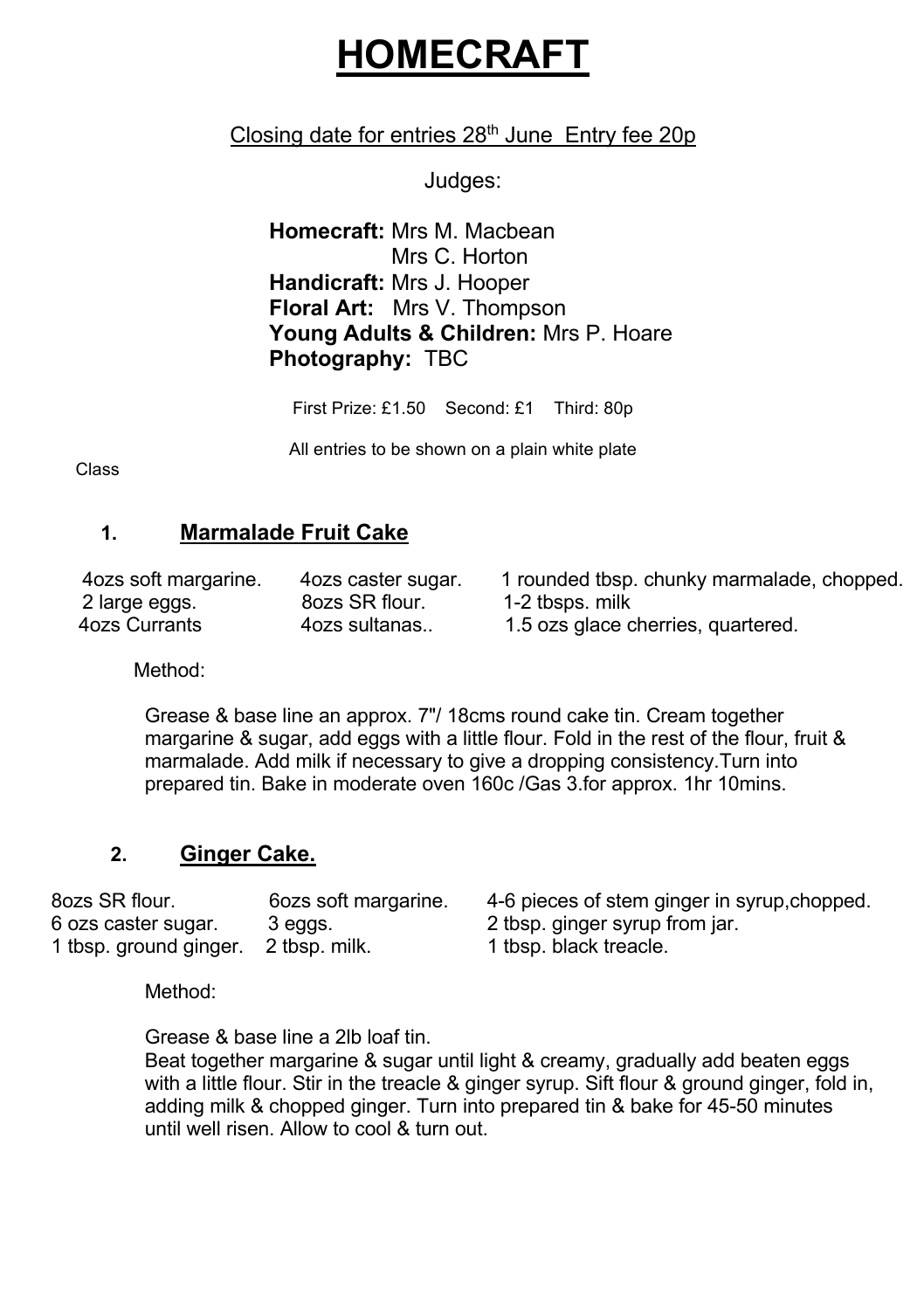- **3. A Cake of your own choice using vegetable/s as part of the ingredients. Recipe to be supplied with exhibit.**
- **4. Five Cheese Scones**
- **5. Sponge Swiss Roll with jam filling**
- **6. Five pieces of Lemon Drizzle Tray Bake**
- **7. Decorated Children`s Birthday Sponge Cake.**
- **8. Five Chocolate Chip Cookies**
- **9. Five Butterfly Buns**
- **10. A Victoria Sponge Sandwich with jam filling.**
- **11. An Artisan loaf of Bread, any style and size**
- **12. A Savoury Plait, own choice of filling**
- **13. A Bakewell Tart**
- **14. A Bottle of any Homemade, non-alcoholic drink**
- **15. A Pasty (meat and vegetable)**
- **16. Jar of Chutney**
- **17. Jar of Jelly - any variety**
- **18. A Jar of Strawberry Jam**
- **19. A Jar of Blackcurrant Jam**
- **20. A Jar of Raspberry Jam.**
- **21. A Jar of Jam, any other variety**
- **22. A Jar of Lemon Curd.**

#### **23. A Jar of Marmalade-any variety (not Mamade or other substitute)**

Jars should be covered with a plain white lid or cellophane top with elastic band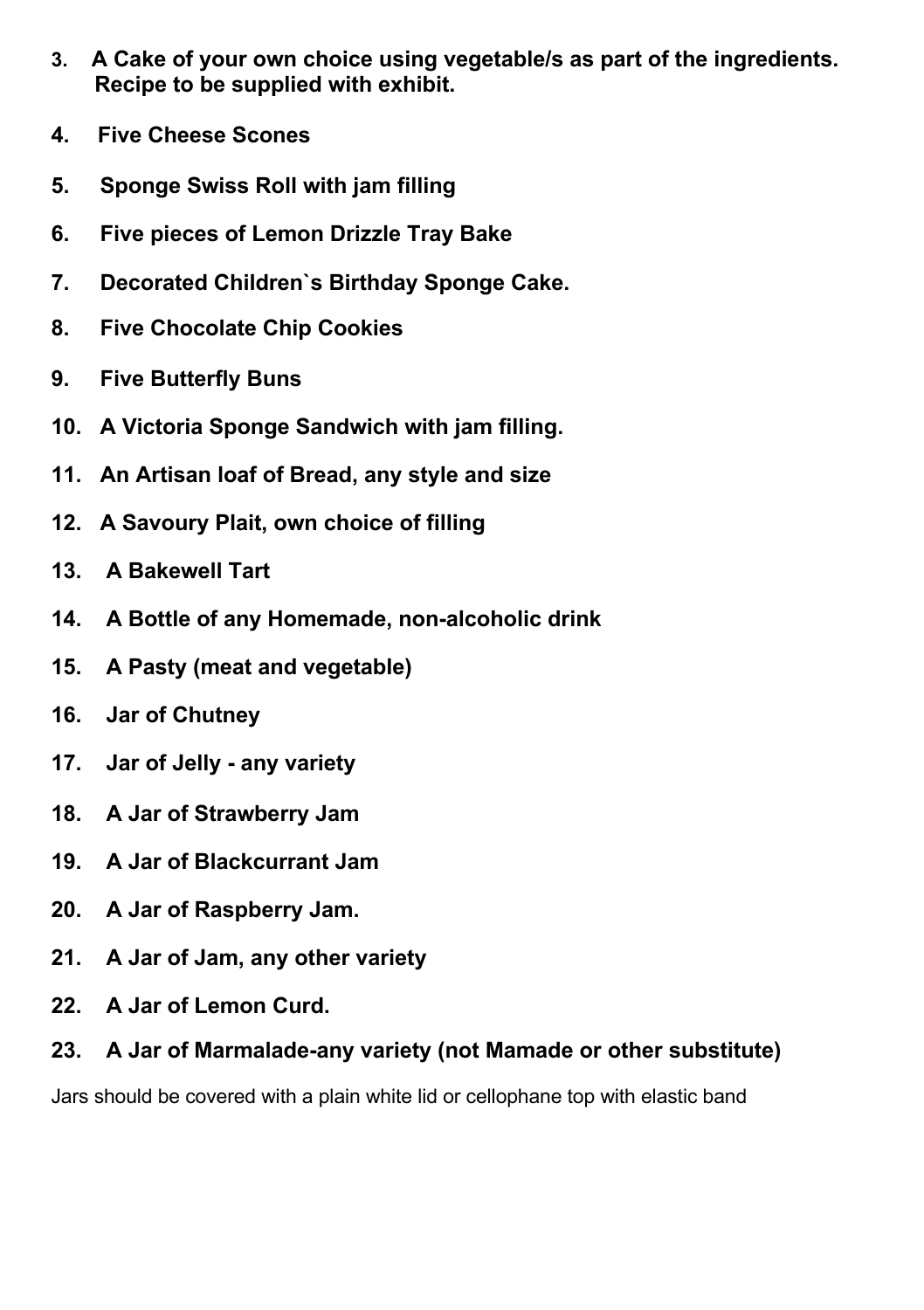#### **Young Adult Classes**

(age 11 - 16 years)

**Class**

- **24. 3 Chocolate Brownies**
- **25. Five Cheese Scones**
- **26. A Victoria Sandwich with jam filling**
- **27. A single photograph mounted on card**
- **28. A Flower arrangement in a 400g tin (e.g. baked bean)**
- **29. A painting or drawing**
- **30. A poster designed on a computer promoting The Yealmpton Show.**

#### **Childrens' Classes**

(Children aged 7 - 10 years)

#### **Class**

- **31 An original model made from LEGO not exceeding 12 ins x l2 ins (30.5 cms x 30.5 cms)**
- **32 Three pieces of Rocky Road**
- **33 Handwriting. A verse from a Children's Poem or Nursery Rhyme in your own handwriting.**
- **34 As many items beginning with the letter 'R' which can be put in a small matchbox, together with a list of items. No Valuables**

**(For children aged under 7 years)**

#### **Class**

- **35 Three decorated bought digestive biscuits**
- **36 Three Flapjacks**
- **37 Decorated Paper Plate**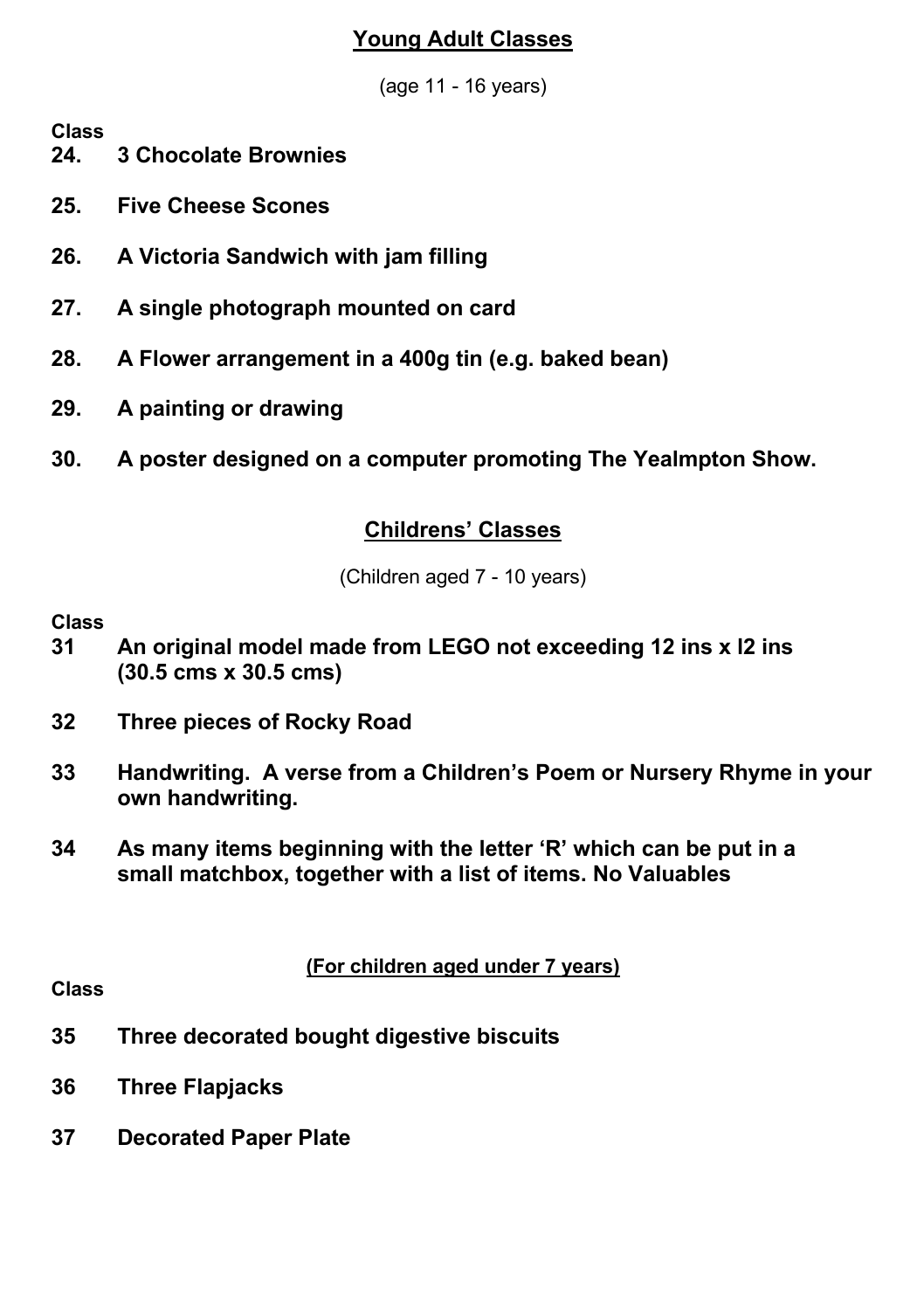#### **HANDICRAFT**

Articles not to have been used or worn before the Show. No Exhibitors' names on the exhibits.

#### **Class**

- **38 An item of Crochet.**
- **39 Hand Knitted Garment - any ply**
- **40 An up cycled item**
- **41 Any article of Tapestry, Cross Stitch or Embroidery, unframed and back exposed**
- **42 Handicraft using the mediums of metal, wood, pottery or glass**
- **43 Handicraft – using any soft material**
- **44 Handmade Item of Jewellery**
- **45 An item of Patchwork or Quilting**
- **46 A Painting, approx. size to be stipulated on entry form**
- **47 In the Garden - Four coloured photographs mounted on a card Not more than 21" x 16"**
- **48 A Single Animal Portrait Photo.**
- **49 A Black and White Photo of an Rural Landscape**

#### **FLORAL ART CLASSES**

These classes are to be judged by N.A.F.A.S. handbook and schedule definitions 8th editions.

- **50 WALK ON THE WILD SIDE** An arrangement of foliage only. 60cms x 60cm.
- **51 MY FAVOURITE BOOK** An arrangement using fresh flowers and accessories. 40cm x 40cm.
- **52 SUMMER'S BOUNTY.** An arrangement of fresh flowers and foliage. 51cm x 51cm.
- **53 AWASH WITH FRUIT AND VEG** AN arrangement to include fruit and/or vegetables. 75cm x 75cm.
- **54 BOX OF DELIGHTS** A petite arrangement. 23cm x 23cm.

There are no restrictions on height. Accessories are allowed in all classes but should not predominate.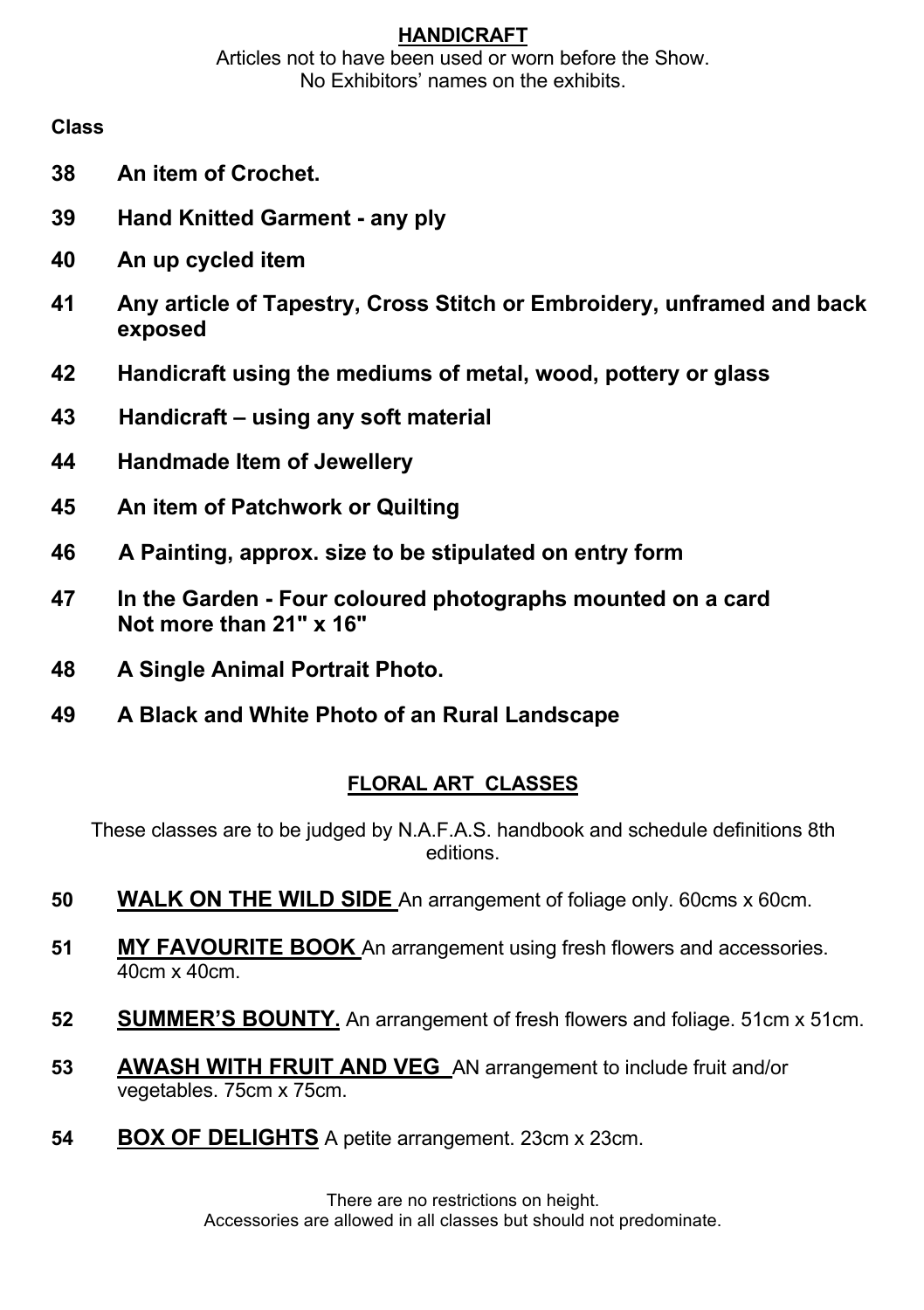#### **SPECIAL PRIZES**

The Alice and Arthur Eddy Perpetual Memorial Cup will be awarded to the winner of Class 1 – Best Fruit Cake **(H78)**

A Perpetual Cup donated by Miss Pat Snell for the most points in Homecraft Classes 1 to 23. **(H60)**

A Perpetual Cup awarded by Yealmpton Agricultural Association for the most points in the Handicraft Section classes 38 - 49. Points to be added on basis 4, 3, 2, 1 **(H61)**

A Perpetual Cup donated by Mrs M. R. Strachan for the most points in the Young Adult Classes 24 to 30. **(H62)**

A Perpetual Rosebowl, the Barbara Burr Trophy 1995, for the best Flower Arrangement in Classes 50 - 54 **(H64)**

The R. J. Ellis Perpetual Cup for the Best Flower Arrangement including the Best Flower exhibit in the Horticultural Section. **(H65)**

A Perpetual Cup donated by Mrs P. Janes for the most points in Childrens' Classes 31 to 34

A Perpetual Cup for the most points in Children's classes 35-37

Trophy donated by Mrs. J. Jarvis, for the Best Entry in Class 7, Novelty Cake Class

A Perpetual Cup donated by Mrs A Brooks for the most points in the Floral Art Classes.

The Bunty Kitson Cup for the runner-up for most points in the Floral Art Classes.

A Special Prize of £3 will be awarded by the Yealmpton Agricultural Association for the Best Exhibit in Classes 44 to 50.

A Special Prize of £3 will be awarded by the Yealmpton Agricultural Association for most pointsgained by a W. I. member in the Yealm Group in Classes 1 to 20 and 35 to 50.

A Special Prize of £3 will be awarded by the Yealmpton Agricultural Association for most points gained by a Y.F.C. Member in Classes 1 to 27 and 35 to 50.

Special prize of £3 for Best Exhibit in Classes 50 – 54

Special prize of £3 for WI Member in classes 1 - 23 and 38 -54.

Special Prize of £3 for YFC Member in classes 1 - 30 and 38 - 54.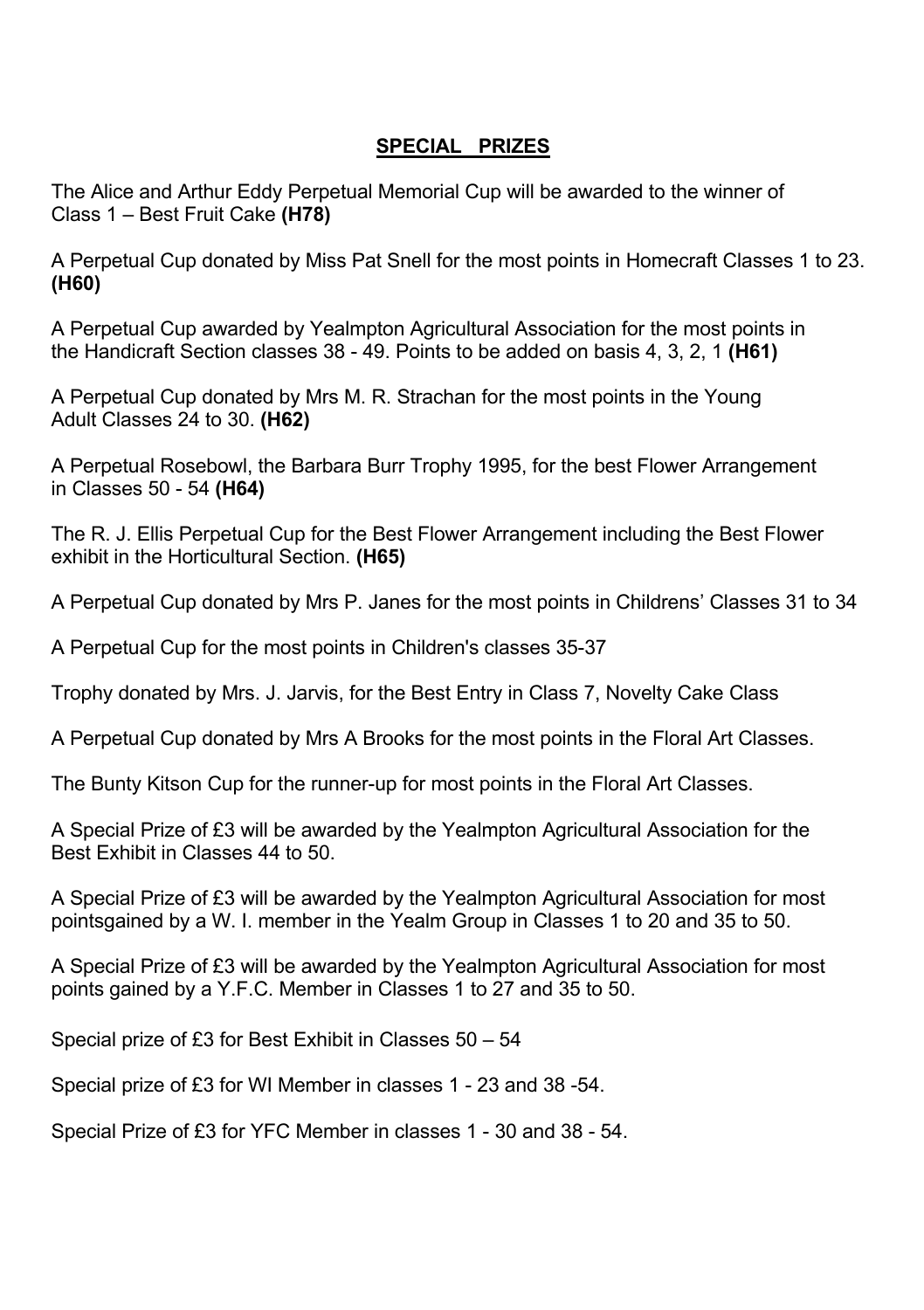#### **RULES**

- 1. Homecraft, Handicraft and Flower Arrangement Exhibitors are entitled to free entry to the Show Yard if their total entry fee is £2 or over.
- 2. Strictly no late entries will be accepted
- 3. No entries previously exhibited at Yealmpton Show to be re-entered.
- 4. All produce entries must be cold when exhibited.<br>5. All exhibits to be at the Show Tent, ready for judge
- All exhibits to be at the Show Tent, ready for judging by 10.00 a.m. on Wednesday  $27<sup>th</sup>$ July 2022, remaining until 5.00 p.m. and must be claimed from the Stewards by 5.30 p.m.
- 6. Should any competitor wish to lodge a protest, the same shall be stated in writing to the Secretary before 2.30 p.m. on Show Day and at same time deposit a fee of £10 which will be returned if the protest is upheld.
- 7. While the officials take every care, the Society will not in any case or in any circumstances be responsible for any accident, loss or damage to the produce which may be exhibited at the Show.
- 8. In the event of less than three entries being received in any Class, the Section committee reserve the right to either cancel or amalgamate with another Class
- 9. Prize money to be collected from the Show Tent between 5 p.m. and 5.30 pm. on Show Day.
- 10. WI. members in the Yealm Group wishing to enter for the WI. Special Prize must state the name of their Institute on the Entry Form.
- 11. Young Farmers Club members wishing to enter for the Y.F.C. Special Prize must state the name of their Club on the Entry Form.

#### **Entry Fees must be sent with the entry form to:**

#### **Mrs. Ann Brooks,**

**Torr Farm, Langdon Cross, Aveton Gifford, Kingsbridge, TQ7 4EP.**

**Entries close Monday 28th June 2022.**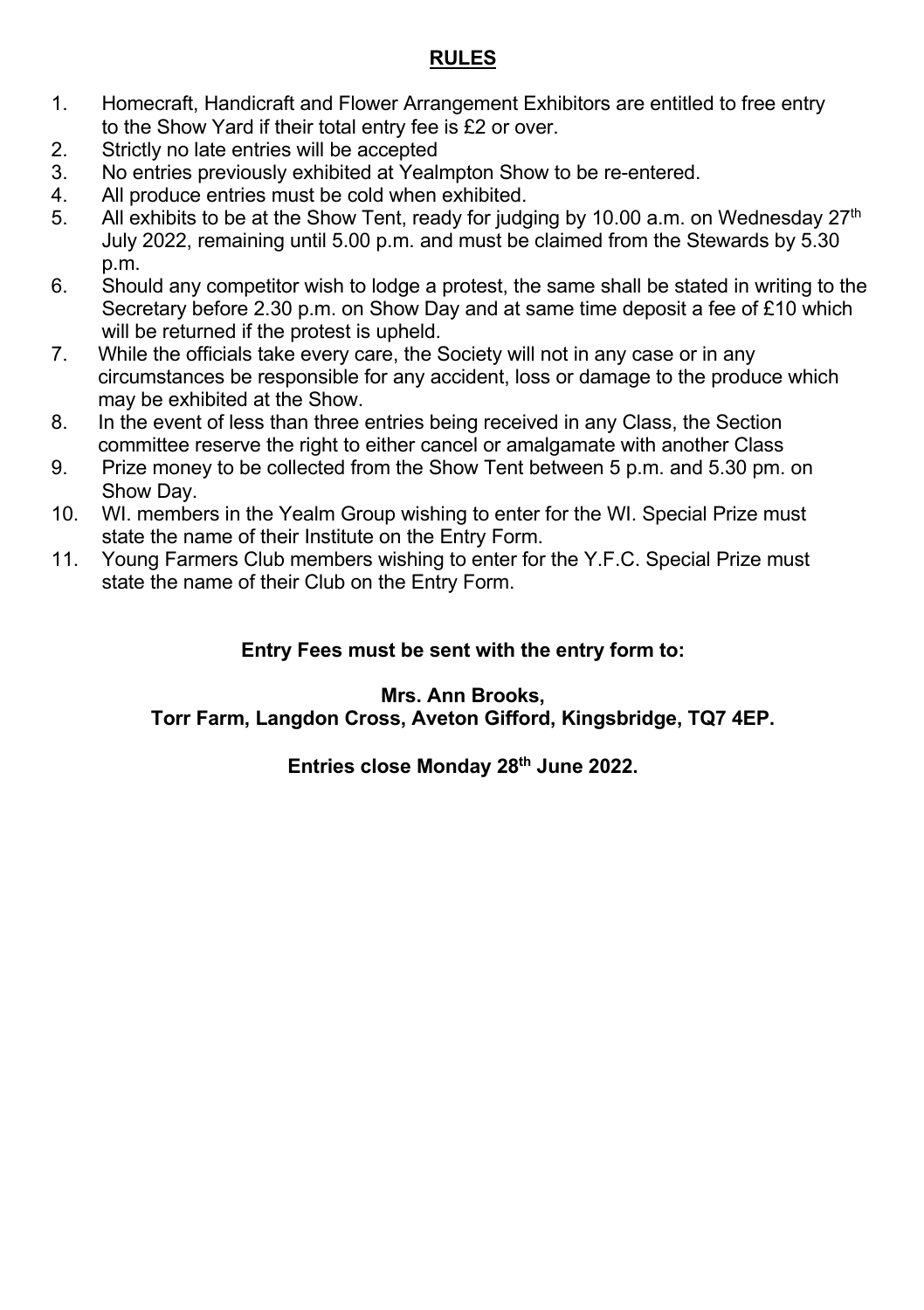# **HORTICULTURAL SECTION**

#### **Entries close: 23rd July 2022 Entry Fee: 20p per class**

Chief Steward: R. F. Moore. Stewards: Mr. N. Ashcroft, Mr L. Barnes, Mr. D. Bradford, Mr. & Mrs. J. Bignell, Mrs. E. Doonan, Mr. R. Doonan, Mrs J. Moore, Mrs. S. Moore, Mr I. Tope

First Prize: £1.50 Second: £1.00 Third: 80p

**Judges:** D. M. Coward, Loddiswell, Kingsbridge

- M. Harvey, Buckfastleigh
- R. Hoskin, Plymouth
- T. Reeves, West Alvington, Kingsbridge

#### **OPEN COTTAGERS' CLASSES (see rule 8)**

- **1. Eleven Runner Beans**
- **2. Six Broad Beans**
- **3. Nine Peas**
- **4. Three Carrots (stump rooted)**
- **5. Three Carrots (long)**
- **6. Three Turnips (garden grown)**
- **7. Three Globe Beet**
- **8. Five Tomatoes**
- **9. Three Onion Sets (globe). To be shown as grown**
- **10. Three Onions (other than sets) To be shown as grown**
- **11. Six Shallots (new hybrids)**
- **12. Six Shallots (any other variety)**
- **13. Ten Shallots (Pickling)**
- **14. Five stems of Parsley**
- **15. Three Potatoes (Round white)**
- **16. Three Potatoes (Round coloured)**
- **17. Three Potatoes (Oval white)**
- **18. Three Potatoes (Oval coloured)**
- **19. Two Lettuce**
- **20. Three sticks of Rhubarb**
- **21. One Marrow, suitable for table not exceeding 15"**
- 22. **One plate or tray of four Vegetables (one of each, space not to exceed 24"x 18")**
- **23. One dish or plate of Soft Fruit (any variety) dish or plate not to exceed 23cm**
- **24. One vase of Dahlias (three blooms, decorative medium)**
- **25. One vase of Dahlias (three blooms ball)**
- **26. One vase of Pompon Dahlias (five blooms,)**
- **27. One vase of Annuals (six stems)**
- **28. One vase of Gladioli (one spike)**
- **29. One vase of Dahlias (three blooms). Any other variety not previously mentioned.**
- **30. One stem Rose Cluster Flowered (floribunda)**
- **31. One bloom Hydrangea**
- **32. One vase of Sweet Peas (twelve stems)**
- **33. One Rose (H.T.)**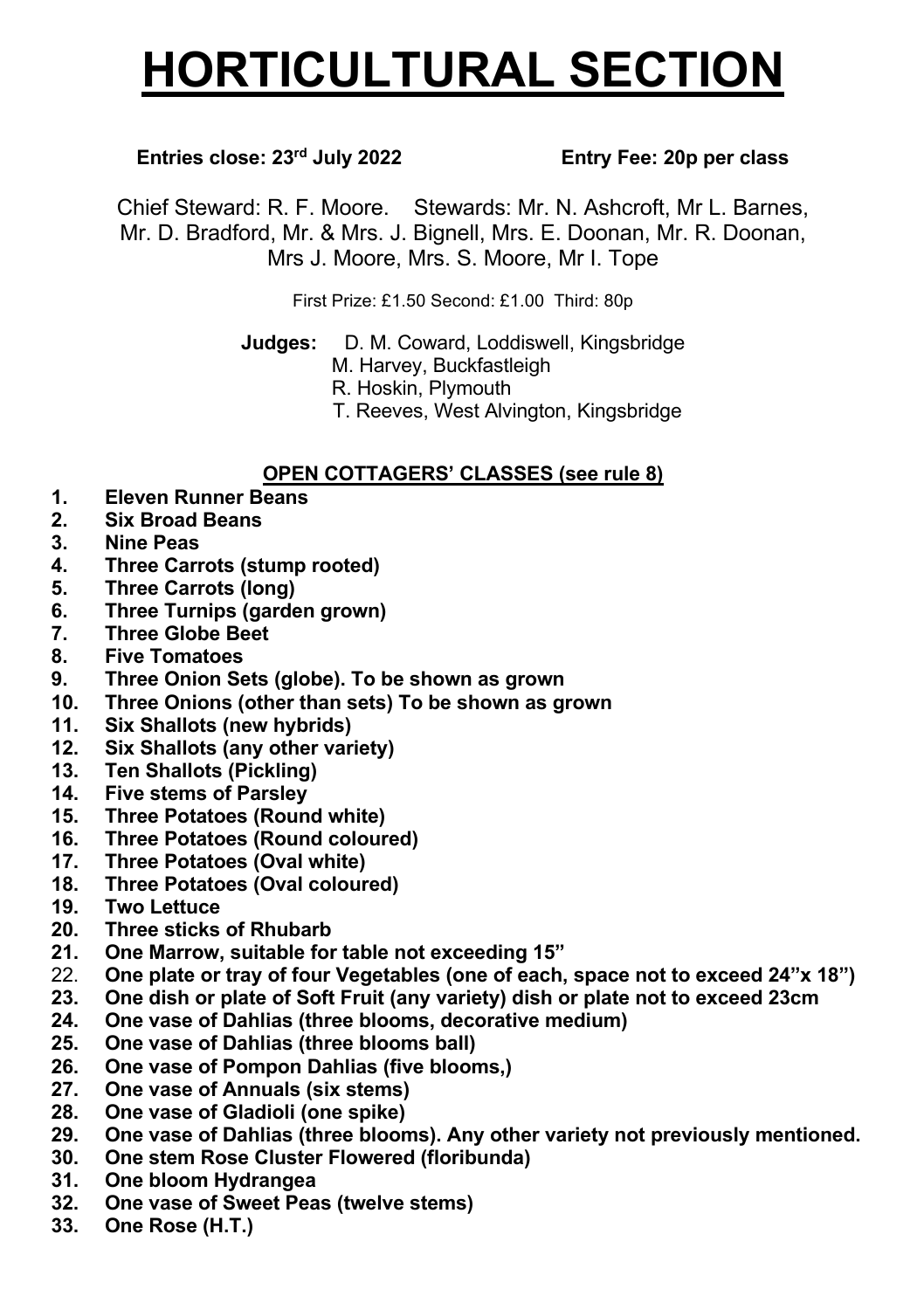#### **OPEN CLASSES**

- **34. Nine Dwarf Beans**
- **35. Six Runner Beans**
- **36. Six Broad Beans**
- **37. Nine Peas**
- **38. Three Carrots (long)**
- **39. Three Carrots (stump rooted)**
- **40. Two Lettuce**
- **41. Three Turnips (garden grown)**
- **42. Three Beet (globe)**
- **43. Six Shallots (new hybrids)**
- **44. Six Shallots (any other variety)**
- **45. Ten Shallots (Pickling)**
- **46. Three Onions (other than sets) to be shown as grown**
- **47. Three Onions (sets) to be shown as grown**
- **48. Three Onions (sets), Autumn sown, dressed**
- **49. Two Cabbages**
- **50. Five stems of Parsley**
- **51. Three Potatoes (Round white)**
- **52. Three Potatoes (Round coloured)**
- **53. Three Potatoes (Oval white)**
- **54. Three Potatoes (Oval coloured)**
- **55. Five Tomatoes**
- **56. Two Cucumbers (grown under glass)**
- **57. Three sticks of Rhubarb**
- **58. Plate or tray of four Vegetables (one of each kind), space not to exceed 24" x 18"**
- **59. Any other Vegetable not previously mentioned**
- **60. One dish or plate of Blackcurrants (5 strigs/bunches)**
- **61. One dish or plate of Gooseberries (20 with stalks)**
- **62. One dish or plate of Soft Fruit (any other variety with stem). Dish or plate not to exceed 23cm**
- **63. Six Pansies**
- **64. Three Roses**
- **65. Three vases of Sweet Peas (six stems in each distinct variety)**
- **66. One vase of sweet peas (12 stems mixed)**
- **67. Best bunch of Garden Flowers (tied), to show all way round**
- **68. Three Gladioli**
- **69. One vase of Gladioli (one spike)**
- **70. One vase of Dahlias (three blooms, decorative)**
- **71. One vase of Dahlias (three blooms, cactus)**
- **72. One vase of Dahlias (five stems, pompom)**
- **73. One vase of Dahlias (three blooms ball)**
- **74. One vase of Dahlias (three blooms). Any other variety not previously mentioned.**
- **75. One vase of Mixed Dahlias (five blooms, max space 18" x 18")**
- **76. One vase Mixed Herbaceous Perennials (six stems)**
- **77. One vase of Annuals (six stems)**
- **78. One bloom, Hydrangea**
- **79. One Pot Plant Foliage (pot not to exceed 7in)**
- **80. One Rose H.T. Open to members of Yealmpton Gardeners Association only**
- **81. One Fuchsia in pot not to exceed 7 ins in diameter**
- **82. One flowering pot plant in pot not to exceed 7" (not fuchsia)**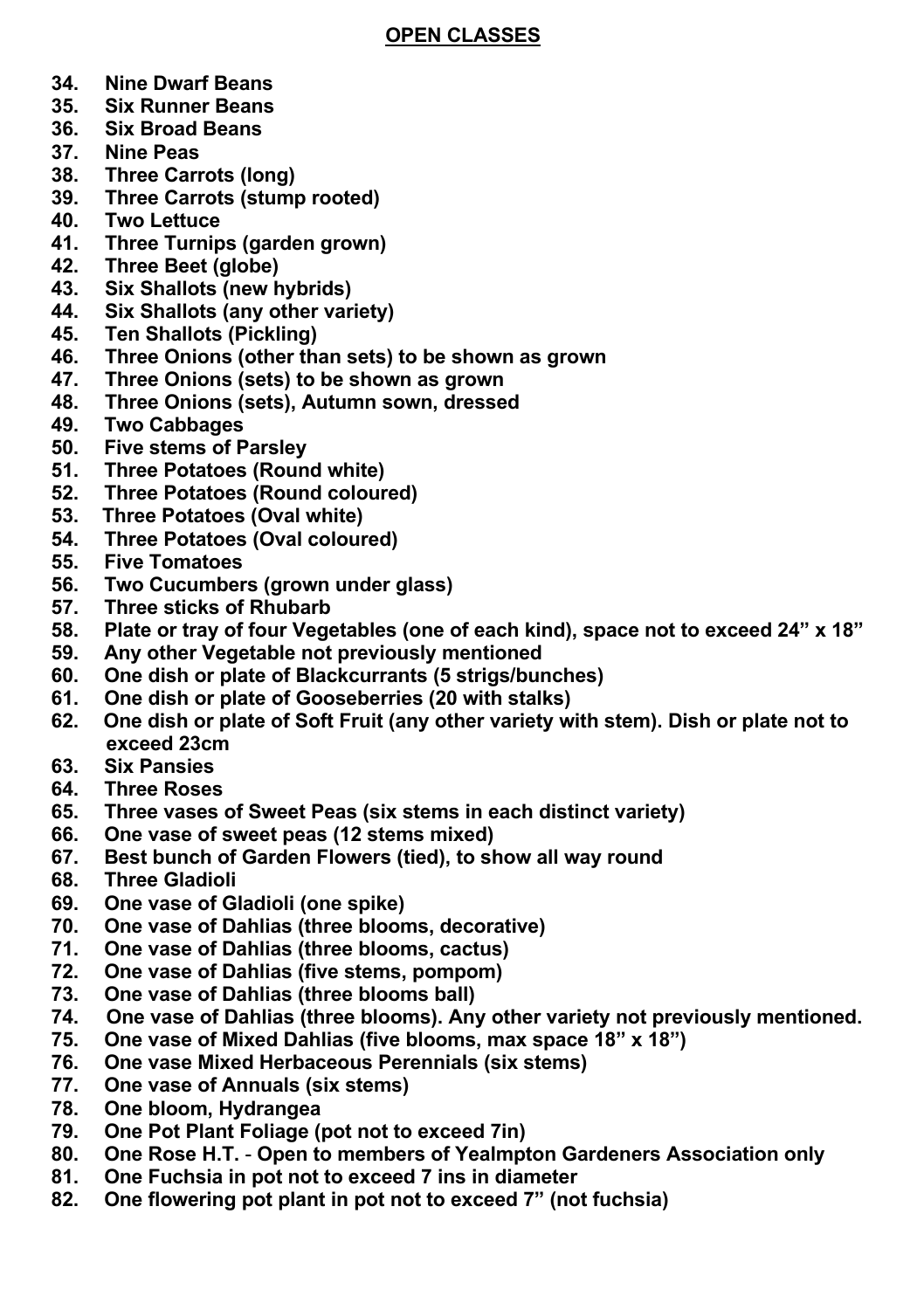#### **OPEN CLASSES - SINGLE EXHIBITS** [Prize Cards only]

#### **VEGETABLES**

- **83. One Broad Bean**
- **84. One Runner Bean**
- **85. One Pea**
- **86. One Oval Potato**
- **87. One Round Potato**
- **88. One Beet (globe)**
- **89. One Onion (as grown)**
- **90. One Carrot (any variety)**
- **91. One Tomato**

#### **FLOWERS**

- **92. One Dahlia (medium decorative)**
- **93. One Dahlia (Ball)**
- **94. One Dahlia (medium cactus)**
- **95. One Dahlia (pompom)**
- **96. One Rose**
- **97. One Sweet Pea**
- **98. One Spike Antirrhinum**
- **99. One bloom or stem any flower not mentioned in schedule**

#### **CHILDREN'S ART CLASSES**

(Open to Yealmpton School only - No entry fee) First Prize £1.50 Second £1.00 Third: 80 p

- **100. Children under 8 years**
- **101. Children 8 years and over**

#### **CHILDREN'S OPEN CLASSES**

Not exceeding 14 years of age on date of Show – 20p entry fee) First Prize £1.50 Second £1.00 Third 80p

- **102. Garden on Tray not exceeding 18" x 18"**
- **103. One vegetable animal**
- **104. A decorative egg**
- **105. A saucer of Cress**
- **106. A vase of Garden Flowers, not exceeding 7 stems**

**Classes 102 to 106 sponsored by Mr. Neil Ashcroft**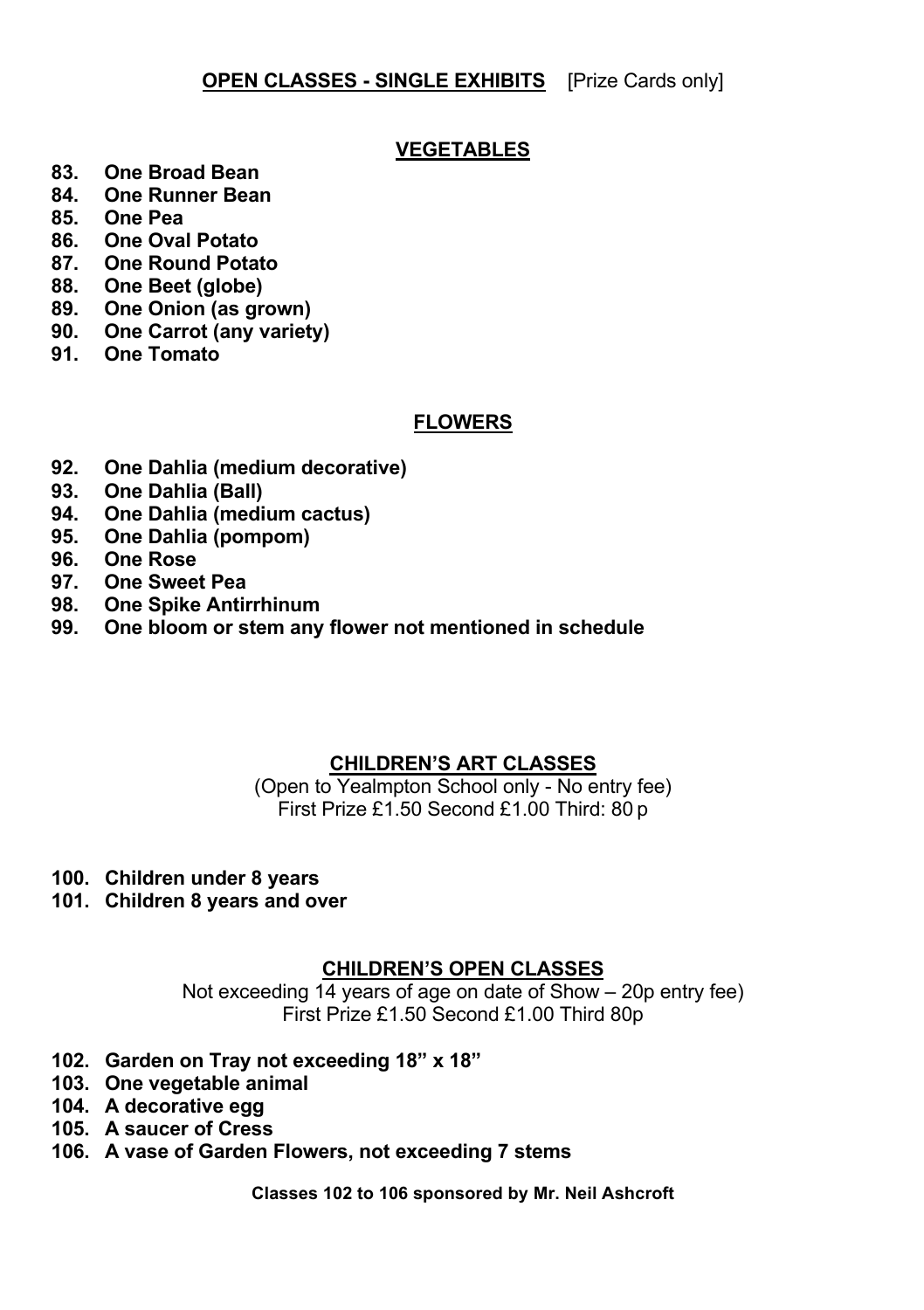#### **SPECIAL PRIZES**

A Perpetual Silver Cup will be awarded for the highest number of points in Classes 1 to 33. (**H70**) A Medal will be awarded to the runner-up.

Rosettes for the 'Best Flower in Show' and the 'Best Vegetable in Show'.

Open - The R.J. Ellis Perpetual Cup will be awarded for the Best Flower Exhibit including the Flower arrangement. (**H71)**

A Perpetual Silver Cup will be awarded for the highest points in Classes 34 to 81(**H72**) A Medal will be awarded to the runner-up.

A Perpetual Cup donated by Mr. and Mrs. D.J. Pearn for the Best Vase of Dahlias. (**H 73)** The Joan Love and Kathleen Dunn Perpetual Rose Bowl will be awarded to the winner of Class **79** who must be a member of the Yealmpton Gardeners' Association. **(H 74)**

Rosettes for 1st, 2nd and 3rd will be awarded to the winners of Classes **99** and **100** Children's Section A Medal will be awarded for the Highest Points in Classes **82** to **90** Vegetables and Classes **91** to **98** Flowers

The Arthur Tapper Perpetual Memorial Cup will be awarded for the best flower exhibit Classes 1 to 81. **(H 76)**

The Arthur Tapper Perpetual Memorial Cup will be awarded to the best vegetable exhibit Classes 1 to **81**. (**H 77**)

A Perpetual Trophy will be awarded to the winner of Class 1

#### **CHILDREN'S OPEN CLASSES**

A Perpetual Cup, (The Arthur Tapper Trophy), will be awarded for the best exhibit in Class **102**. A Perpetual Cup presented by Mr B Jones will be awarded for the highest points in classes **102** to **106**.

#### **RULES AND REGULATIONS**

- 1. All horticultural exhibits to be grown in exhibitor's own garden. The Committee reserve the right to inspect exhibitor's gardens.
- 2. Exhibits may be staged on the evening before the Show, at owner's risk, between 6.30 & 8.30pm, or from 7 a.m. on morning of the Show, ready for judging by 09.30 am and may not be removed until 4.45 p.m.
- 3. Exhibitors must provide their own vases and plates; Exhibitors Cards will be provided.
- 4. The Committee will take ordinary care of exhibits, etc., but will not be responsible for damage, etc. that may occur.
- 5. Exhibitors are restricted to two entries in any one class with only the highest placed one to count for trophies
- 6. Any objections to be made in writing to the Honorary Secretary by 2.30 p.m. together with a fee of £10 that will be returned if the objection is upheld. The Judges' decision to be final.
- 7. Horticultural exhibitors are entitled to free entry to the Show Yard if their total entry fee is £2.60 or over.
- 8. Professional gardeners or those employing full-time assistants cannot compete in the Cottagers' class.
- 9. Will exhibitors please collect prize money by 4.00 p.m. Any not claimed by then will be returned to the Association.
- 10. The presentation of the Cups, etc. will take place at 4.00 p.m. in the Horticultural Tent.

#### **Entries fees must be sent with the entry form to**

#### **Mr R. Moore, 12 Hillside Drive, Yealmpton. PL8 2NT to arrive not later than Saturday 23rd July 2022**

#### **UNDER NO CIRCUMSTANCES will late entries or alterations be allowed after the closing date**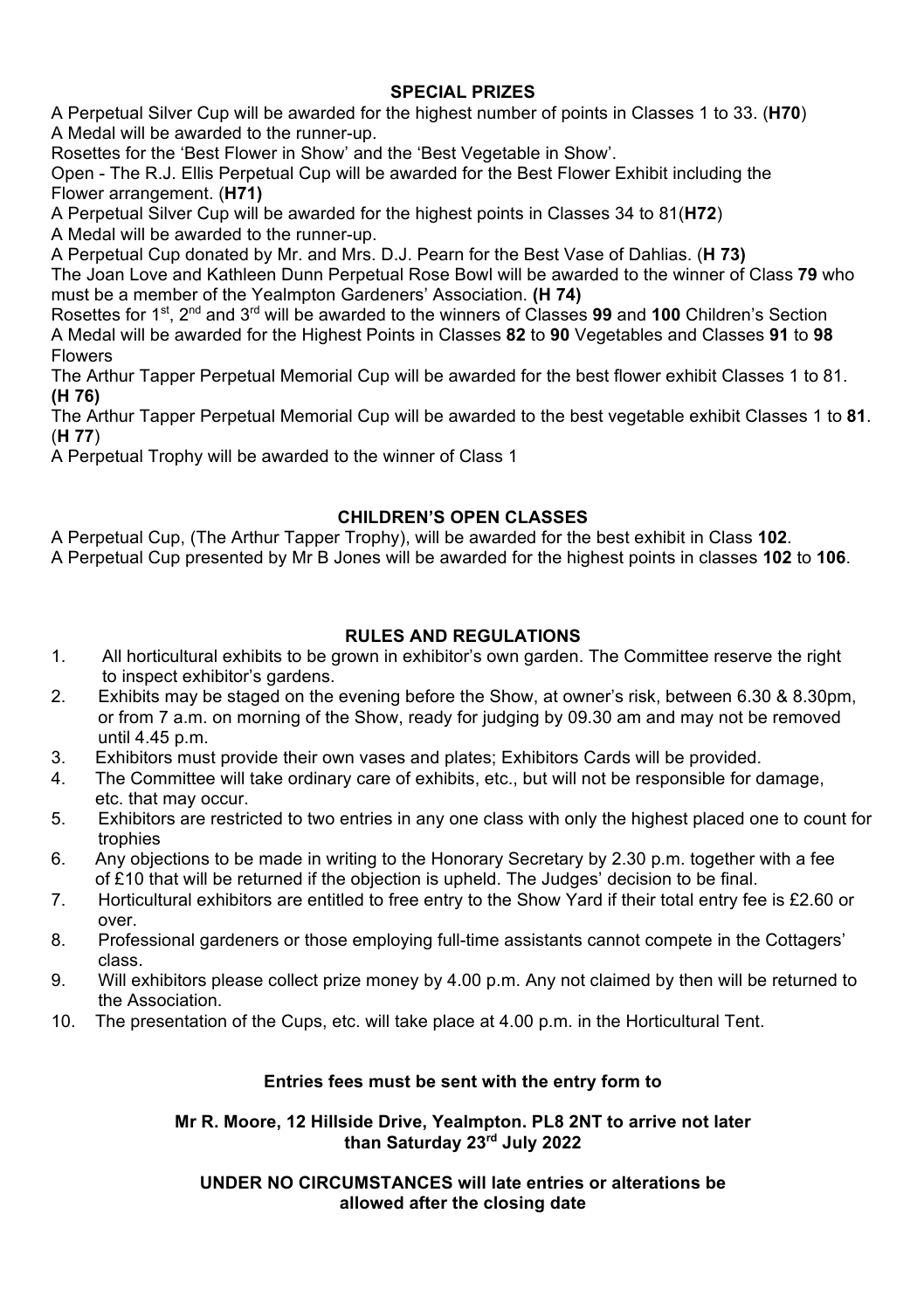# **FAMILY DOG SHOW**

Organiser: Mrs. A. Larmour, Fairfield, Holbeton PL8 1NE (Tel. 01752) - 830366

Judging at 1.00 pm **Entry Fee £1 per Dog** 

Entry in advance (Enter 6 entries and get 1 Free Entry Pass (same owner) Or enter at the Ring by 12.15 p.m. on Show Day

First, Second and Third Prizes

- **1. Puppy (over 6 months & under 12 months)**
- **2. Handsomest Dog**
- **3. Prettiest Bitch**
- **4. Any Variety Terrier**
- **5. Veteran – any variety**
- **6. Dog with waggiest tail**
- **7. Hairiest Dog**
- **8. Best Smooth Coat**
- **9. Best Rescue Dog**
- **10. Most appealing eyes**
- **11. Best Cross Breed**
- **12. Best Condition**
- **13. Best Pair**
- **14. Best Child Handler ( 5 to 11 years old)**
- **15. Best Child Handler (12 to 16 years old)**
- **16. Fancy Dress**
- **17. Best British Breed**
- **18. Best Foreign Breed**
- **19. Dog most like its owner**
- **20. Dog judge would most like to take home**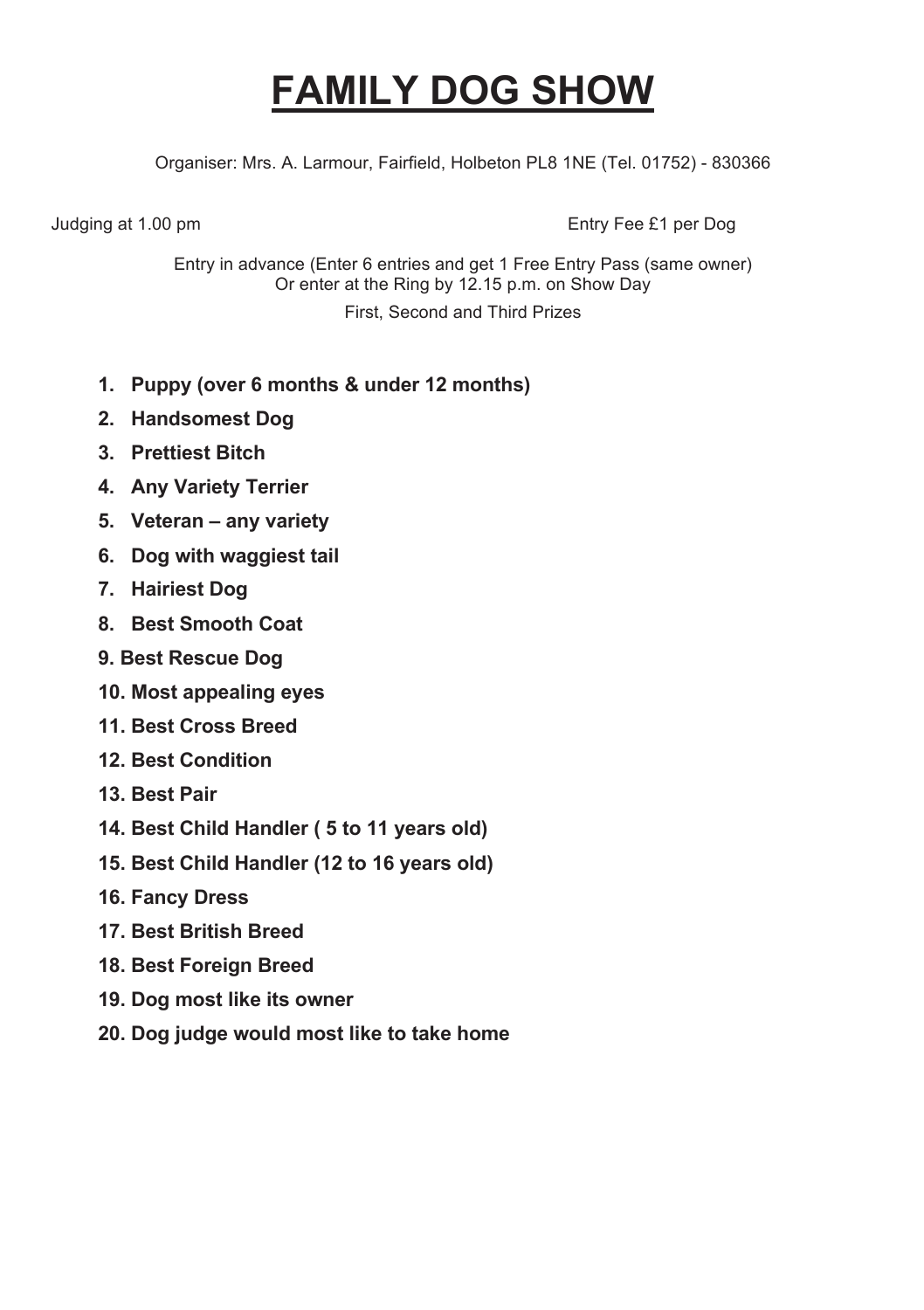# **PET CLASSES**

Organiser: Mr. R. J. Vincent, 65 Vinery Lane, Elburton, Plymouth, PL9 8DD 01752 401451

#### **CHILDREN CLASSES (under 15) Judging 12 noon.**

Please pay Entry Fee on Show Day ENTRY FEE 20p for each entry

SALE PENS £1.50 each

**Rules:** For Childrens Classes, pets must be owned by Children 14 years and Under DEFRA rules and regulations Apply

First, Second, Third & Fourth Rosettes

- **1. Short eared Rabbit**
- **2. Long eared Rabbit**
- **3. Short haired Guinea Pig.**
- **4. Long haired Guinea Pig**
- **5. Any variety Hamster**
- **6. Any variety Mouse or Gerbil.**
- **7. Most Unusual Pet - NO RATS**
- **8. Any variety Reptile or Insect**

#### **D. MAY PERPETUAL CUP for the Best Children's Pet. donated by David May Motors**

Cup to be presented in main ring.

#### **ADULT CLASSES (15 years and over) Judging 12.30 pm**.

Please pay Entry Fee on Show Day **ENTRY FEE 30p for each entry** 

SALE PENS £2 each

First, Second, Third & Fourth Rosettes

**9. Any variety Rabbit**

**10. Any variety Guinea Pig**

Animals for Sale are excluded from Showing Classes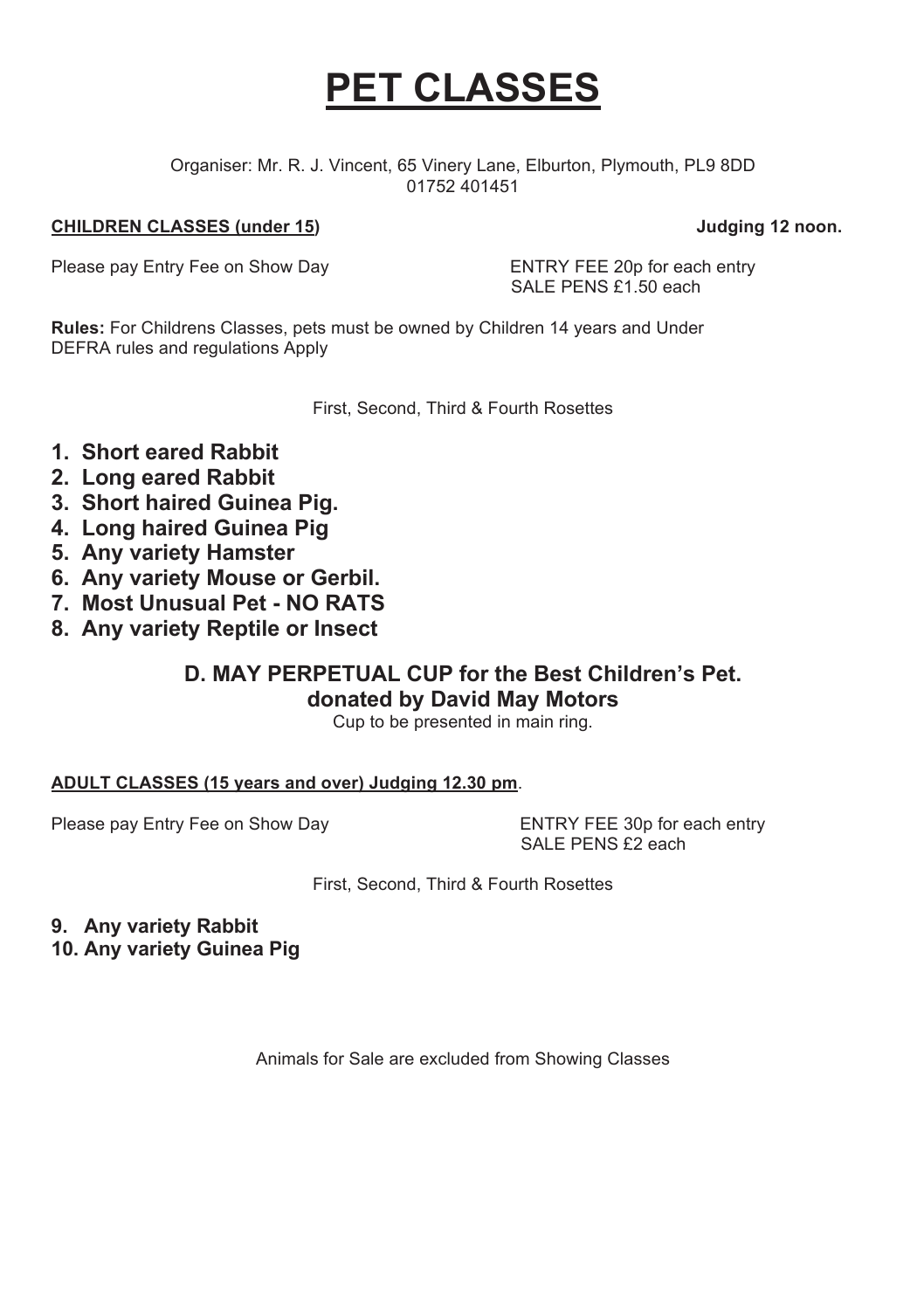- 1. A nominated person will be designated as the event organiser and a person made responsible for keeping the records set out below.
- 2. A record of all attendees (exhibitors) will be kept for three months which includes the following information; Full name Home address Telephone number Number and types of birds
- 3. A named veterinary surgeon will be contactable for advice and to attend in the event of a suspect disease.
- 4. Biosecurity advice will be distributed at the event.
- 5. The local State Veterinary Service Animal Health Office nearest to the event will be notified at least 14 days prior to the event taking place. Notification will include date, location, details of the event organiser and anticipated numbers and types of birds.

DEFRA Biosecurity best practice conditions to be applied.

- Written action plans, held by the nominated responsible person, will be available in the event of a disease Incident at the event or nearby the event.
- All litter and manure within the cages, crates, and baskets must be contained until disposal. Any spillages outside the cage to be cleansed and disinfected immediately.
- All litter and manure must be disposed of in a manner which does not present a risk of spread of the disease, e.g. in sealed bags for normal refuse collection in such a manner that other birds do not have direct access to it.
- All exhibitors/entrants will be instructed to cleanse and disinfect the show cages, crates, and baskets before the event and be advised that they should be cleansed and disinfected on return to the home premises and before they are used to hold any other bird.

#### **FINALLY**

**If the stewards consider any animal to be in distress at the show, then they will isolate the animal without reference to the owner and call the vet.**